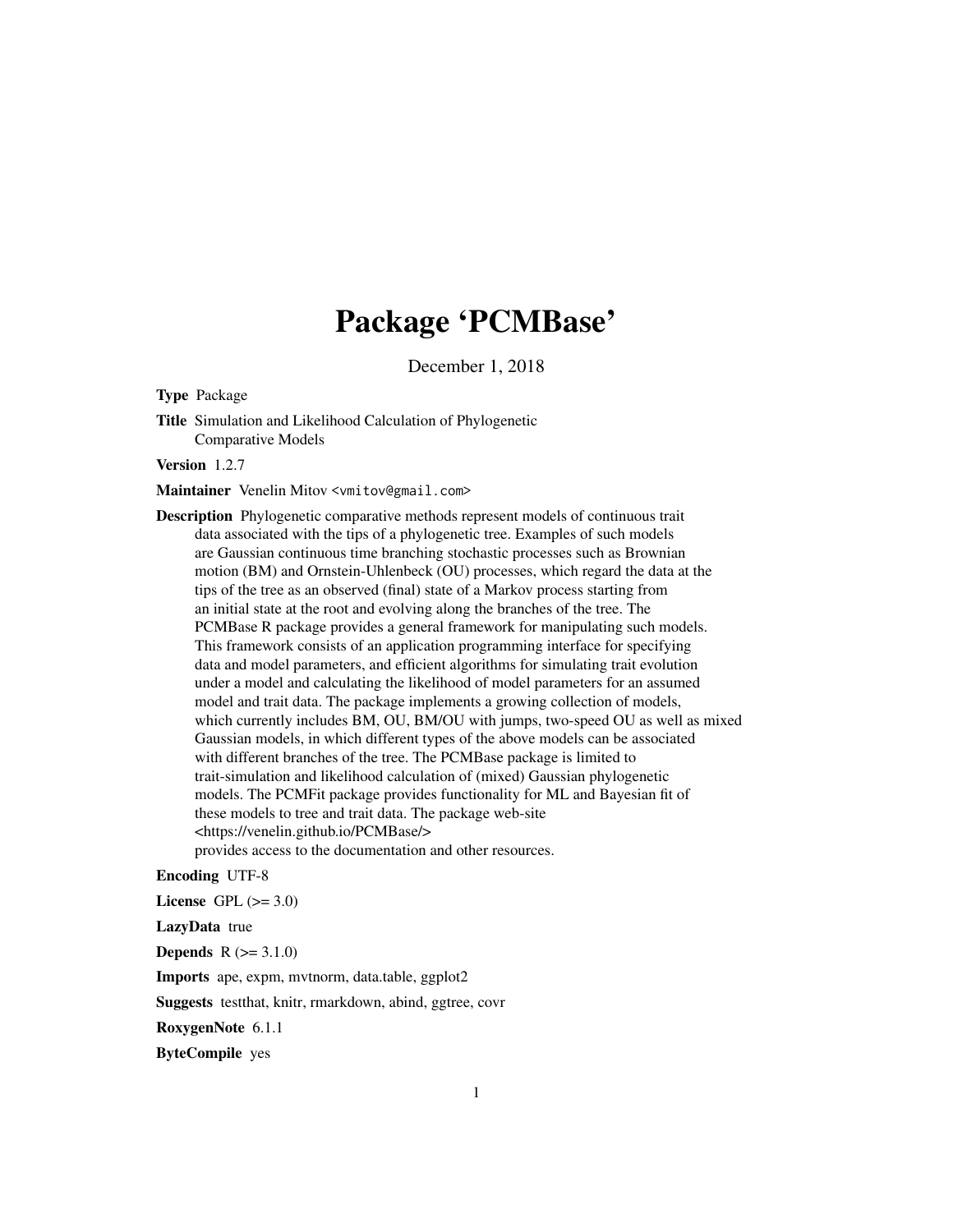### VignetteBuilder knitr, rmarkdown

URL <https://venelin.github.io/PCMBase/>,

<https://github.com/venelin/PCMBase>

### BugReports <https://github.com/venelin/PCMBase/issues>

## NeedsCompilation no

Author Venelin Mitov [aut, cre, cph], Krzysztof Bartoszek [ctb], Georgios Asimomitis [ctb], Tanja Stadler [ctb]

Repository CRAN

Date/Publication 2018-11-30 23:50:04 UTC

# R topics documented:

| $\overline{\mathcal{A}}$ |
|--------------------------|
| 5<br>is.PCM              |
| 5                        |
| 6                        |
| 9                        |
| 9                        |
| 10                       |
| 11                       |
| 11                       |
| 12                       |
| 12                       |
| 13                       |
| 14                       |
| 15                       |
| 15                       |
| 16                       |
| 16                       |
| 17                       |
| 18                       |
| 19                       |
| 20                       |
| 21                       |
| 22                       |
| 23                       |
| 24                       |
| 25                       |
| 25                       |
| 26                       |
| 26                       |
| 27                       |
| 28                       |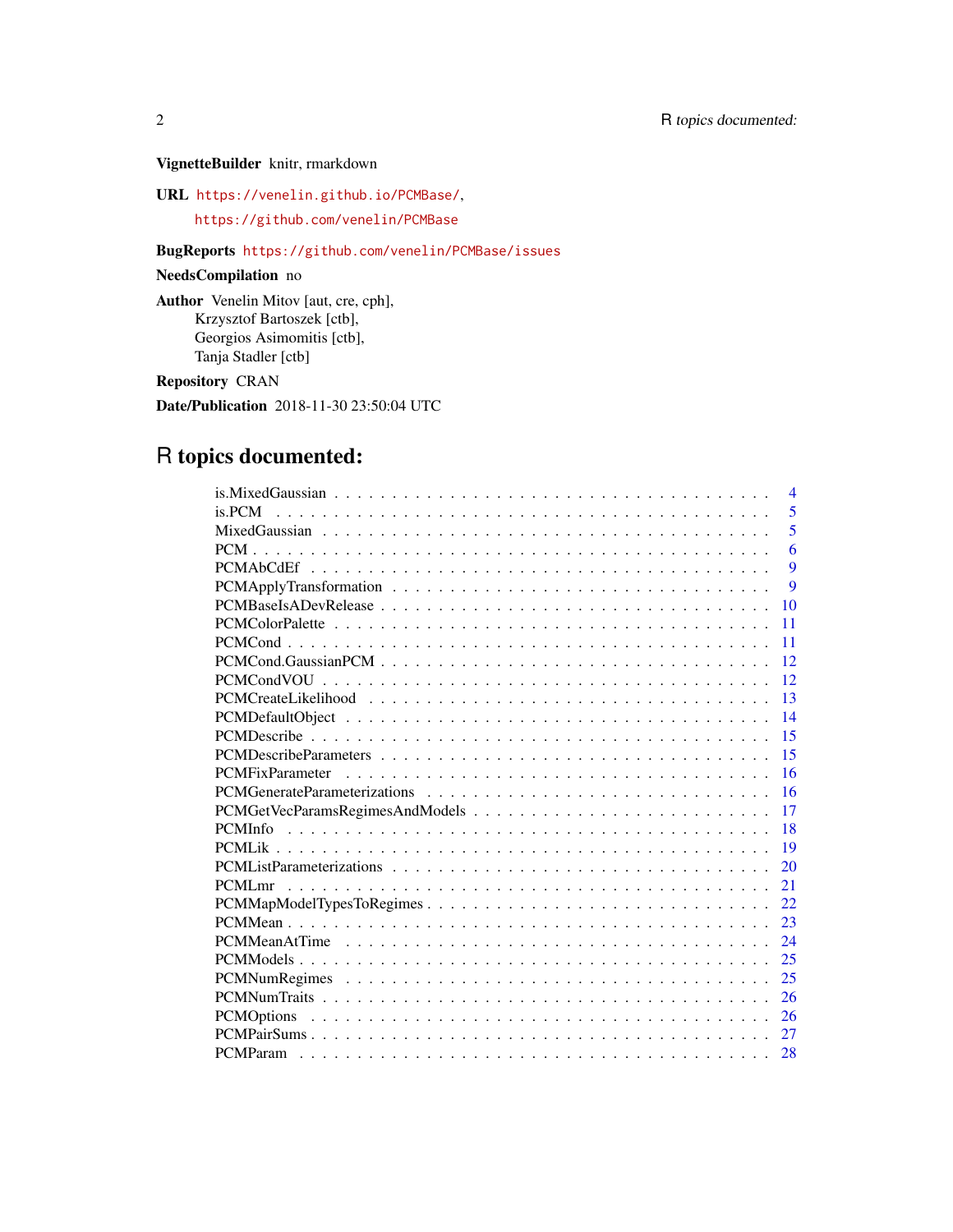|                               | 28 |
|-------------------------------|----|
|                               | 29 |
|                               | 30 |
|                               | 30 |
|                               | 31 |
|                               | 32 |
|                               | 32 |
|                               | 35 |
|                               | 35 |
|                               | 36 |
|                               | 37 |
|                               | 38 |
|                               | 38 |
|                               | 39 |
|                               | 40 |
|                               | 40 |
|                               | 41 |
|                               | 42 |
|                               | 42 |
|                               | 43 |
|                               | 43 |
|                               | 44 |
|                               | 45 |
|                               | 45 |
|                               | 46 |
|                               | 46 |
|                               | 47 |
|                               | 47 |
|                               | 48 |
|                               | 48 |
|                               | 49 |
|                               | 49 |
|                               | 50 |
|                               | 50 |
|                               | 51 |
|                               | 52 |
|                               | 52 |
| <b>PCMTreeListDescendants</b> | 53 |
| PCMTreeListRootPaths          | 54 |
|                               | 54 |
|                               | 55 |
| PCMTreeMatchLabels            | 55 |
|                               | 56 |
|                               | 56 |
|                               | 57 |
|                               | 57 |
| <b>PCMTreeNodeTimes</b>       | 58 |
| <b>PCMTreeNumNodes</b>        | 58 |
|                               |    |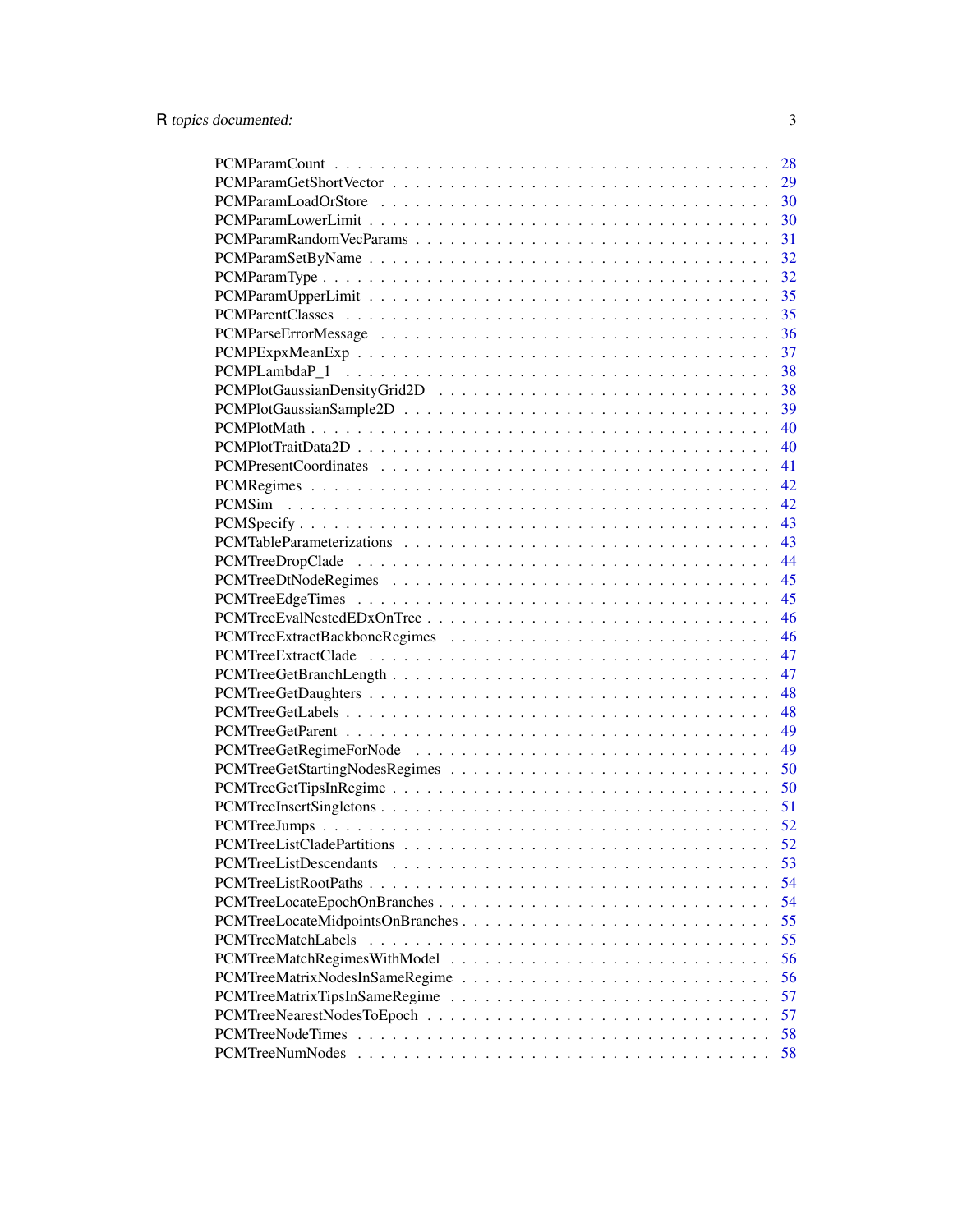### <span id="page-3-0"></span>4 is.MixedGaussian

| -60 |
|-----|
| -60 |
|     |
|     |
|     |
|     |
|     |
|     |
|     |
|     |
| -66 |
|     |
| -67 |
|     |
|     |

#### **Index** [69](#page-68-0)

is.MixedGaussian *Check if an object is a 'MixedGaussian' PCM*

### Description

Check if an object is a 'MixedGaussian' PCM

### Usage

is.MixedGaussian(x)

### Arguments

x any object

### Value

TRUE if x inherits from the S3 class 'MixedGaussian', FALSE otherwise.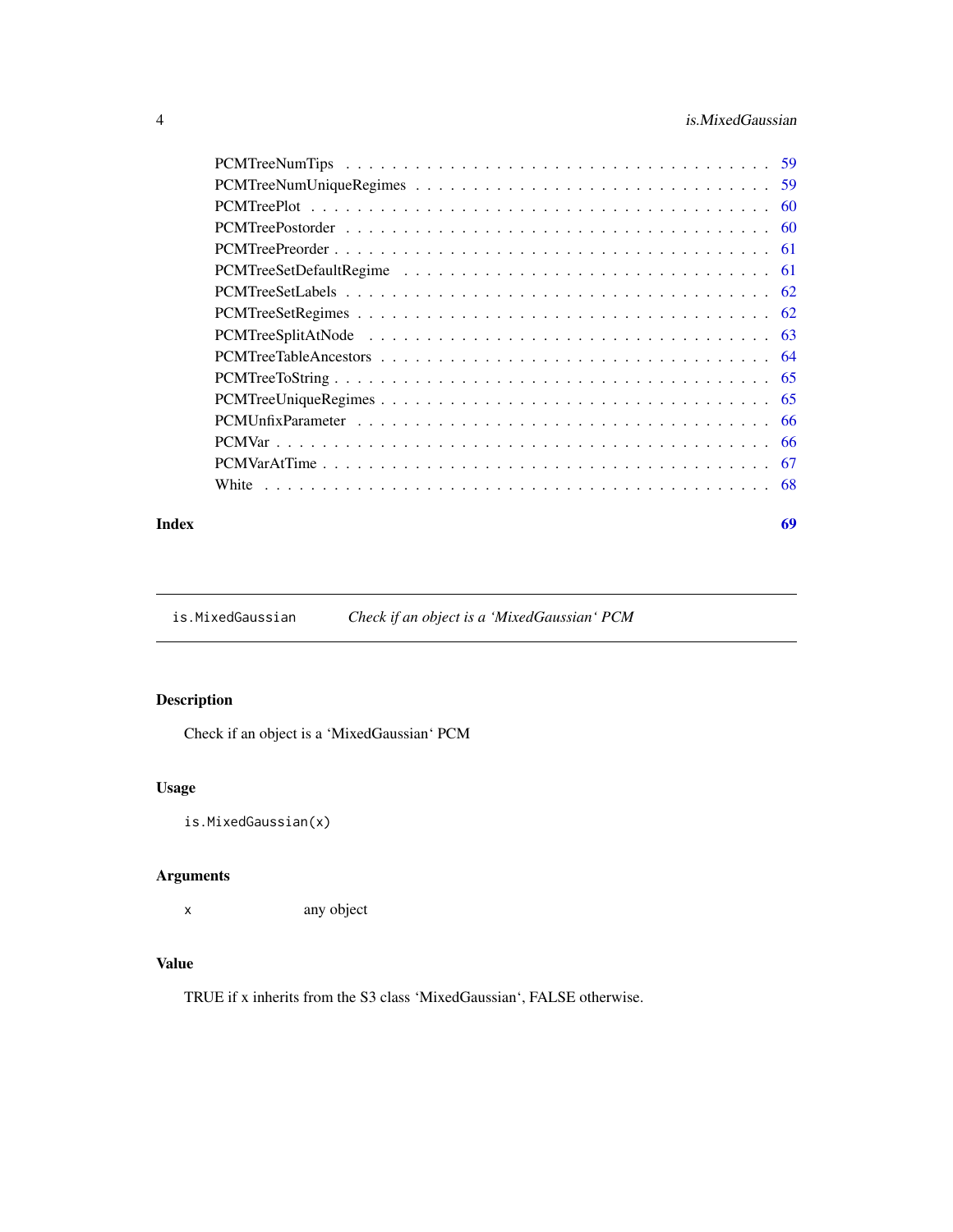<span id="page-4-0"></span>

### **Description**

Check if an object is a PCM.

#### Usage

is.PCM(x)

#### Arguments

x an object.

### Value

TRUE if 'x' inherits from the S3 class "PCM".

<span id="page-4-1"></span>

#### Description

Create a multi-regime Gaussian model (MixedGaussian)

#### Usage

```
MixedGaussian(k, modelTypes, mapping,
  className = paste0("MixedGaussian_", do.call(paste0,
  as.list(mapping)), X0 = structure(0, class = c("VectorParameter","_Global"), description = "trait values at the root"), \dots,
  Sigmae_x = structure(0, class = c("MatrixParameter","_UpperTriangularWithDiagonal", "_WithNonNegativeDiagonal", "_Global"),
  description =
 "Upper triangular Choleski factor of the non-phylogenetic variance-covariance"))
```
#### Arguments

k integer defining the number of traits. modelTypes a character string vector with the class names of the model-types that can possibly be included (assigned to regimes) in the MixedGaussian, e.g. c("BM", "OU") (see also [PCMModels](#page-24-1)).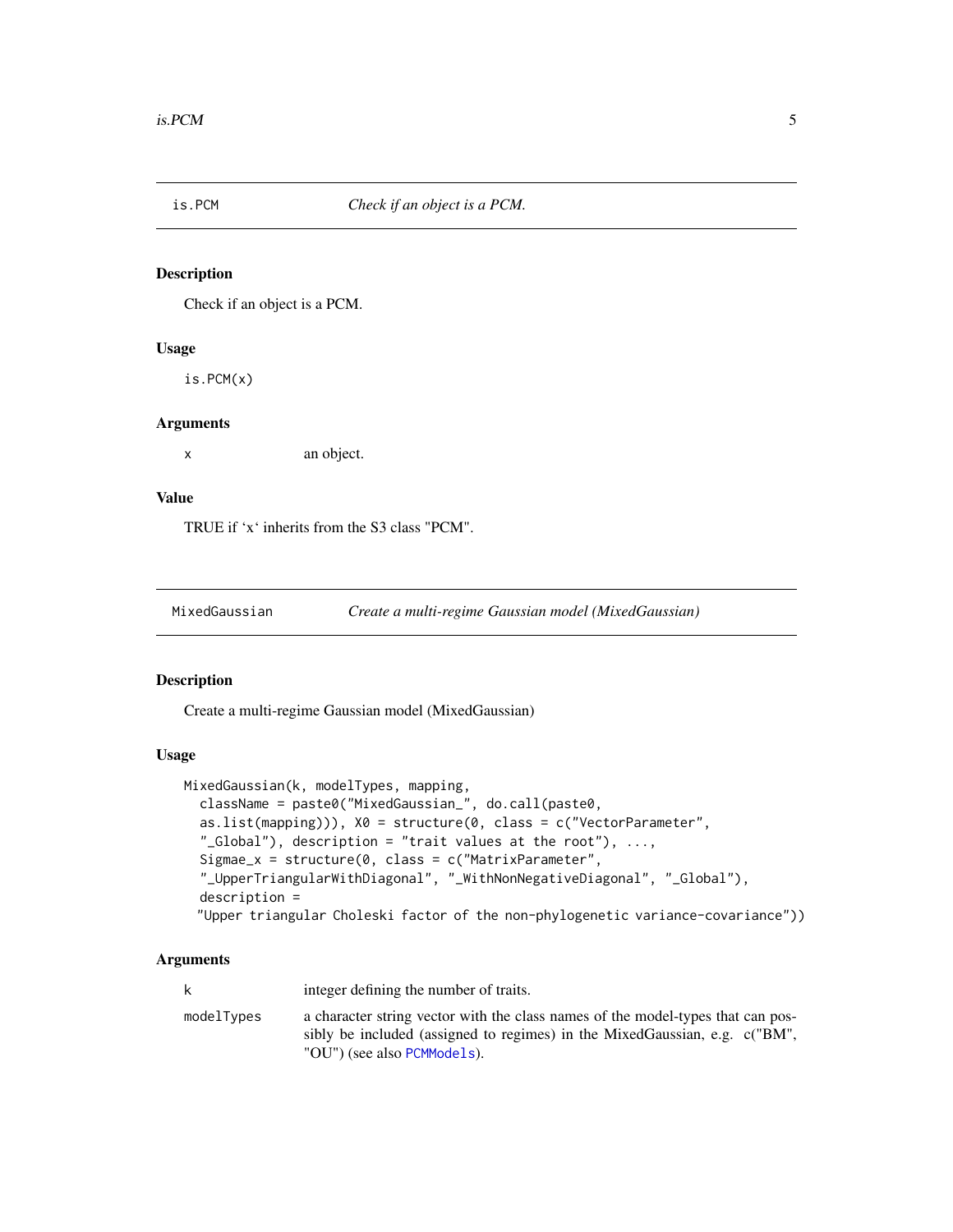<span id="page-5-0"></span>

| mapping   | a character string vector with elements from modelTypes or an integer vec-<br>tor with elements between 1 and length (model Types) mapping model Types to<br>regimes, e.g. if model Types = c("BM", "OU") and mapping = c(a = 1, b = 1, c = 2, d = 1)<br>defines an MixedGaussian with four different regimes with model-types BM3,<br>BM3, OU3 and BM3, corresponding to each regime. mapping does not have to<br>be a named vector. If it is a named vector, then all the names must correspond to<br>valid regime names in a tree to which the model will be fit or simulated (member<br>tree Sedge regime should be a character vector). If it is not a named vector then<br>the positions of the elements correspond to the regimes in their order given by<br>the function PCMT reellnique Regimes called on a tree object. |
|-----------|-----------------------------------------------------------------------------------------------------------------------------------------------------------------------------------------------------------------------------------------------------------------------------------------------------------------------------------------------------------------------------------------------------------------------------------------------------------------------------------------------------------------------------------------------------------------------------------------------------------------------------------------------------------------------------------------------------------------------------------------------------------------------------------------------------------------------------------|
| className | a character string defining a valid S3 class name for the resulting MixedGaus-<br>sian object. If not specified, a className is generated using the expression<br>paste0("MixedGaussian_", do.call(paste0, as.list(mapping))).                                                                                                                                                                                                                                                                                                                                                                                                                                                                                                                                                                                                    |
| X0        | specification for the global vector X0 to be used by all models in the MixedGaus-<br>sian.                                                                                                                                                                                                                                                                                                                                                                                                                                                                                                                                                                                                                                                                                                                                        |
| $\cdots$  | specifications for other _Global parameters coming after X0.                                                                                                                                                                                                                                                                                                                                                                                                                                                                                                                                                                                                                                                                                                                                                                      |
| Sigmae_x  | sepcification of a _Global Sigmae_x parameter. This is used by Submodels only<br>if they have Sigmae_x _Omitted.                                                                                                                                                                                                                                                                                                                                                                                                                                                                                                                                                                                                                                                                                                                  |

### Details

If X0 is not NULL it has no sense to use model-types including X0 as a parameter (e.g. use BM1 or BM3 insted of BM or BM2). Similarly if Sigmae\_x is not NULL there is no meaning in using model-types including Sigmae\_x as a parameter, (e.g. use OU2 or OU3 instead of OU or OU1).

### Value

an object of S3 class className inheriting from MixedGaussian, GaussianPCM and PCM.

#### See Also

[PCMTreeUniqueRegimes](#page-64-1)

[PCMModels\(](#page-24-1))

PCM *Create a phylogenetic comparative model object*

### Description

This is the entry-point function for creating model objects within the PCMBase framework representing a single model-type with one or several model-regimes of this type associated with the branches of a tree. For mixed Gaussian phylogenetic models, which enable multiple model-types, use the [MixedGaussian](#page-4-1) function.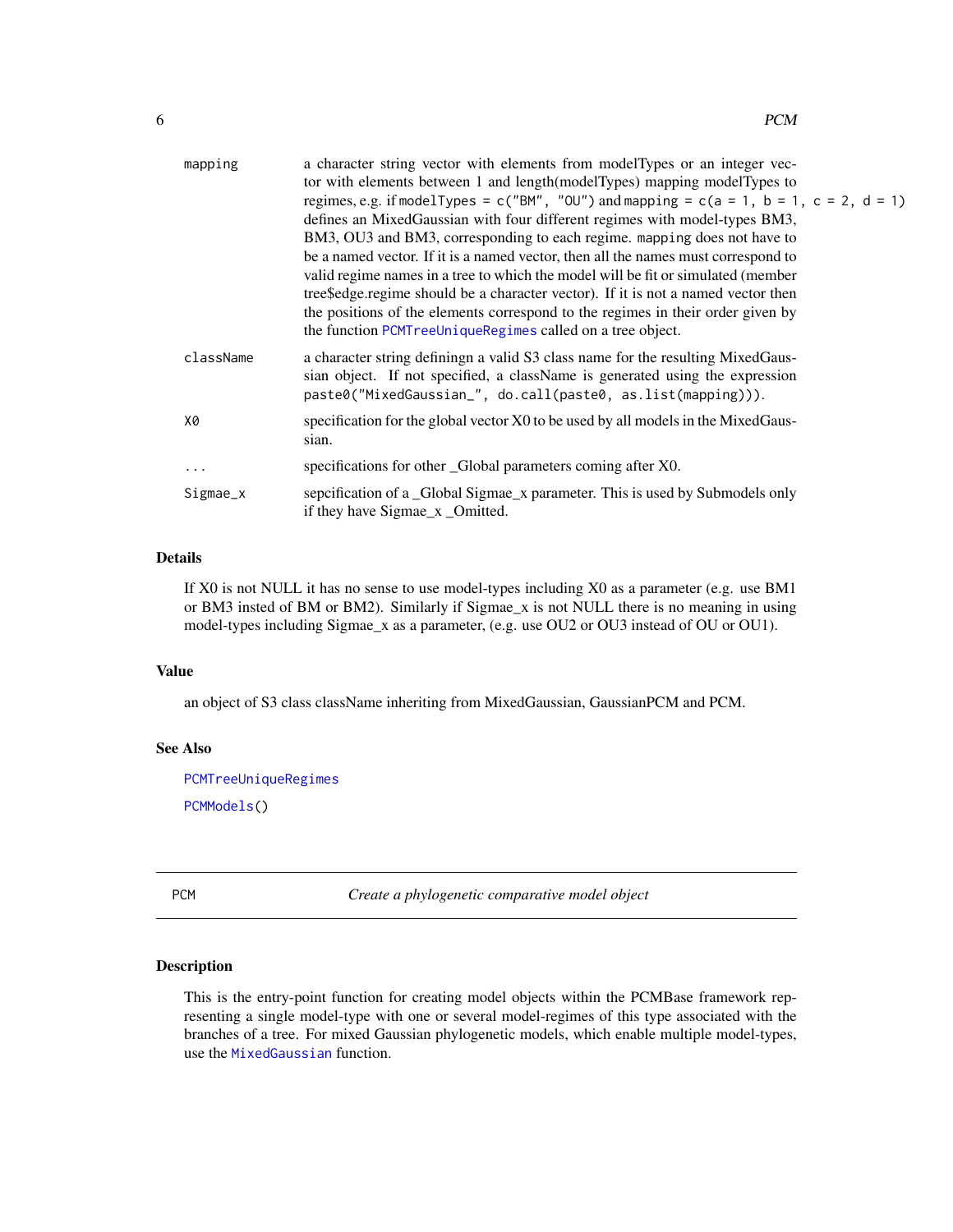### <span id="page-6-0"></span>Usage

```
PCM(model, modelTypes = class(model)[1], k = 1L, regimes = 1L,
  params = NULL, vecParameters = NULL, offset = 0L, spec = NULL, ...)
```
### Arguments

| model      | This argument can take one of the following forms:                                                                                                                                                                                                    |  |
|------------|-------------------------------------------------------------------------------------------------------------------------------------------------------------------------------------------------------------------------------------------------------|--|
|            | • a character vector of the S3-classes of the model object to be created (one<br>model object can have one or more S3-classes, with the class PCM at the<br>origin of the hierarchy);<br>• an S3 object which's class inherits from the PCM S3 class. |  |
|            | The Details section explains how these two types of input are processed.                                                                                                                                                                              |  |
| modelTypes | a character string vector specifying a set (family) of model-classes, to which the<br>constructed model object belongs. These are used for model-selection.                                                                                           |  |
| k          | integer denoting the number of traits (defaults to 1).                                                                                                                                                                                                |  |
| regimes    | a character or integer vector denoting the regimes.                                                                                                                                                                                                   |  |
| params     | NULL (default) or a list of parameter values (scalars, vectors, matrices, or ar-<br>rays) or sub-models (S3 objects inheriting from the PCM class). See details.                                                                                      |  |
| vecParams  | NULL (default) or a numeric vector the vector representation of the variable<br>parameters in the model. See details.                                                                                                                                 |  |
| offset     | integer offset in vecParams; see Details.                                                                                                                                                                                                             |  |
| spec       | NULL or a list specifying the model parameters (see PCMSpecify). If NULL<br>(default), the generic PCMSpecify is called on the created object of class model.                                                                                         |  |
| $\cdots$   | additional parameters intended for use by sub-classes of the PCM class.                                                                                                                                                                               |  |

#### Details

This is an S3 generic. The PCMBase package defines three methods for it:

- PCM.PCM:A default constructor for any object with a class inheriting from "PCM".
- PCM.character:A default PCM constructor from a character string specifying the type of model.
- PCM.default:A default constructor called when no other constructor is found. When called this constructor raises an error message.

#### Value

an object of S3 class as defined by the argument model.

### See Also

[MixedGaussian](#page-4-1)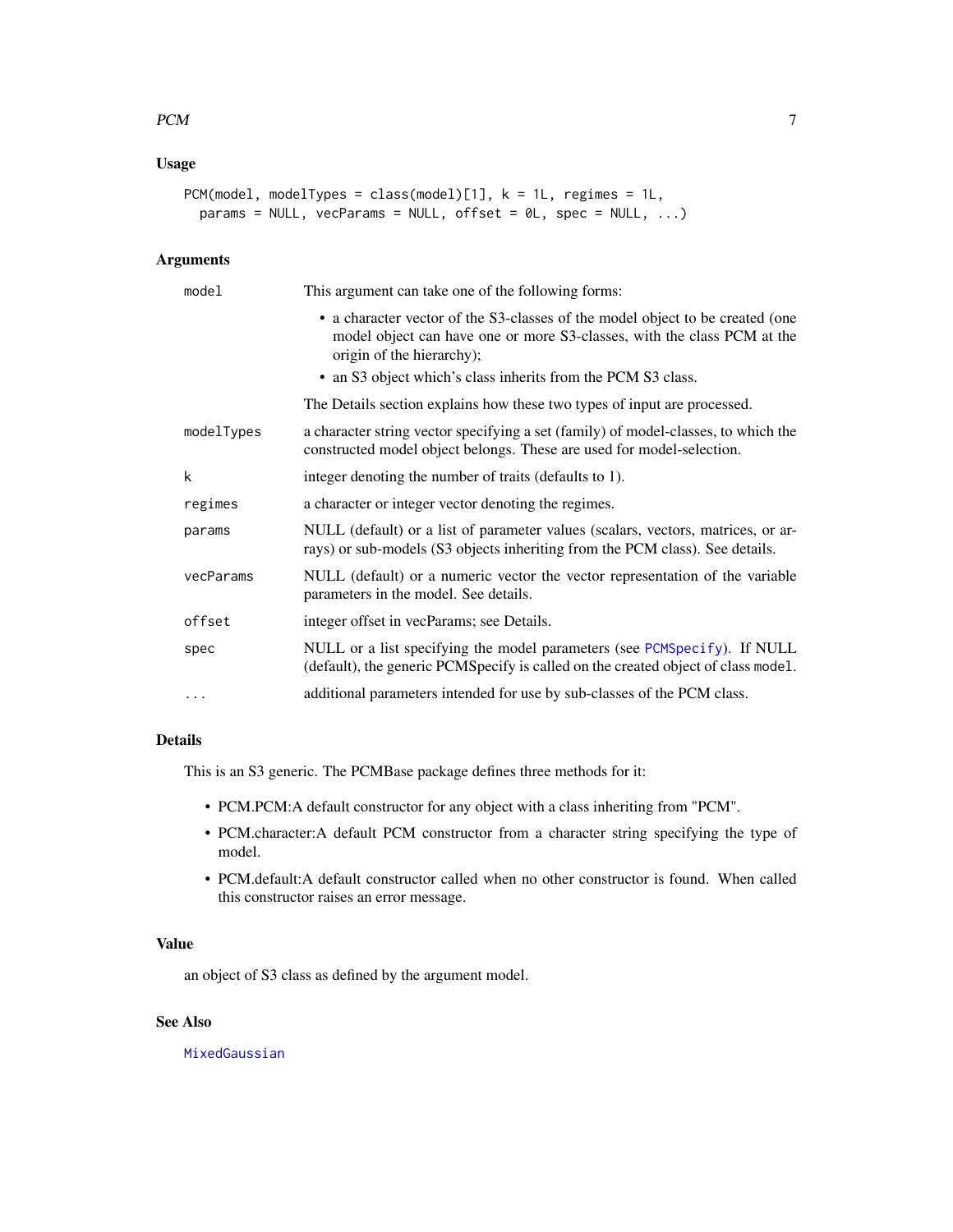#### Examples

PCMLik(traitValues, tree, modelBM)

```
# a Brownian motion model with one regime
modelBM < - PCM(model = "BM", k = 2)# print the model
modelBM
# a BM model with two regimes
modelBM.ab <- PCM("BM", k = 2, regimes = c("a", "b"))
modelBM.ab
# print a single parameter of the model (in this case, the root value)
modelBM.ab$X0
# assign a value to this parameter (note that the brackets [] are necessary
# to preserve the parameter attributes):
modelBM.ab$X0[] < -c(5, 2)PCMNumTraits(modelBM)
PCMNumRegimes(modelBM)
PCMNumRegimes(modelBM.ab)
# number of numerical parameters in the model
PCMParamCount(modelBM)
# Get a vector representation of all parameters in the model
PCMParamGetShortVector(modelBM)
# Limits for the model parameters:
lowerLimit <- PCMParamLowerLimit(modelBM)
upperLimit <- PCMParamUpperLimit(modelBM)
# assign the model parameters at random: this will use uniform distribution
# with boundaries specified by PCMParamLowerLimit and PCMParamUpperLimit
# We do this in two steps:
# 1. First we generate a random vector. Note the length of the vector equals PCMParamCount(modelBM)
randomParams <- PCMParamRandomVecParams(modelBM, PCMNumTraits(modelBM), PCMNumRegimes(modelBM))
randomParams
# 2. Then we load this random vector into the model.
PCMParamLoadOrStore(modelBM, randomParams, 0, PCMNumTraits(modelBM), PCMNumRegimes(modelBM), TRUE)
print(modelBM)
PCMParamGetShortVector(modelBM)
# generate a random phylogenetic tree of 10 tips
tree <- ape::rtree(10)
#simulate the model on the tree
traitValues <- PCMSim(tree, modelBM, X0 = modelBM$X0)
# calculate the likelihood for the model parameters, given the tree and the trait values
```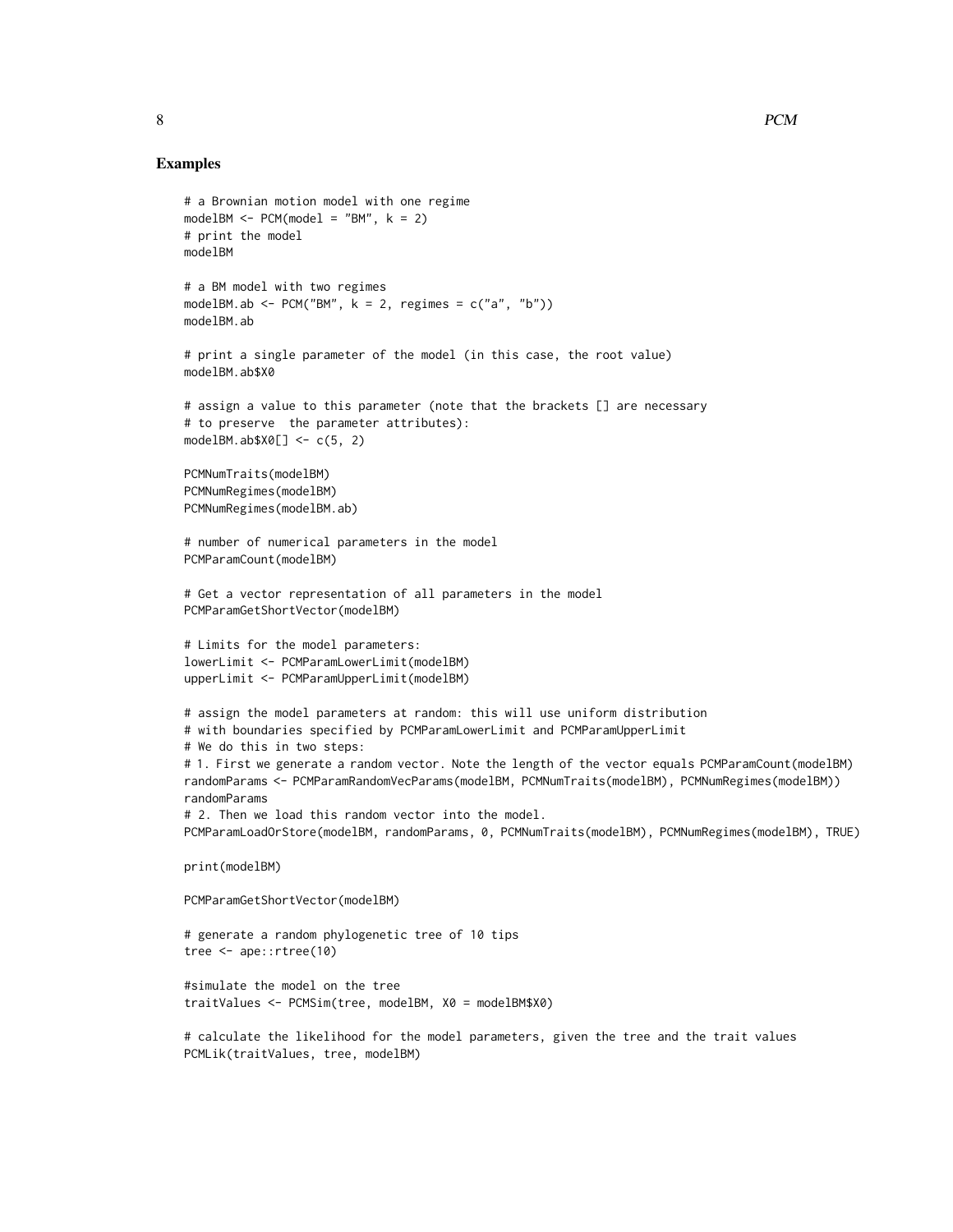### <span id="page-8-0"></span>PCMAbCdEf 9

```
# create a likelihood function for faster processing for this specific model.
# This function is convenient for calling in optim because it recieves and parameter
# vector instead of a model object.
likFun <- PCMCreateLikelihood(traitValues, tree, modelBM)
likFun(randomParams)
```
<span id="page-8-1"></span>PCMAbCdEf *Quadratic polynomial parameters A, b, C, d, E, f for each node*

#### Description

An S3 generic function that has to be implemented for every model class. This function is called by [PCMLik](#page-18-1).

### Usage

```
PCMAbCdEf(tree, model, metaI = PCMInfo(NULL, tree, model, verbose),
  verbose = FALSE)
```
#### Arguments

| tree    | a phylo object with N tips.                                                                                                                                                          |  |
|---------|--------------------------------------------------------------------------------------------------------------------------------------------------------------------------------------|--|
| model   | an S3 object specifying both, the model type (class, e.g. "OU") as well as the<br>concrete model parameter values at which the likelihood is to be calculated (see<br>also Details). |  |
| metaI   | a list returned from a call to PCMInfo(X, tree, model), containing meta-data<br>such as N, M and k.                                                                                  |  |
| verbose | logical indicating if some debug-messages should printed.                                                                                                                            |  |

PCMApplyTransformation

*Map a parametrization to its original form.*

#### Description

This is an S3 generic that transforms the passed argument by applying the transformation rules for its S3 class.

This is an S3 generic. See 'PCMApplyTransformation.\_CholeskiFactor' for an example.

### Usage

PCMApplyTransformation(o, ...)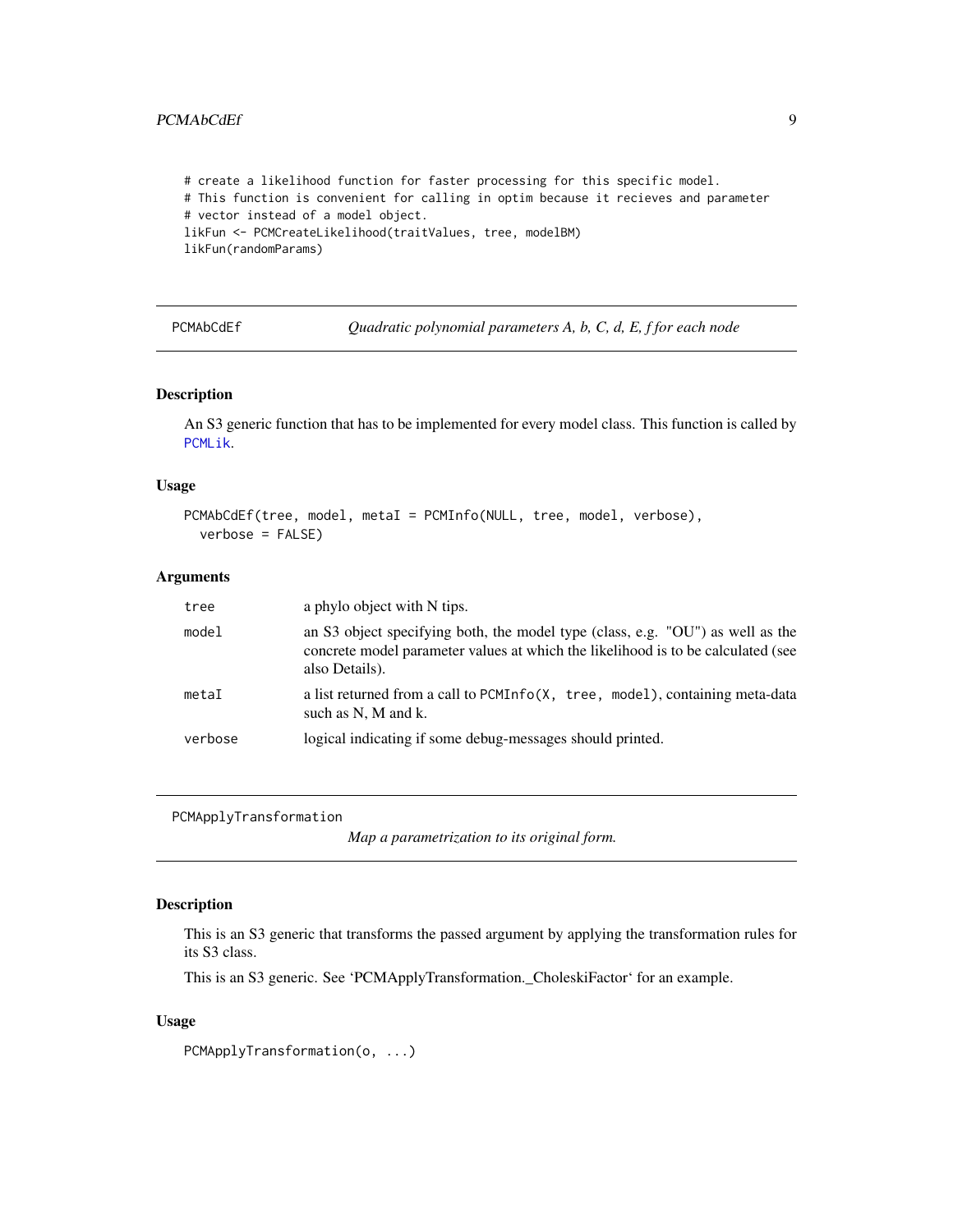#### <span id="page-9-0"></span>Arguments

| $\circ$  | a PCM object or a parameter                                    |
|----------|----------------------------------------------------------------|
| $\cdots$ | additional arguments that can be used by implementing methods. |

### Details

This function returns the same object if it is not transformable.

### Value

a transformed version of o.

## See Also

[is.Transformable](#page-31-1)

PCMBaseIsADevRelease *Check if the PCMBase version correpsonds to a dev release*

### Description

We define a dev release as having a sub-release, eg 0.9.15.5 is one whereas 0.9.16 is not. The number of components in the version can be changed through the argument numVersionComponents.

### Usage

PCMBaseIsADevRelease(numVersionComponents = 4L)

### Arguments

numVersionComponents an integer, default 4.

### Value

a logical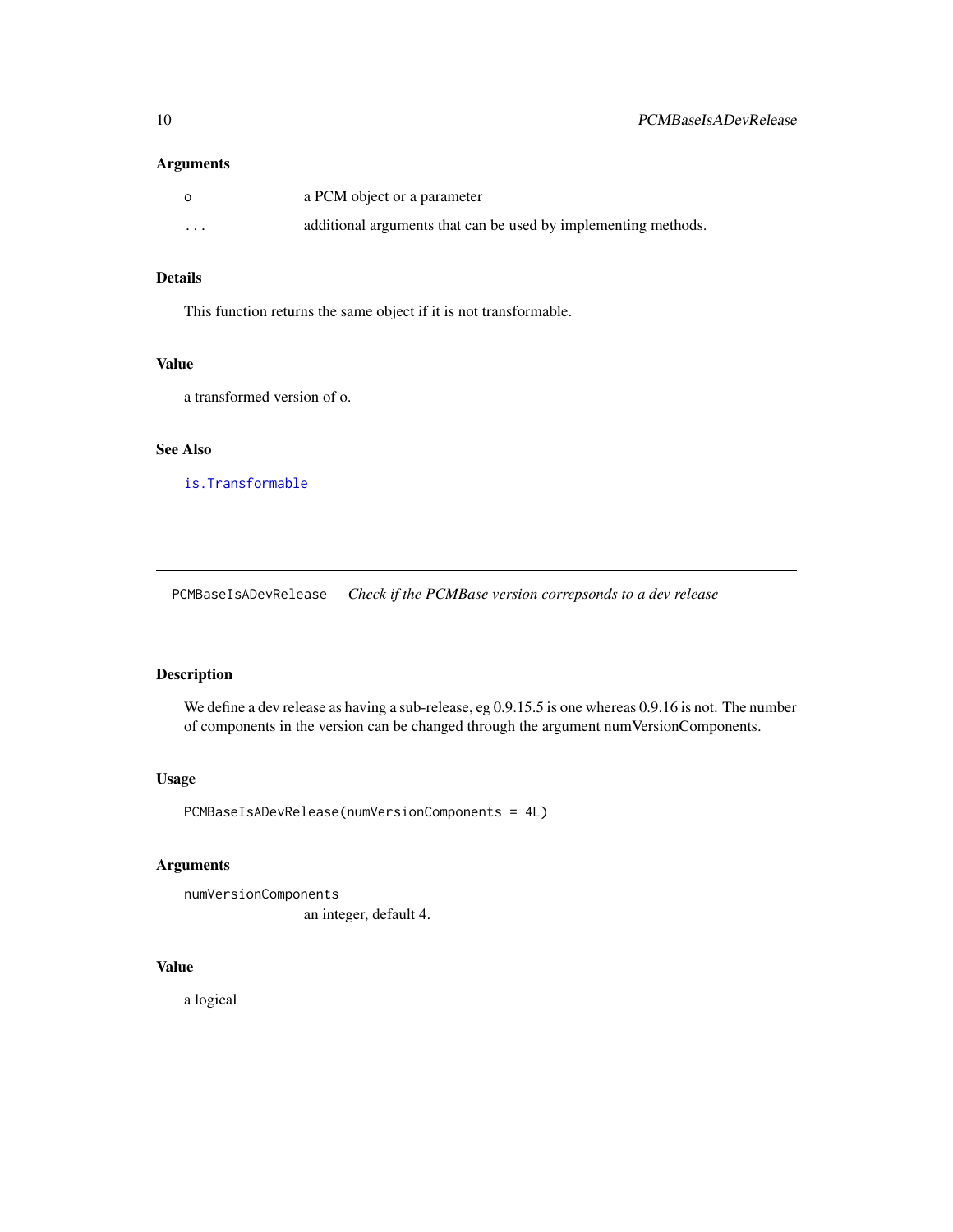<span id="page-10-0"></span>PCMColorPalette *A fixed palette of n colors*

#### Description

A fixed palette of n colors

#### Usage

```
PCMColorPalette(n, names)
```
#### Arguments

| n,    | an integer defining the number of colors in the resulting palette. |
|-------|--------------------------------------------------------------------|
| names | a character vector of length 'n'.                                  |

### Value

A vector of character strings which can be used as color specifications by R graphics functions.

<span id="page-10-1"></span>

| Conditional distribution of a daughter node given its parent node<br>PCMCond |  |
|------------------------------------------------------------------------------|--|
|------------------------------------------------------------------------------|--|

### Description

An S3 generic function that has to be implemented for every model class.

#### Usage

```
PCMCond(tree, model, r = 1, metaI = PCMInfo(NULL, tree, model,
  verbose), verbose = FALSE)
```
### Arguments

| tree    | a phylo object with N tips.                                                                                                                                                          |
|---------|--------------------------------------------------------------------------------------------------------------------------------------------------------------------------------------|
| model   | an S3 object specifying both, the model type (class, e.g. "OU") as well as the<br>concrete model parameter values at which the likelihood is to be calculated (see<br>also Details). |
| r       | an integer specifying a model regime                                                                                                                                                 |
| metaI   | a list returned from a call to PCMInfo(X, tree, model), containing meta-data<br>such as N, M and k.                                                                                  |
| verbose | logical indicating if some debug-messages should printed.                                                                                                                            |

### Value

an object of type specific to the type of model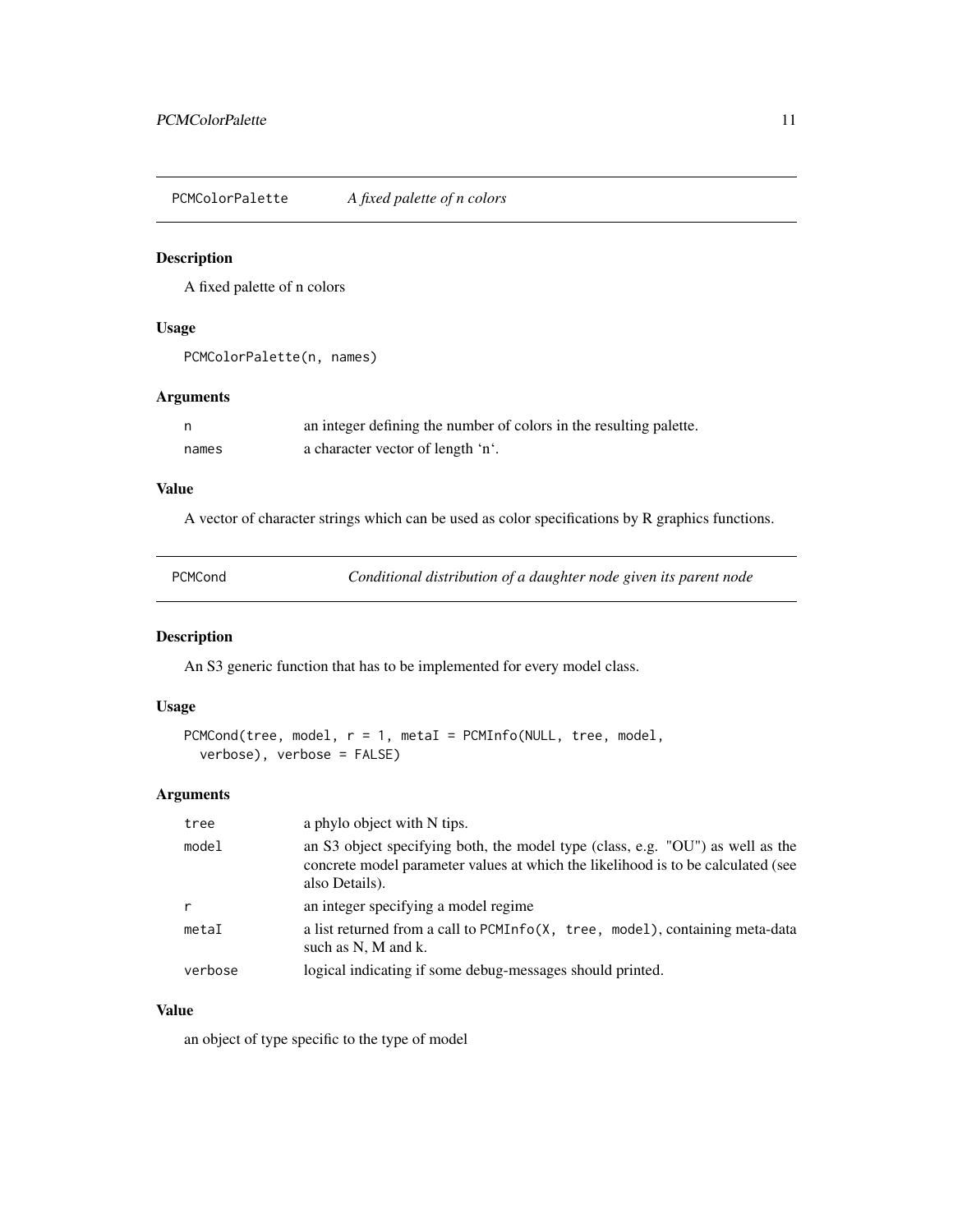<span id="page-11-0"></span>PCMCond.GaussianPCM *Conditional distribution of a daughter node given its parent node*

#### Description

An S3 generic function that has to be implemented for every model class.

### Usage

```
## S3 method for class 'GaussianPCM'
PCMCond(tree, model, r = 1, metaI = PCMInfo(NULL,
  tree, model, verbose), verbose = FALSE)
```
### Arguments

| tree    | a phylo object with N tips.                                                                                                                                                          |
|---------|--------------------------------------------------------------------------------------------------------------------------------------------------------------------------------------|
| model   | an S3 object specifying both, the model type (class, e.g. "OU") as well as the<br>concrete model parameter values at which the likelihood is to be calculated (see<br>also Details). |
| r       | an integer specifying a model regime                                                                                                                                                 |
| metaI   | a list returned from a call to PCMInfo(X, tree, model), containing meta-data<br>such as N, M and k.                                                                                  |
| verbose | logical indicating if some debug-messages should printed.                                                                                                                            |

### Value

For GaussianPCM models, a named list with the following members:

| omega | d |
|-------|---|
| Phi   |   |
| ٧     |   |

| <b>PCMCondVOU</b> | Variance-covariance matrix of an OU process with optional measure-<br>ment error and jump at the start |
|-------------------|--------------------------------------------------------------------------------------------------------|
|                   |                                                                                                        |

### Description

Variance-covariance matrix of an OU process with optional measurement error and jump at the start

### Usage

```
PCMCondVOU(H, Sigma, Sigmae = NULL, Sigmaj = NULL, xi = NULL,
  e_Ht = NULL,
  threshold.Lambda_ij = getOption("PCMBase.Threshold.Lambda_ij", 1e-08))
```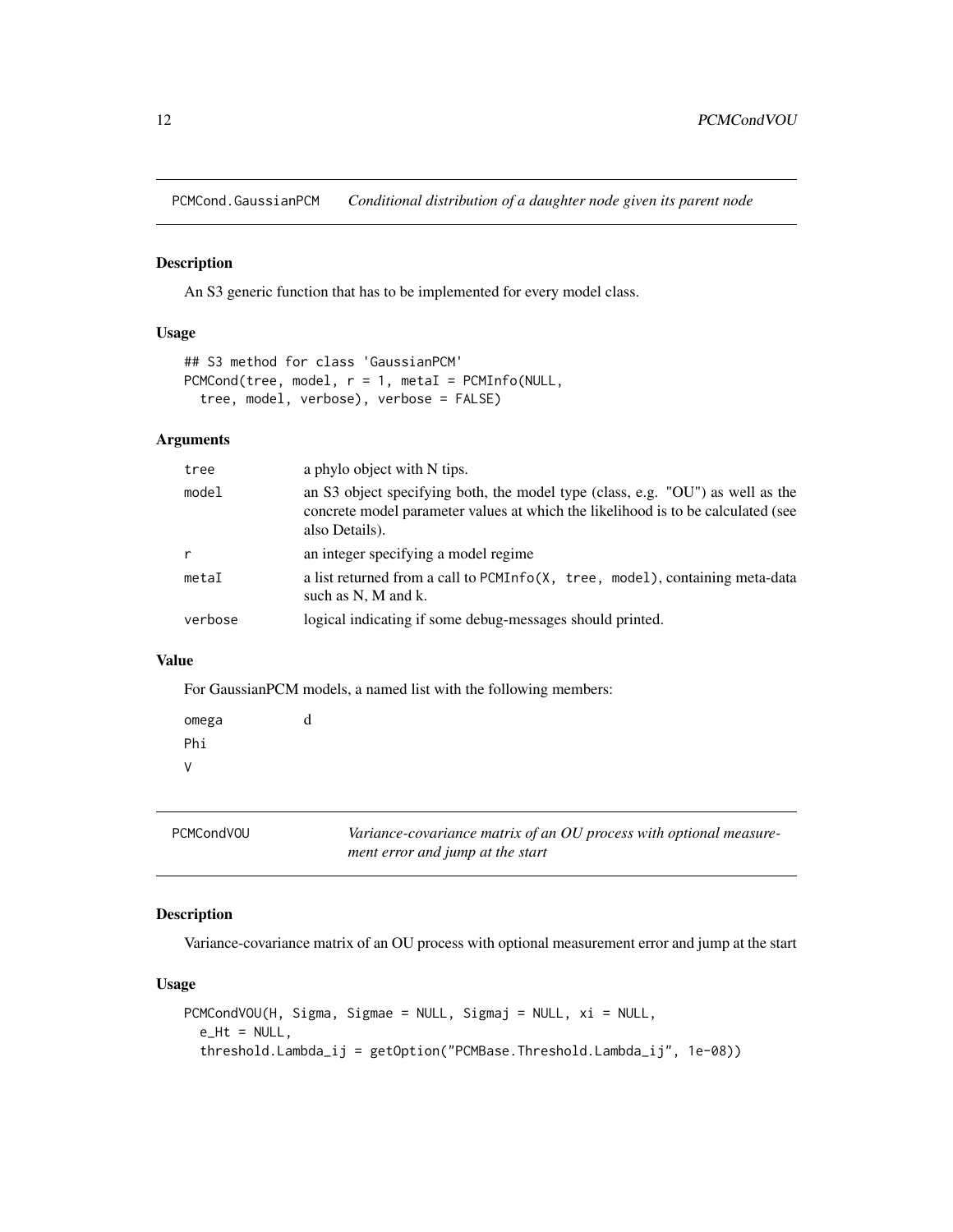### <span id="page-12-0"></span>Arguments

| H                   | a numerical k x k matrix - selection strength parameter.                                                                                                                                                                                                                                                                                                                                                                                                                                                                                                                                                                    |  |
|---------------------|-----------------------------------------------------------------------------------------------------------------------------------------------------------------------------------------------------------------------------------------------------------------------------------------------------------------------------------------------------------------------------------------------------------------------------------------------------------------------------------------------------------------------------------------------------------------------------------------------------------------------------|--|
| Sigma               | a numerical k x k matrix - neutral drift unit-time variance-covariance matrix.                                                                                                                                                                                                                                                                                                                                                                                                                                                                                                                                              |  |
| Sigmae              | a numerical k x k matrix - environmental variance-covariance matrix.                                                                                                                                                                                                                                                                                                                                                                                                                                                                                                                                                        |  |
| Sigmaj              | is the variance matrix of the normal jump distribution (default is NULL).                                                                                                                                                                                                                                                                                                                                                                                                                                                                                                                                                   |  |
| хi                  | a vector of 0's and 1's corresponding to each branch in the tree. A value of 1<br>indicates that a jump takes place at the beginning of the branch. This arugment<br>is only used if Sigmaj is not NULL. Default is NULL.                                                                                                                                                                                                                                                                                                                                                                                                   |  |
| e_Ht                | a numerical $k \times k$ matrix - the result of the matrix exponential expm(-t*H).                                                                                                                                                                                                                                                                                                                                                                                                                                                                                                                                          |  |
| threshold.Lambda_ij |                                                                                                                                                                                                                                                                                                                                                                                                                                                                                                                                                                                                                             |  |
|                     | a 0-threshold for abs(Lambda_i + Lambda_j), where Lambda_i and Lambda_j<br>are eigenvalues of the parameter matrix H. This threshold-values is used as a<br>condition to take the limit time of the expression '(1-exp(-Lambda_ij*time))/Lambda_ij'<br>as '(Lambda_i+Lambda_j) $\rightarrow$ 0'. You can control this value by the global op-<br>tion "PCMBase.Threshold.Lambda_ij". The default value (1e-8) is suitable for<br>branch lengths bigger than 1e-6. For smaller branch lengths, you may want to in-<br>crease the threshold value using, e.g. 'options(PCMBase.Threshold.Lambda_ij=1e-<br>$6)$ <sup>c</sup> . |  |

### Value

a function of one numerical argument (time) and an integer indicating the branch-index that is used to check the corresponding element in xi.

PCMCreateLikelihood *Create a likelhood function of a numerical vector parameter*

### Description

Create a likelhood function of a numerical vector parameter

### Usage

```
PCMCreateLikelihood(X, tree, model, metaI = PCMInfo(X, tree, model),
 positiveValueGuard = Inf)
```
### Arguments

| X.   | a k x N numerical matrix with possible NA and NaN entries. Each column of X      |
|------|----------------------------------------------------------------------------------|
|      | contains the measured trait values for one species (tip in tree). Missing values |
|      | can be either not-available (NA) or not existing (NaN). Thse two values have are |
|      | treated differently when calculating likelihoods: see PCMPresentCoordinates.     |
| tree | a phylo object with N tips.                                                      |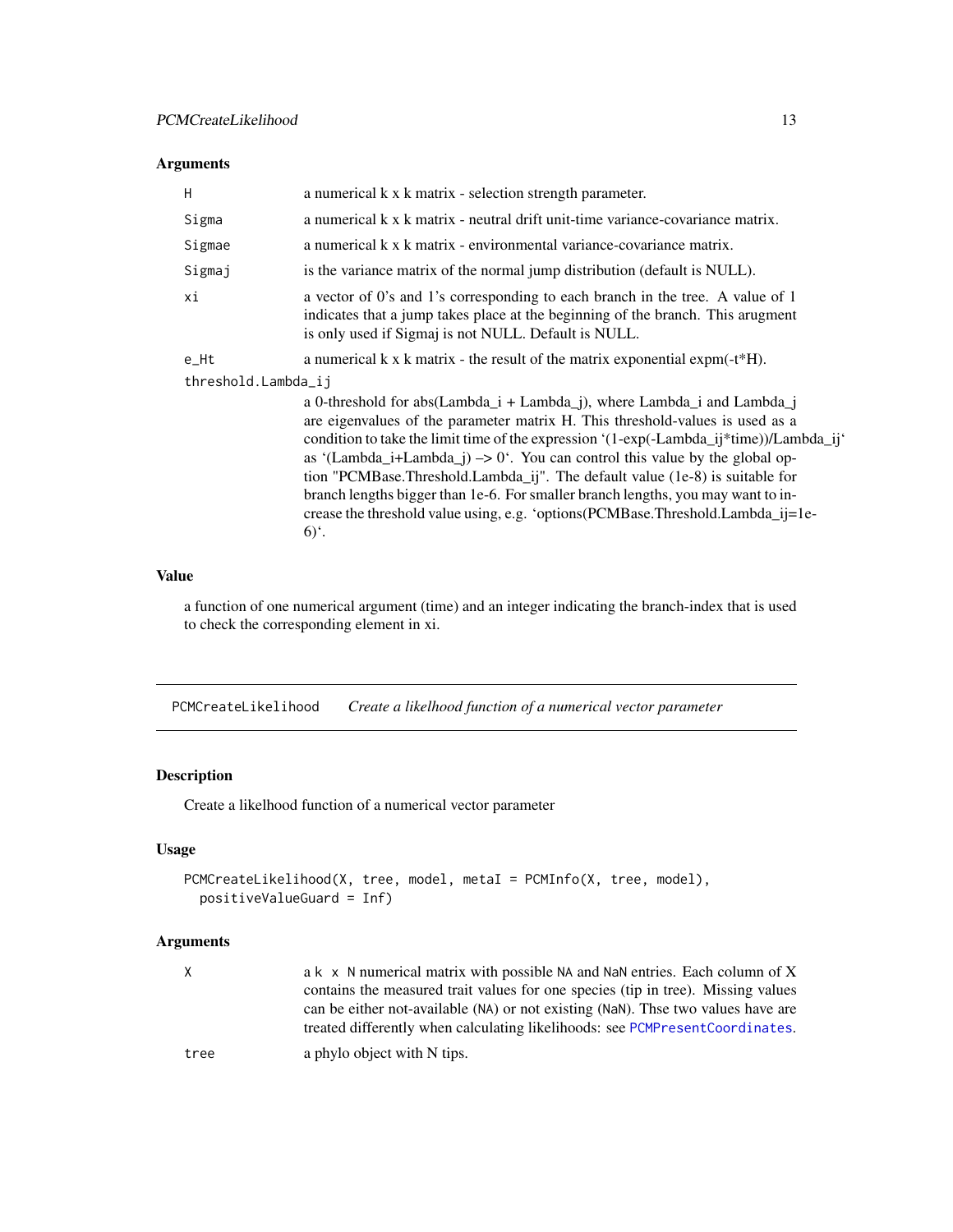<span id="page-13-0"></span>

| model              | an S3 object specifying both, the model type (class, e.g. "OU") as well as the<br>concrete model parameter values at which the likelihood is to be calculated (see<br>also Details).                                           |
|--------------------|--------------------------------------------------------------------------------------------------------------------------------------------------------------------------------------------------------------------------------|
| metaI              | a list returned from a call to PCMInfo(X, tree, model), containing meta-data<br>such as N, M and k.                                                                                                                            |
| positiveValueGuard |                                                                                                                                                                                                                                |
|                    | positive numerical value (default Inf), which serves as a guard for numerical<br>error. Values exceeding this positive Guard are most likely due to numerical<br>error and PCMOptions()\$PCMBase.Value.NA is returned instead. |

### Details

It is possible to specify a function for the argument metaI. This function should have three parameters (X, tree, model) and should return a metaInfo object. (see [PCMInfo](#page-17-1)).

#### Value

a function of a numerical vector parameter called p returning the likelihood of X given the tree and the model with parameter values specified by p.

| PCMDefaultObject | Generate a default object of a given PCM model type or parameter |
|------------------|------------------------------------------------------------------|
|                  | type                                                             |

### Description

This is an S3 generic. See, e.g. 'PCMDefaultObject.MatrixParameter'.

### Usage

```
PCMDefaultObject(spec, model, ...)
```
### Arguments

| spec  | any object having a class attribute. The value of this object is not used, but its<br>class is used for method-dispatch.                                                                            |
|-------|-----------------------------------------------------------------------------------------------------------------------------------------------------------------------------------------------------|
| model | a PCM object used to extract attributes needed for creating a default object of<br>class specified in class (spec), such as the number of traits $(k)$ or the regimes<br>and the number of regimes; |
| .     | additional arguments that can be used by methols.                                                                                                                                                   |

### Value

a parameter or a PCM object.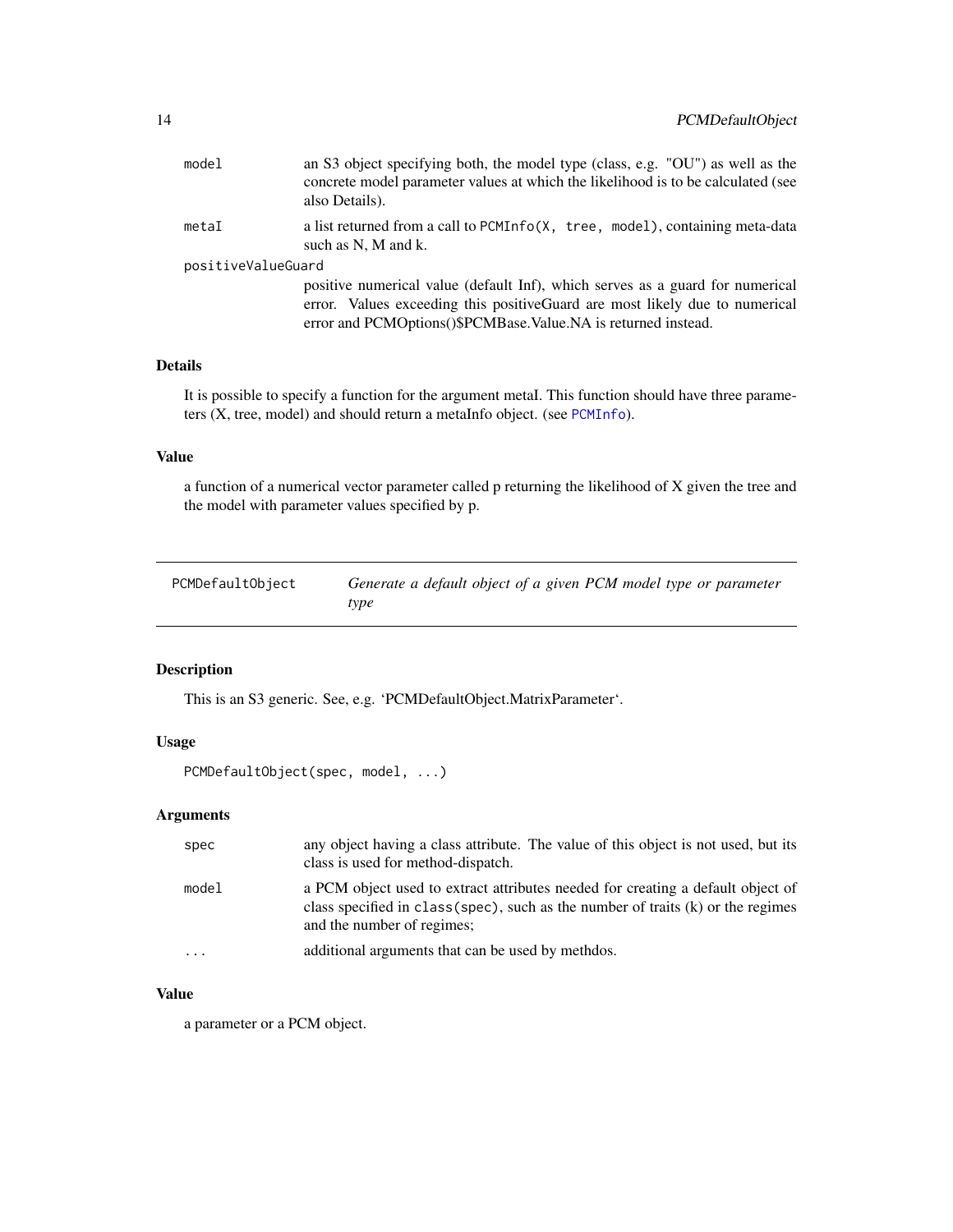<span id="page-14-0"></span>

### Description

Human friendly description of a PCM

### Usage

```
PCMDescribe(model, ...)
```
### Arguments

| model | a PCM model object                                 |
|-------|----------------------------------------------------|
| .     | additional arguments used by implementing methods. |

### Details

This S3 generic function is intended to be specified for user models

### Value

a character string

PCMDescribeParameters *Describe the parameters of a PCM*

### Description

This is an S3 generic.

### Usage

PCMDescribeParameters(model, ...)

### Arguments

| model    | a PCM object.                                                  |
|----------|----------------------------------------------------------------|
| $\cdots$ | additional arguments that can be used by implementing methods. |

### Value

a named list with character elements corresponding to each parameter.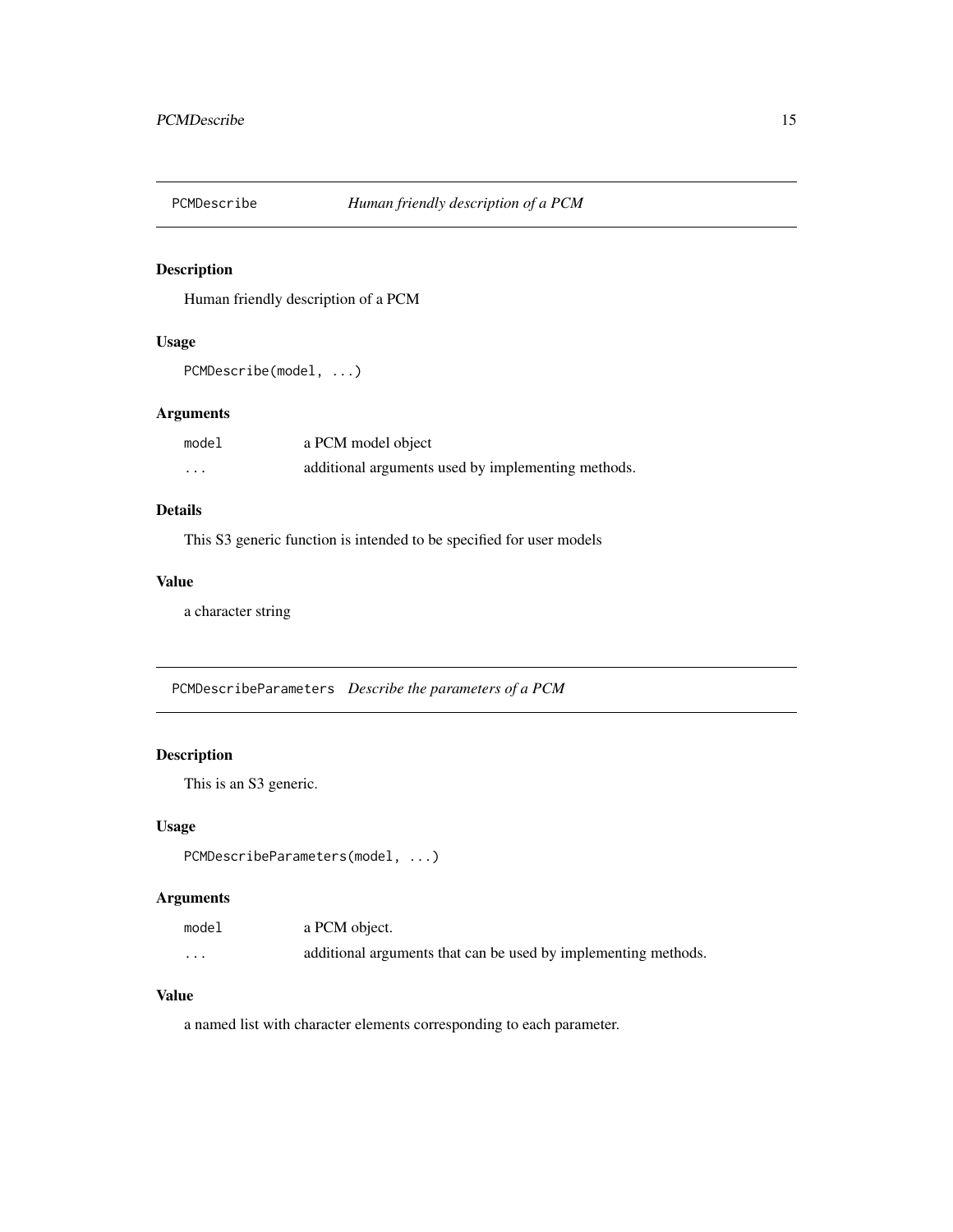<span id="page-15-0"></span>

#### Description

Fix a parameter in a PCM model

#### Usage

PCMFixParameter(model, name)

#### Arguments

| model | a PCM object       |
|-------|--------------------|
| name  | a character string |

#### Value

a copy of the model with added class '\_Fixed' to the class of the parameter name

PCMGenerateParameterizations *Generate possible parameterizations for a given type of model*

### Description

A parameterization of a PCM of given type, e.g. OU, is a PCM-class inheriting from this type, which imposes some restrictions or transformations of the parameters in the base-type. This function generates the S3 methods responsible for creating such parameterizations, in particular it generates the definition of the methods for the two S3 generics 'PCMParentClasses' and 'PCMSpecify' for al parameterizations specified in the 'tableParameterizations' argument.

#### Usage

```
PCMGenerateParameterizations(model,
  listParameterizations = PCMListParameterizations(model),
  tableParameterizations = PCMTableParameterizations(model,
  listParameterizations), env = .GlobalEnv,
  useModelClassNameForFirstRow = FALSE)
```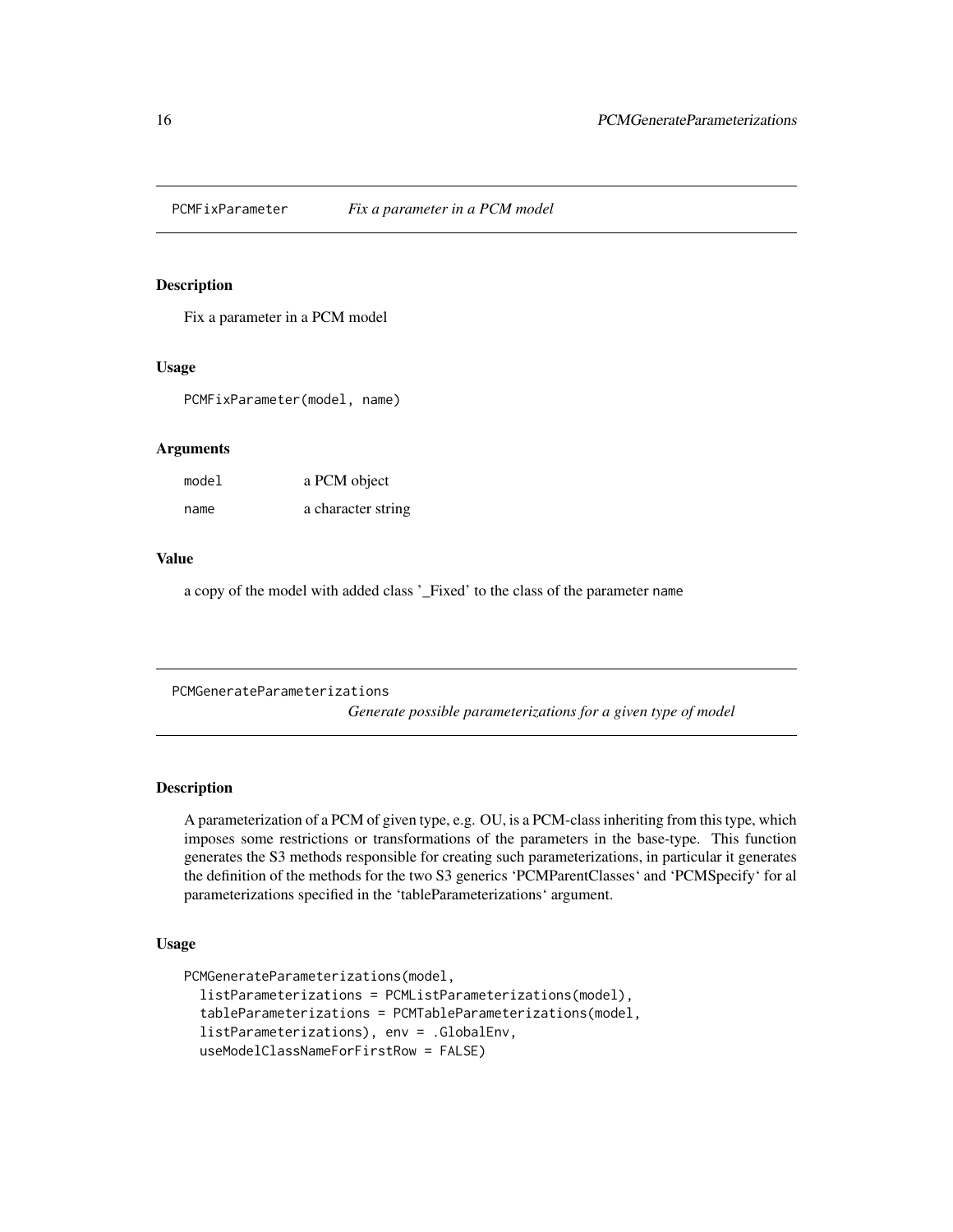#### <span id="page-16-0"></span>Arguments

| model                        | a PCM object.                                                                                                                                                                                                                                                                                                                          |  |
|------------------------------|----------------------------------------------------------------------------------------------------------------------------------------------------------------------------------------------------------------------------------------------------------------------------------------------------------------------------------------|--|
| listParameterizations        |                                                                                                                                                                                                                                                                                                                                        |  |
|                              | a list or a sublist returned by 'PCMListParameterizations'. Default: 'PCMList-                                                                                                                                                                                                                                                         |  |
|                              | Parameterizations(model)'.                                                                                                                                                                                                                                                                                                             |  |
| tableParameterizations       |                                                                                                                                                                                                                                                                                                                                        |  |
|                              | a data.table containing the parameterizations to generate. By default this is gen-<br>erated from 'listParameterizations' using a call 'PCMTableParameterizations(model,<br>listParameterizations). If specified by the user, this parameter takes precedence<br>over 'listParameterizations' and 'listParameterizations' is not used. |  |
| env                          | an environment where the method definitions will be stored. Default: 'env $=$<br>.GlobalEnv'.                                                                                                                                                                                                                                          |  |
| useModelClassNameForFirstRow |                                                                                                                                                                                                                                                                                                                                        |  |
|                              | A logical specifying if the S3 class name of 'model' should be used as a S3<br>class for the model defined in the first row of 'tableParameterizations'. Default:<br>FALSE.                                                                                                                                                            |  |

### Value

This function does not return a value. It only has a side effect by defining S3 methods in 'env'.

```
PCMGetVecParamsRegimesAndModels
```
*Get a vector of all parameters (real and discrete) describing a model on a tree including the numerical parameters of each model regime, the integer ids of the spliting nodes defining the regimes on the tree and the integer ids of the model classes associated with each regime.*

### Description

Get a vector of all parameters (real and discrete) describing a model on a tree including the numerical parameters of each model regime, the integer ids of the spliting nodes defining the regimes on the tree and the integer ids of the model classes associated with each regime.

### Usage

PCMGetVecParamsRegimesAndModels(model, tree, ...)

### Arguments

| model | a PCM model                                |
|-------|--------------------------------------------|
| tree  | a phylo object with an edge regime member. |
| .     | additional parameters passed to methods.   |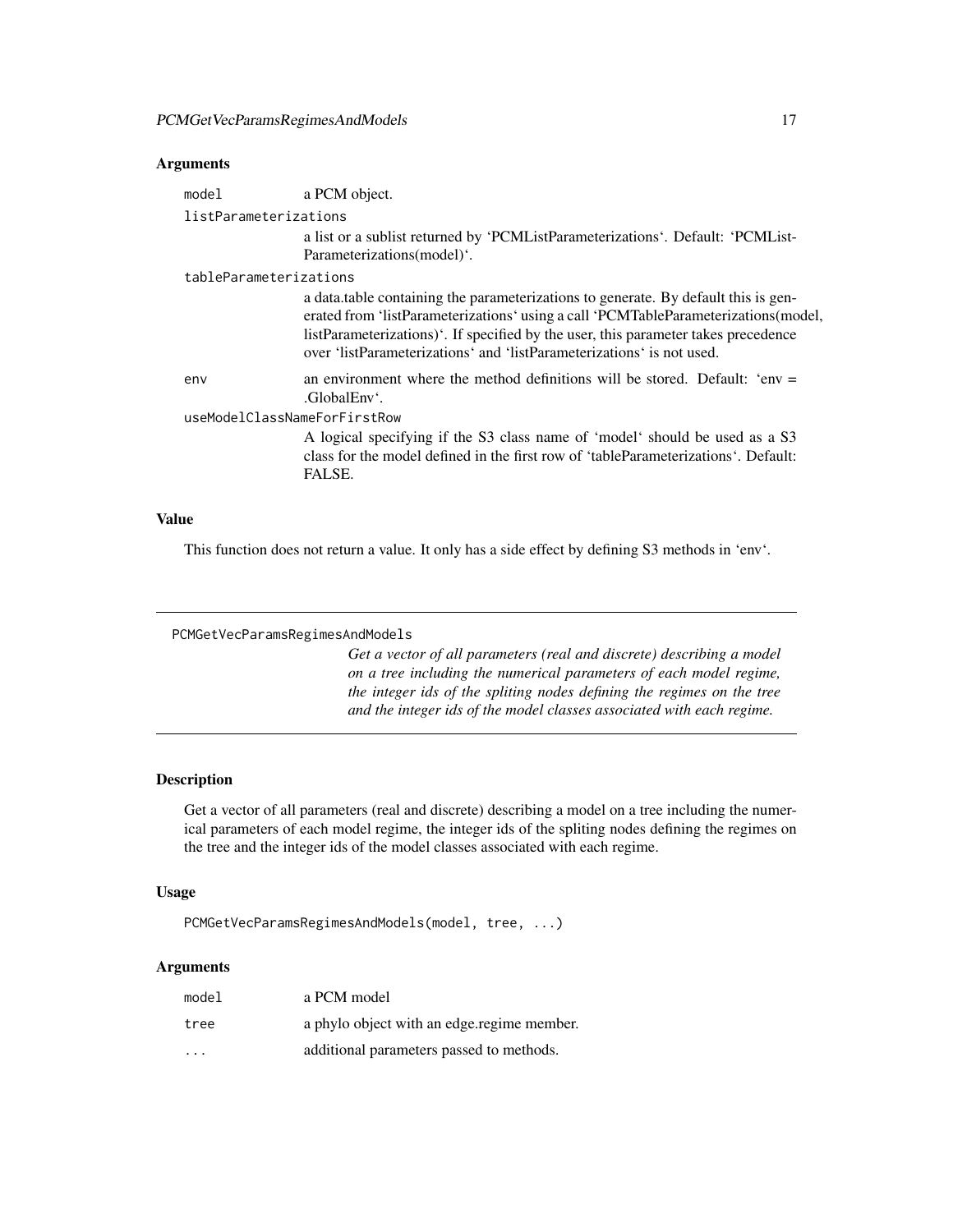### <span id="page-17-0"></span>Details

This is an S3 generic. In the default implementation, the last entry in the returned vector is the number of numerical parameters. This is used to identify the starting positions in the vector of the first splitting node.

#### Value

a numeric vector concatenating the result

<span id="page-17-1"></span>PCMInfo *Meta-information about a tree associated with a PCM*

### Description

This function pre-processes the given tree and data in order to create meta-information used during likelihood calculaiton.

#### Usage

PCMInfo(X, tree, model, verbose = FALSE, preorder = NULL, ...)

#### Arguments

| X         | a k x N numerical matrix with possible NA and NaN entries. Each column of X<br>contains the measured trait values for one species (tip in tree). Missing values<br>can be either not-available (NA) or not existing (NaN). Thse two values have are<br>treated differently when calculating likelihoods: see PCMPresent Coordinates. |
|-----------|--------------------------------------------------------------------------------------------------------------------------------------------------------------------------------------------------------------------------------------------------------------------------------------------------------------------------------------|
| tree      | a phylo object with N tips.                                                                                                                                                                                                                                                                                                          |
| model     | an S3 object specifying both, the model type (class, e.g. "OU") as well as the<br>concrete model parameter values at which the likelihood is to be calculated (see<br>also Details).                                                                                                                                                 |
| verbose   | logical indicating if some debug-messages should printed.                                                                                                                                                                                                                                                                            |
| preorder  | an integer vector of row-indices in tree\$edge matrix as returned by PCMTreeP-<br>reorder. This can be given for performance speed-up when several operations<br>needing preorder are executed on the tree. Default : NULL.                                                                                                          |
| $\ddotsc$ | additional arguments used by implementing methods.                                                                                                                                                                                                                                                                                   |

#### Value

a named list with the following elements:

| м     | total number of nodes in the tree;                                       |
|-------|--------------------------------------------------------------------------|
| N     | number of tips:                                                          |
| k     | number of traits;                                                        |
| RTree | number of regimes on the tree (distinct elements of tree \$edge.regime); |
|       |                                                                          |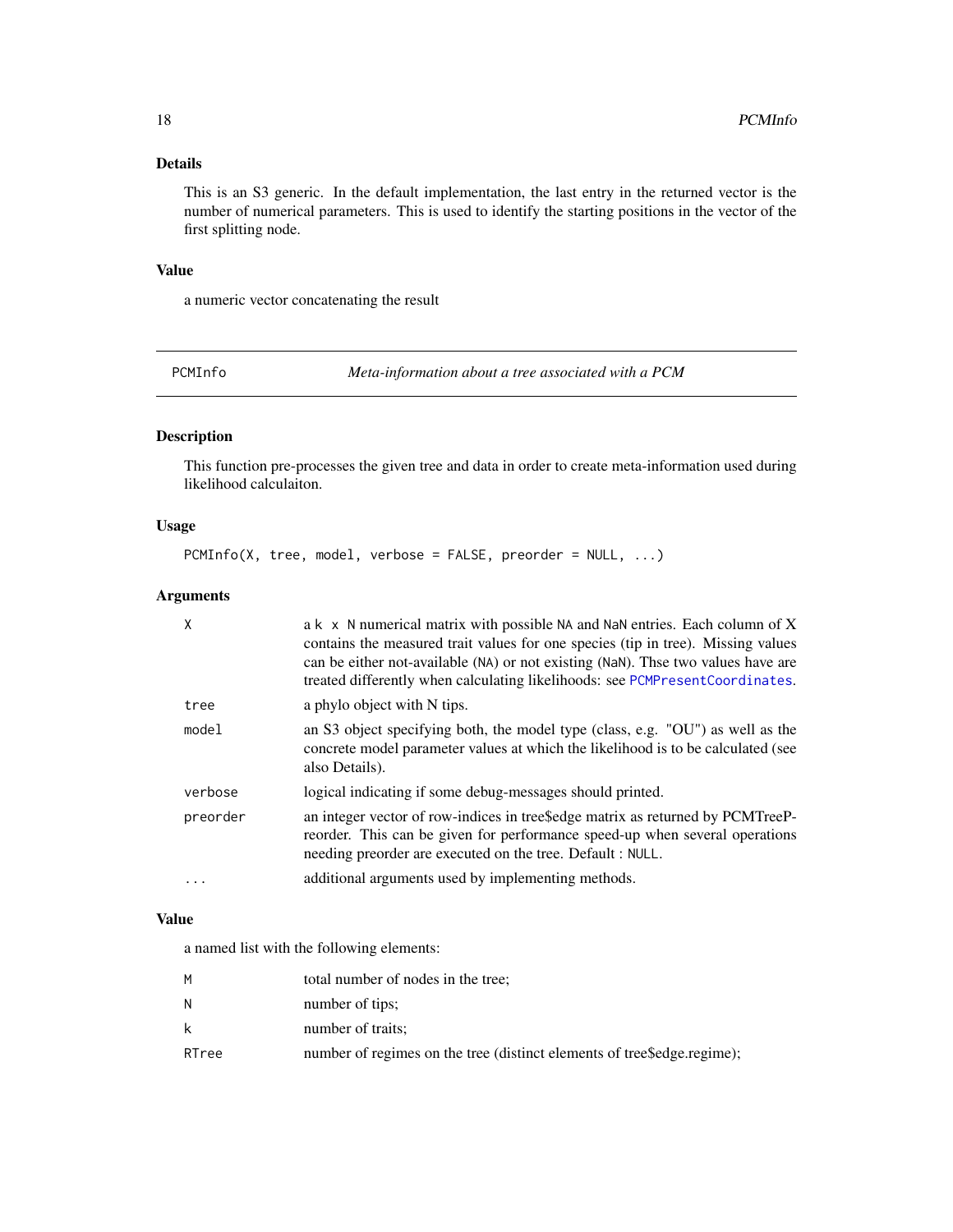<span id="page-18-0"></span>

| RModel | number of regimes in the model (distinct elements of attr(model, regimes));                                                                |
|--------|--------------------------------------------------------------------------------------------------------------------------------------------|
| p      | number of free parameters describing the model;                                                                                            |
| r      | an integer vector corresponding to trees dge with the regime for each branch in<br>tree;                                                   |
| xi     | an integer vector of 0's and 1's corresponding to the rows in trees edge indicating<br>the presence of a jump at the corresponding branch; |
| рc     | a logical matrix of dimension k x M denoting the present coordinates for each<br>node;                                                     |
|        |                                                                                                                                            |

This list is passed to [PCMLik](#page-18-1).

<span id="page-18-1"></span>PCMLik *Likelihood of a multivariate Gaussian phylogenetic comparative model with non-interacting lineages*

#### Description

The likelihood of a PCM represets the probability density function of observed trait values (data) at the tips of a tree given the tree and the model parameters. Seen as a function of the model parameters, the likelihood is used to fit the model to the observed trait data and the phylogenetic tree (which is typically inferred from another sort of data, such as an alignment of genetic sequences for the species at the tips of the tree). The [PCMLik](#page-18-1) function provides a common interface for calculating the (log-)likelihood of different PCMs. Below we denote by N the number of tips, by M the total number of nodes in the tree including tips, internal and root node, and by k - the number of traits.

#### Usage

```
PCMLik(X, tree, model, metal = PCMInfo(X, tree, model, verbose =verbose), log = TRUE, verbose = FALSE)
```
#### Arguments

| a k x N numerical matrix with possible NA and NaN entries. Each column of X<br>contains the measured trait values for one species (tip in tree). Missing values<br>can be either not-available (NA) or not existing (NaN). Thse two values have are<br>treated differently when calculating likelihoods: see PCMPresent Coordinates. |
|--------------------------------------------------------------------------------------------------------------------------------------------------------------------------------------------------------------------------------------------------------------------------------------------------------------------------------------|
| a phylo object with N tips.                                                                                                                                                                                                                                                                                                          |
| an S3 object specifying both, the model type (class, e.g. "OU") as well as the<br>concrete model parameter values at which the likelihood is to be calculated (see<br>also Details).                                                                                                                                                 |
| a list returned from a call to PCMInfo(X, tree, model), containing meta-data<br>such as N, M and k.                                                                                                                                                                                                                                  |
| logical indicating whether a log-liklehood should be calculated. Default is TRUE.                                                                                                                                                                                                                                                    |
| logical indicating if some debug-messages should printed.                                                                                                                                                                                                                                                                            |
|                                                                                                                                                                                                                                                                                                                                      |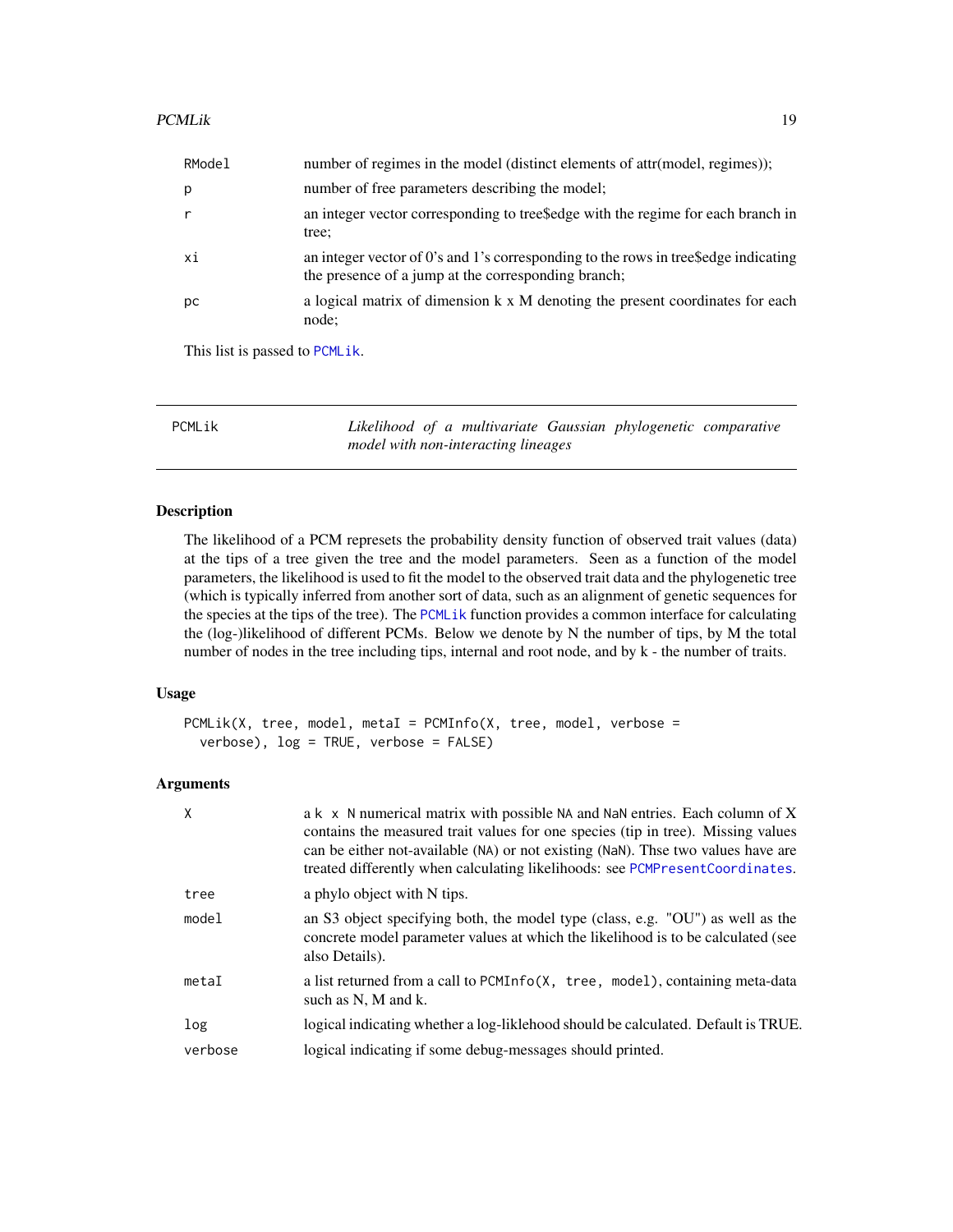#### <span id="page-19-0"></span>Details

For efficiency, the argument metaI can be provided explicitly, because this is not supposed to change during a model inference procedure such as likelihood maximization.

### Value

a numerical value with named attributes as follows:

- X0 A numerical vector of length k specifying the value at the root for which the likelihood value was calculated. If the model contains a member called X0, this vector is used; otherwise the value of X0 maximizing the likelihood for the given model parameters is calculated by maximizing the quadratic polynomial 'X0  $*$  L\_root  $*$  X0 + m\_root  $*$  X0 + r\_root'.
- error A named list containing error information if a numerical or other logical error occured during likelihood calculation (this is a list returned by [PCMParseErrorMessage](#page-35-1). If an error occured during likelihood calculation, the default behavior is to return NA with a non-NULL error attribute. This behavior can be changed in using global options:
- "PCMBase.Value.NA" Allows to specify a different NA value such as -Inf or -1e20 which can be used in compbination with log = TRUE when using optim to maximize the log-likelihood;
- "PCMBase.Errors.As.Warnings" Setting this option to FALSE will cause any error to result in calling the [stop](#page-0-0) R-base function. If not caught in a [tryCatch](#page-0-0), this will cause the inference procedure to abort at the occurence of a numerical error. By default, this option is set to TRUE, which means that getOption("PCMBase.Value.NA", as.double(NA)) is returned with an error attribute and a warning is issued.

#### See Also

[PCMInfo](#page-17-1) [PCMAbCdEf](#page-8-1) [PCMLmr](#page-20-1) [PCMSim](#page-41-1) [PCMCond](#page-10-1) [PCMParseErrorMessage](#page-35-1)

#### PCMListParameterizations

*Specify the parameterizations for each parameter of a model*

#### **Description**

This is an S3 generic.

#### Usage

PCMListParameterizations(model, ...)

#### Arguments

| model | a PCM. |
|-------|--------|
|       |        |

... additional arguments used by implementing methods.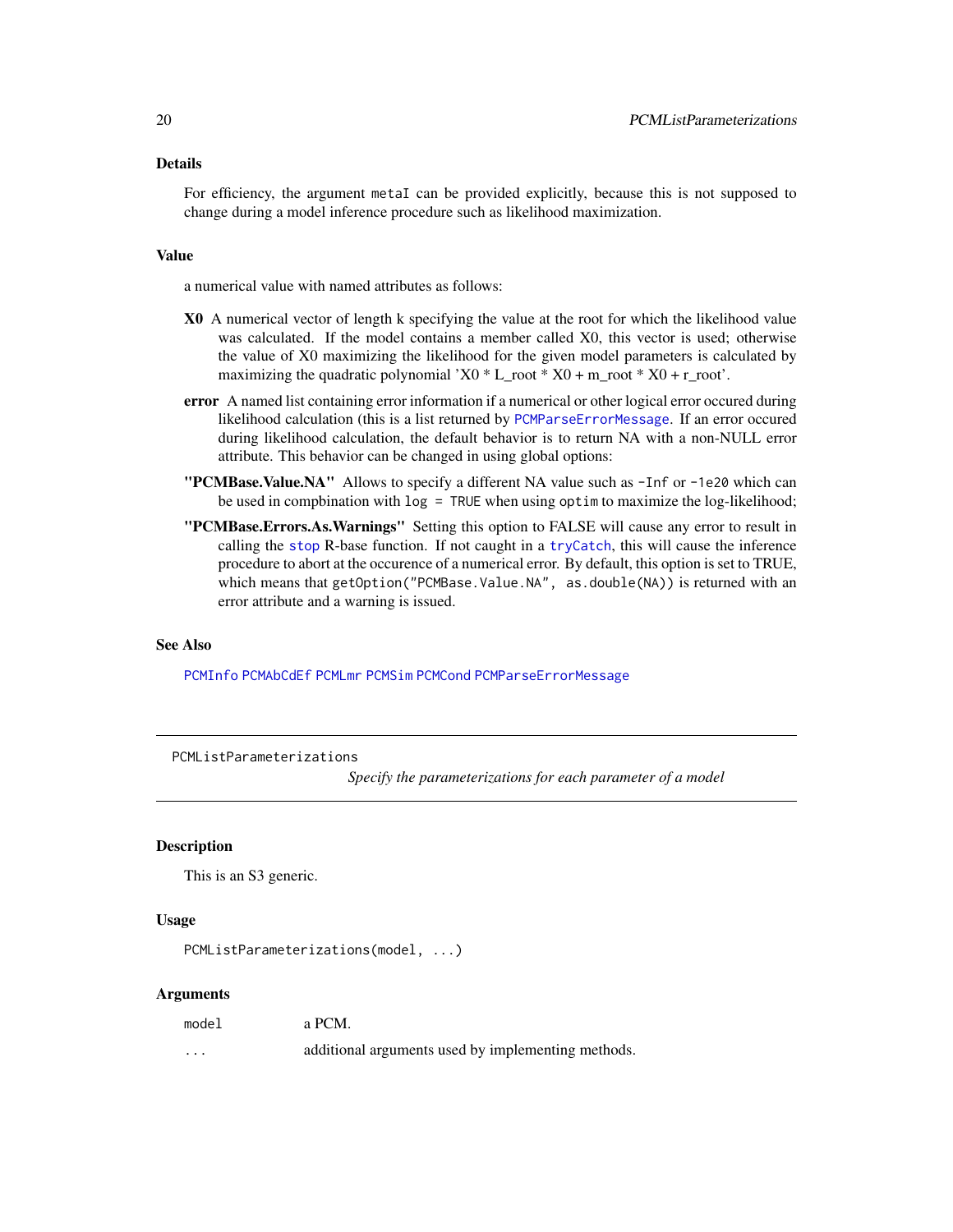#### <span id="page-20-0"></span>PCMLmr 21

### Value

a named list with list elements corresponding to each parameter in model. Each list element is a list of character vectors, specifying the possible S3 class attributes for the parameter in question. For an example, type 'PCMListParameterizations.BM' to see the possible parameterizations for the BM model.

<span id="page-20-1"></span>PCMLmr *Quadratic polynomial parameters L, m, r*

### Description

Quadratic polynomial parameters L, m, r

#### Usage

```
PCMLmr(X, tree, model, metal = PCMInfo(X, tree, model, verbose =verbose), root.only = TRUE, verbose = FALSE)
```
#### Arguments

| X         | a k x N numerical matrix with possible NA and NaN entries. Each column of X<br>contains the measured trait values for one species (tip in tree). Missing values<br>can be either not-available (NA) or not existing (NaN). Thse two values have are<br>treated differently when calculating likelihoods: see PCMPresentCoordinates. |
|-----------|-------------------------------------------------------------------------------------------------------------------------------------------------------------------------------------------------------------------------------------------------------------------------------------------------------------------------------------|
| tree      | a phylo object with N tips.                                                                                                                                                                                                                                                                                                         |
| mode1     | an S3 object specifying both, the model type (class, e.g. "OU") as well as the<br>concrete model parameter values at which the likelihood is to be calculated (see<br>also Details).                                                                                                                                                |
| metaI     | a list returned from a call to PCMInfo(X, tree, model), containing meta-data<br>such as N, M and k.                                                                                                                                                                                                                                 |
| root.only | logical indicatin whether to return the calculated values of L,m,r only for the<br>root or for all nodes in the tree.                                                                                                                                                                                                               |
| verbose   | logical indicating if some debug-messages should printed.                                                                                                                                                                                                                                                                           |

#### Value

A list with the members A,b,C,d,E,f,L,m,r for all nodes in the tree or only for the root if root.only=TRUE.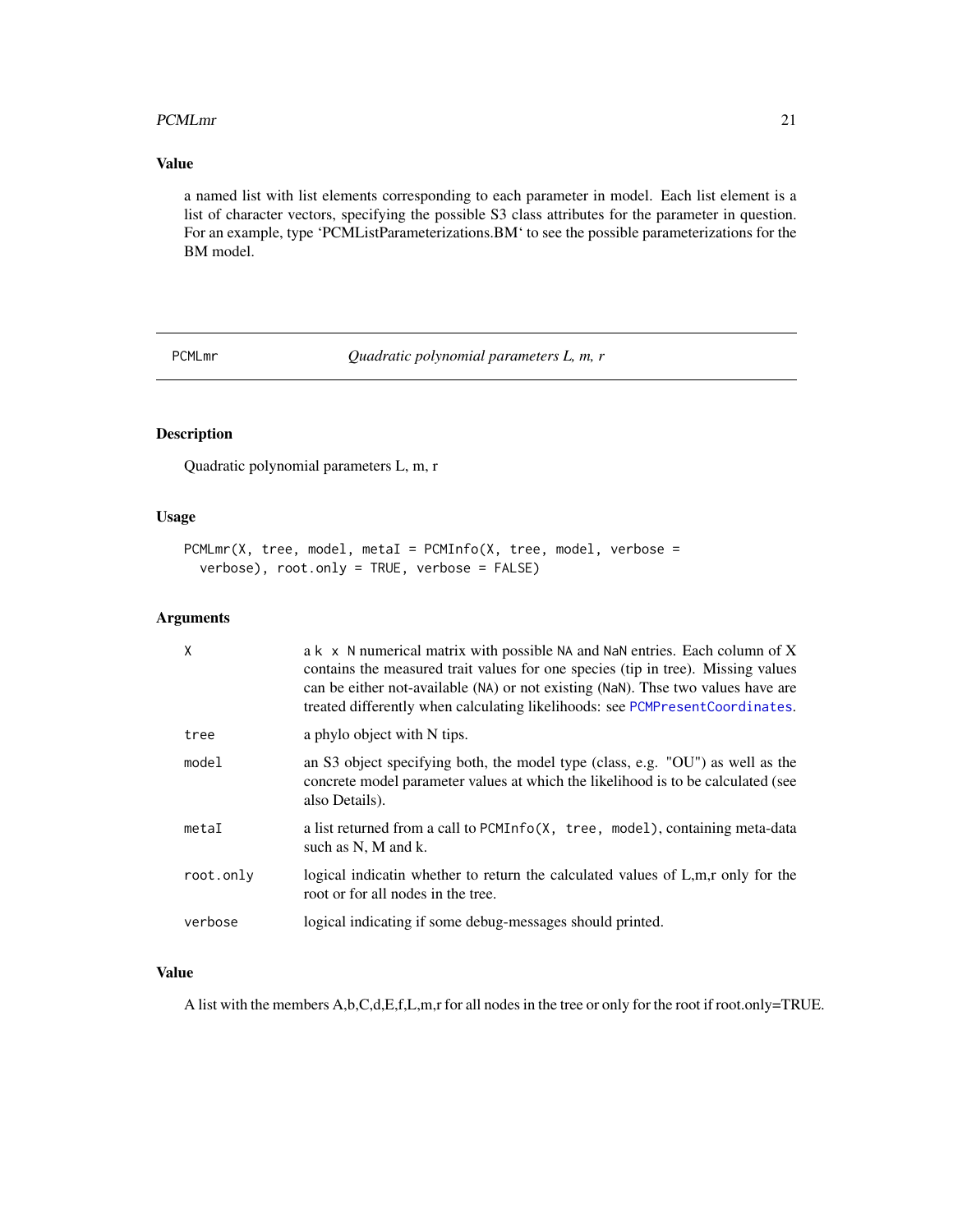#### <span id="page-21-0"></span>PCMMapModelTypesToRegimes

*#' Regimes in a model #' @param model a PCM object #' @param tree a phylo object or NULL. If the regimes in the model are integers and tree is not NULL, #' then these integers are used as indexes in PCMTreeUniqueRegimes(tree). Default NULL. #' @return a character or an integer vector giving the regime names of the models #' @export PCMRegimes <- function(model, tree = NULL, preorder = if(is.null(tree)) NULL else PCMTreePreorder(tree)) UseMethod("PCMRegimes", model)*

### Description

#' @export PCMRegimes.PCM <- function(model, tree = NULL, preorder = if(is.null(tree)) NULL else PCMTreePreorder(tree)) r <- attr(model, "regimes") if(is.integer(r) && !is.null(tree)) PCMTree-UniqueRegimes(tree, preorder)[r] else r

Integer vector giving the model type index for each regime

#### Usage

PCMMapModelTypesToRegimes(model, tree, ...)

#### Arguments

| model                   | a PCM model                               |
|-------------------------|-------------------------------------------|
| tree                    | a phylo object with an edge regime member |
| $\cdot$ $\cdot$ $\cdot$ | additional parameters passed to methods   |

#### Details

This is a generic S3 method. The default implementation for the basic class PCM returns a vector of 1's, because it assumes that a single model type is associated with each regime. The implementation for multi-regime models (MRG) returns the mapping attribute of the MRG object reordered to correspond to PCMTreeUniqueRegimes(tree).

#### Value

an integer vector with elements corresponding to the elements in PCMTreeUniqueRegimes(tree)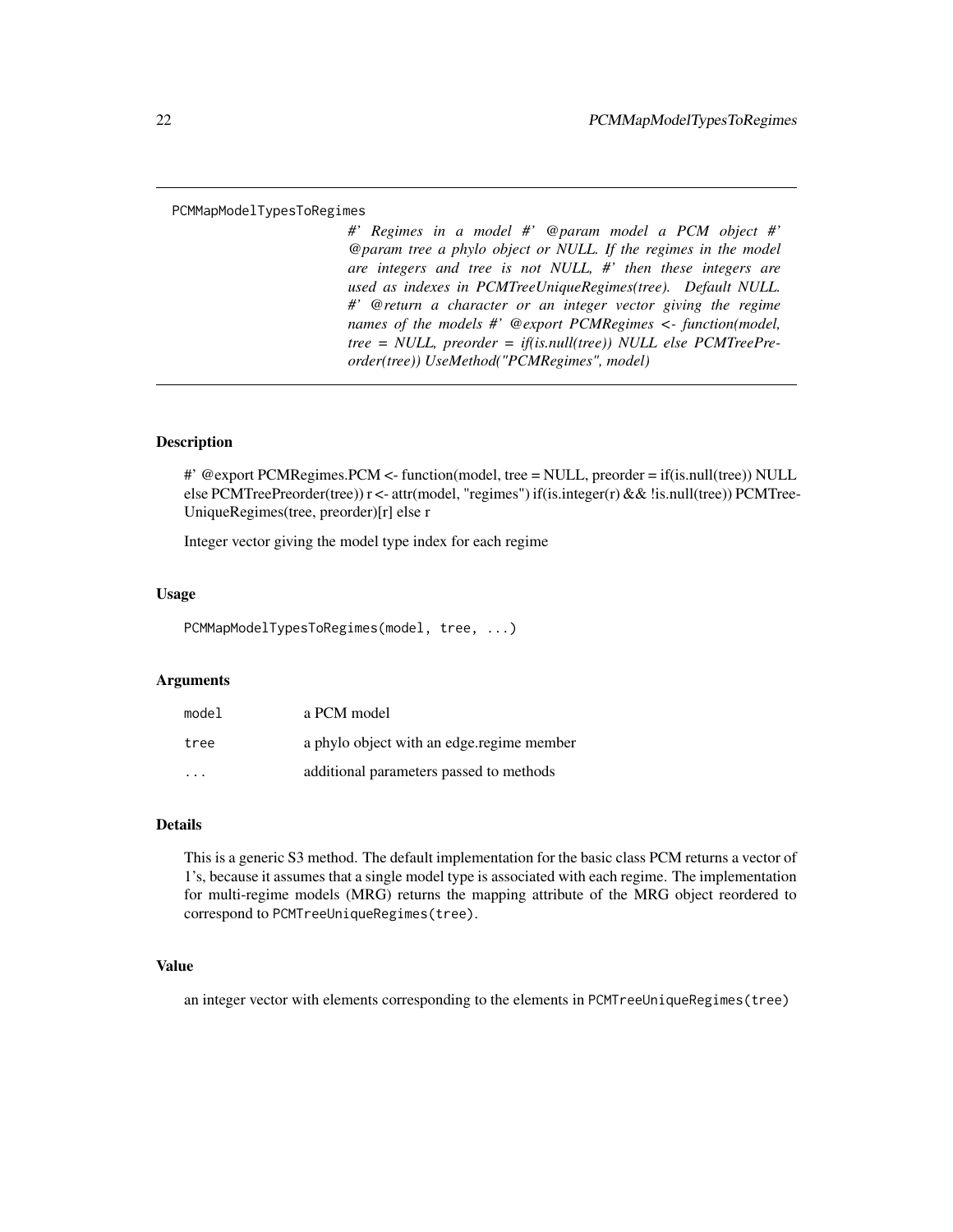<span id="page-22-0"></span>

### Description

Expected mean vector at each tip conditioned on a trait-value vector at the root

#### Usage

```
PCMMean(tree, model, X0 = model$X0, metaI = PCMInfo(NULL, tree, model,
  verbose), internal = FALSE, verbose = FALSE)
```
### Arguments

| tree     | a phylo object with N tips.                                                                                                                                                          |
|----------|--------------------------------------------------------------------------------------------------------------------------------------------------------------------------------------|
| model    | an S3 object specifying both, the model type (class, e.g. "OU") as well as the<br>concrete model parameter values at which the likelihood is to be calculated (see<br>also Details). |
| X0       | a k-vector denoting the root trait                                                                                                                                                   |
| metaI    | a list returned from a call to PCMInfo(X, tree, model), containing meta-data<br>such as N, M and k.                                                                                  |
| internal | a logical indicating ig the per-node mean vectors should be returned (see Value).<br>Default FALSE.                                                                                  |
| verbose  | logical indicating if some debug-messages should printed.                                                                                                                            |

#### Value

If internal is FALSE (default), then a k x N matrix Mu, such that  $Mu[$ , i] equals the expected mean k-vector at tip i, conditioned on  $X\emptyset$  and the tree. Otherwise, a k x M matrix Mu containing the mean vector for each node.

#### Examples

```
# a Brownian motion model with one regime
modelBM < - PCM(model = "BM", k = 2)# print the model
modelBM
# assign the model parameters at random: this will use uniform distribution
# with boundaries specified by PCMParamLowerLimit and PCMParamUpperLimit
# We do this in two steps:
# 1. First we generate a random vector. Note the length of the vector equals PCMParamCount(modelBM)
randomParams <- PCMParamRandomVecParams(modelBM, PCMNumTraits(modelBM), PCMNumRegimes(modelBM))
randomParams
# 2. Then we load this random vector into the model.
PCMParamLoadOrStore(modelBM, randomParams, 0, PCMNumTraits(modelBM), PCMNumRegimes(modelBM), TRUE)
```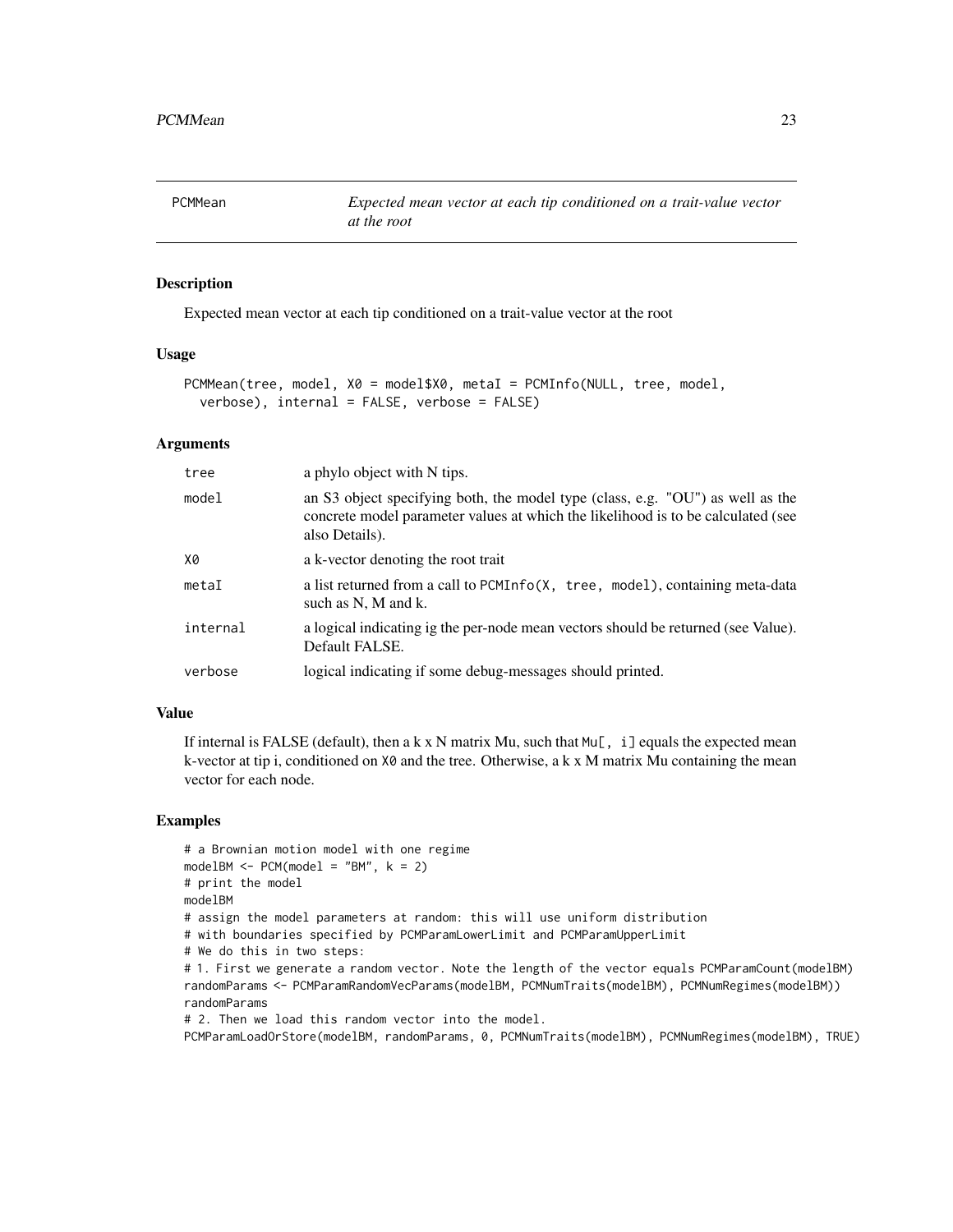```
# create a random tree of 10 tips
tree <- ape::rtree(10)
PCMMean(tree, modelBM)
```
PCMMeanAtTime *Calculate the mean at time t, given X0, under a PCM model*

### Description

Calculate the mean at time t, given X0, under a PCM model

### Usage

```
PCMMeanAtTime(t, model, X0 = model$X0, regime = 1L, verbose = FALSE)
```
#### Arguments

| t       | positive numeric denoting time                                                                                                                      |
|---------|-----------------------------------------------------------------------------------------------------------------------------------------------------|
| model   | a PCM model object                                                                                                                                  |
| X0      | a numeric vector of length k, where k is the number of traits in the model (De-<br>faults to model \$X0).                                           |
| regime  | an integer or a character denoting the regime in model for which to do the cal-<br>culation; (Defaults to 1L meaning the first regime in the model) |
| verbose | a logical indicating if (debug) messages should be written on the console (De-<br>faults to FALSE).                                                 |

#### Value

A numeric vector of length k

#### Examples

```
# a Brownian motion model with one regime
modelBM < - PCM(model = "BM", k = 2)# print the model
modelBM
# assign the model parameters at random: this will use uniform distribution
# with boundaries specified by PCMParamLowerLimit and PCMParamUpperLimit
# We do this in two steps:
# 1. First we generate a random vector. Note the length of the vector equals PCMParamCount(modelBM)
randomParams <- PCMParamRandomVecParams(modelBM, PCMNumTraits(modelBM), PCMNumRegimes(modelBM))
randomParams
# 2. Then we load this random vector into the model.
PCMParamLoadOrStore(modelBM, randomParams, 0, PCMNumTraits(modelBM), PCMNumRegimes(modelBM), TRUE)
```
# PCMMeanAtTime(1, modelBM)

# note that the variance at time 0 is not the 0 matrix because the model has a non-zero # environmental deviation PCMMeanAtTime(0, modelBM)

<span id="page-23-0"></span>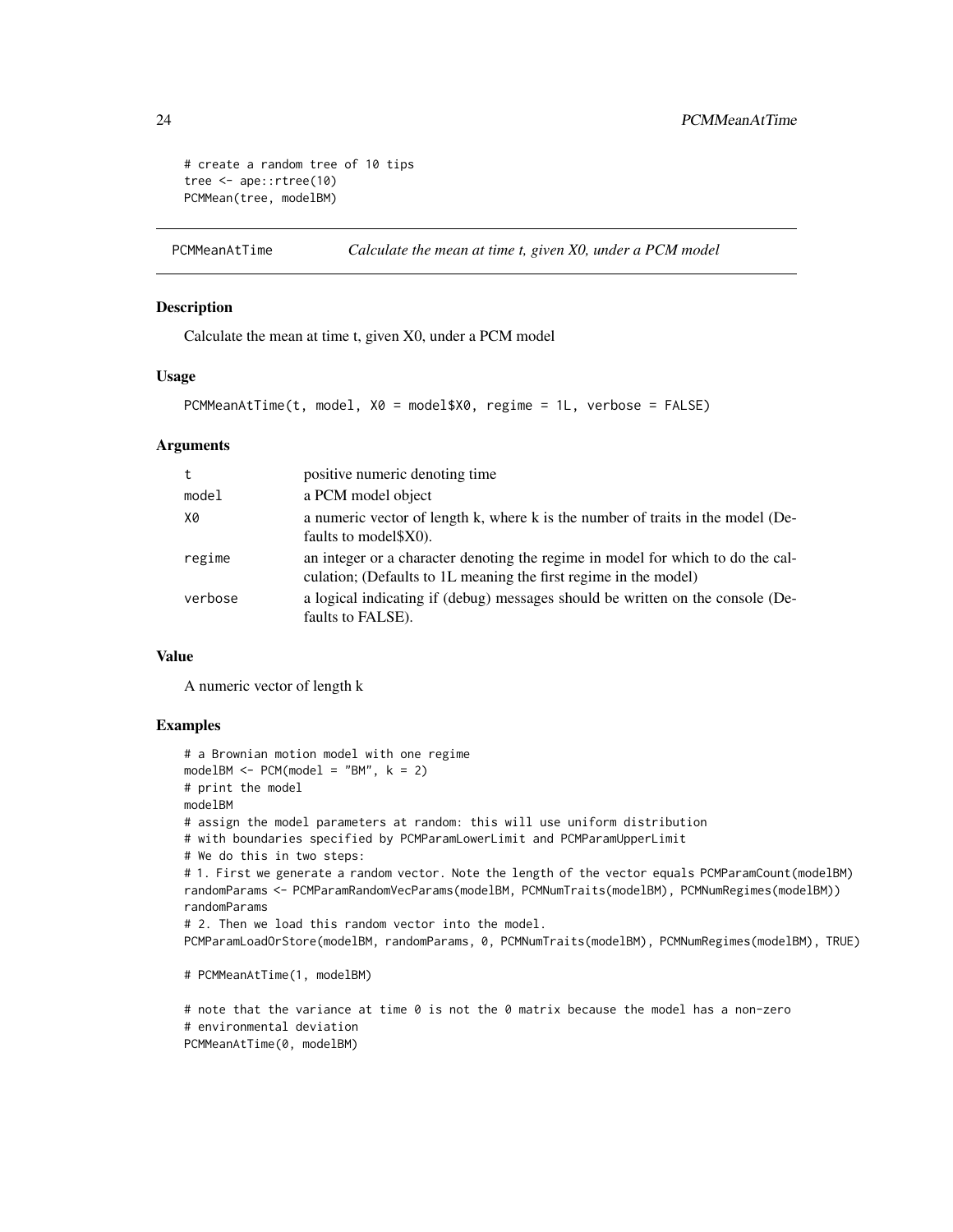<span id="page-24-1"></span><span id="page-24-0"></span>

### Description

Get a list of PCM models currently implemented

#### Usage

```
PCMModels(pattern = NULL, parentClass = NULL, ...)
```
### Arguments

| pattern     | a character string specifying an optional for the model-names to search for.      |
|-------------|-----------------------------------------------------------------------------------|
| parentClass | a character string specifying an optional parent class of the models to look for. |
| .           | additional arguments used by implementing methods.                                |

### Details

The function is using the S3 api function [methods](#page-0-0) looking for all registered implementations of the function [PCMSpecify](#page-42-1).

#### Value

a character vector of the model classes found.

### Examples

```
PCMModels()
PCMModels("^OU")
```
PCMNumRegimes *Number of regimes in a model*

### Description

Number of regimes in a model

### Usage

```
PCMNumRegimes(model)
```
#### Arguments

model a PCM object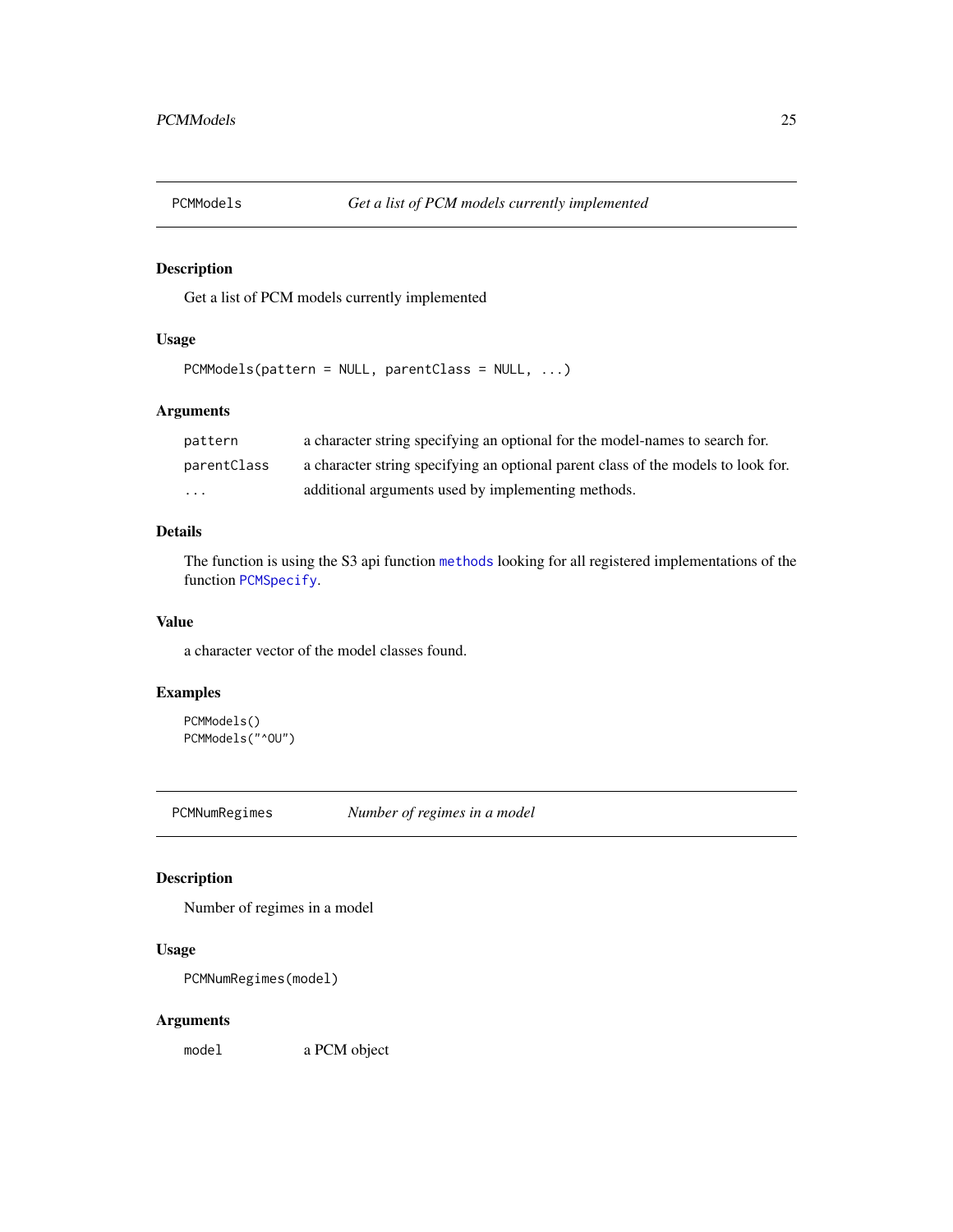### <span id="page-25-0"></span>Value

an integer

PCMNumTraits *Number of traits modeled by a PCM*

#### Description

Number of traits modeled by a PCM

#### Usage

PCMNumTraits(model)

#### Arguments

model a PCM object

#### Value

an integer

PCMOptions *Global options for the PCMBase package*

#### Description

Global options for the PCMBase package

#### Usage

PCMOptions()

#### Value

a named list with the currently set values of the following global options:

- PCMBase.Value.NA NA value for the likelihood; used in GaussianPCM to return this value in case of an error occuring during likelihood calculation. By default, this is set to as. double (NA).
- PCMBase.Errors.As.Warnings a logical flag indicating if errors (occuring, e.g. during likelihood calculation) should be treated as warnings and added as an attribute "error" to returne likelihood values. Default TRUE.
- PCMBase.Threshold.Lambda\_ij a 0-threshold for abs(Lambda\_i + Lambda\_j), where Lambda\_i and Lambda\_j are eigenvalues of the parameter matrix H of an OU or other model. Default 1e-8. See [PCMPExpxMeanExp](#page-36-1).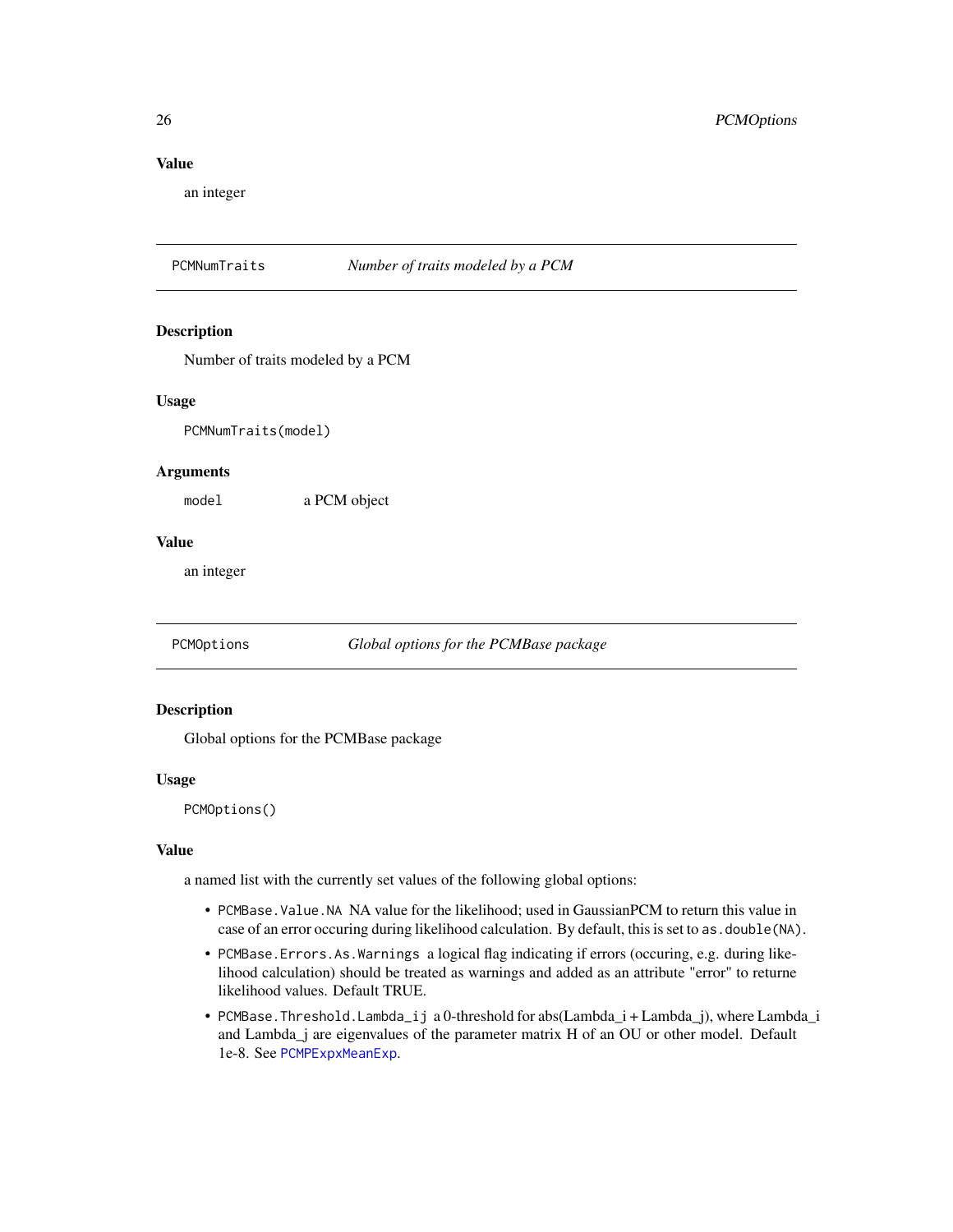#### <span id="page-26-0"></span>PCMPairSums 27

- PCMBase.Threshold.SV A 0-threshold for min(svdV)/max(svdV), where svdV is the vector of eigenvalues of the matrix  $V$  for a given branch. The  $V$  matrix is considered singular if it has eigenvalues equal to 0 or when the ratio min(svdV)/max(svdV) is below PCM-Base.Threshold.SV. Default is 1e-6. Treatment of branches with singular V matrix is defined by the option PCMBase.Skip.Singular.
- PCMBase.Threshold.Skip.Singular A double indicating if a branch of shorter length with singular matrix V should be skipped during likelihood calculation. Setting this option to a higher value, together with a TRUE value for the option PCMBase.Skip.Singular will result in tolerating some parameter values resulting in singular variance covariance matrix of the transition distribution. Default 1e-4.
- PCMBase.Skip.Singular A logical value indicating whether branches with singular matrix V and shorter than getOption("PCMBase.Threshold.Singular.Skip") should be skipped during likelihood calculation, adding their children L,m,r values to their parent node. Default TRUE. Note, that setting this option to FALSE may cause some models to stop working, e.g. the White model. Setting this option to FALSE will also cause errors or NA likelihood values in the case of trees with very short or 0-length branches.
- PCMBase.Tolerance.Symmetric A double specifying the tolerance in tests for symmetric matrices. Default 1e-8; see also [isSymmetric](#page-0-0).
- PCMBase.Lmr.mode An integer code specifying the parallel likelihood calculation mode.
- PCMBase.ParamValue.LowerLimitDefault lower limit value for parameters, default setting is -10.0.
- PCMBase.ParamValue.LowerLimit.NonNegativeDiagonalDefault lower limit value for parameters corresponding to non-negative diagonal elements of matrices, default setting is 0.0.
- PCMBase.ParamValue.UpperLimitDefault upper limit value for parameters, default setting is 10.0.

#### Examples

PCMOptions()

PCMPairSums *Sums of pairs of elements in a vector*

#### **Description**

Sums of pairs of elements in a vector

#### Usage

```
PCMPairSums(lambda)
```
#### Arguments

lambda a numeric vector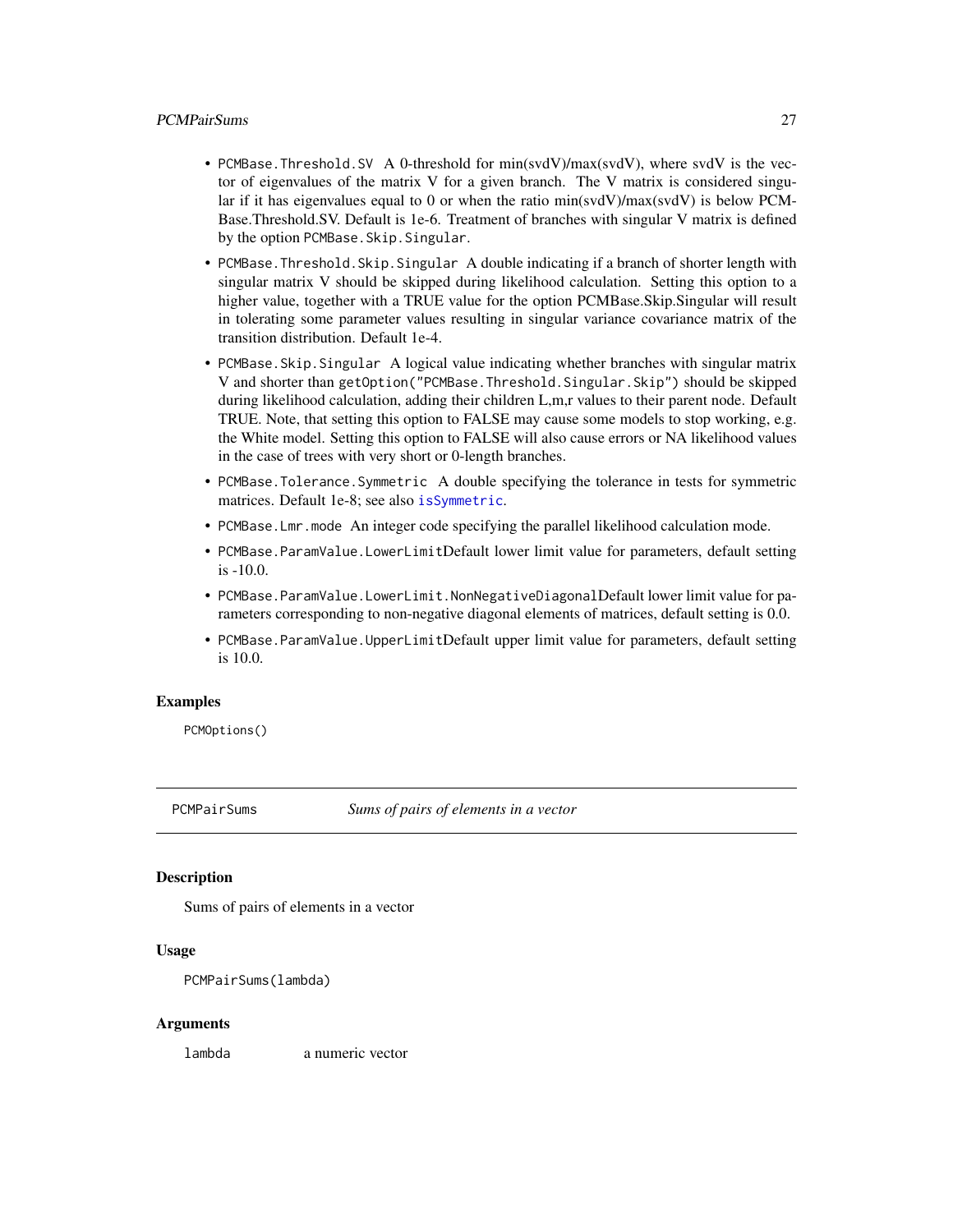### <span id="page-27-0"></span>Value

a squared symmetric matrix with elem\_ij=lambda\_i+lambda\_j.

### PCMParam *Module PCMParam*

### Description

Global and S3 generic functions for manipulating model parameters. The parameters in a PCM are named objects with a class attribute specifying the main type and optional properties (tags).

S3 generic functions:

- **PCMParamCount**() Counting the number of actual numeric parameters (used, e.g. for calculating information scores, e.g. AIC);
- PCMParamLoadOrStore(), PCMParamLoadOrStore() Storing/loading a parameter to/from a numerical vector;
- PCMParamLowerLimit(),PCMParamUpperLimit() Specifying parameter upper and lower limits;
- PCMParamRandomVecParams() Generating a random parameter vector;

For all the above properties, check-functions are defined, e.g. 'is.Local(o)', 'is.Global(o)', 'is.ScalarParameter(o)', 'is.VectorParameter', etc.

PCMParamCount *Count the number of free parameters associated with a PCM or a PCM-parameter*

#### Description

Count the number of free parameters associated with a PCM or a PCM-parameter

#### Usage

```
PCMParamCount(o, countRegimeChanges = FALSE, countModelTypes = FALSE,
 offset = OL, k = 1L, R = 1L, parentModel = NULL)
```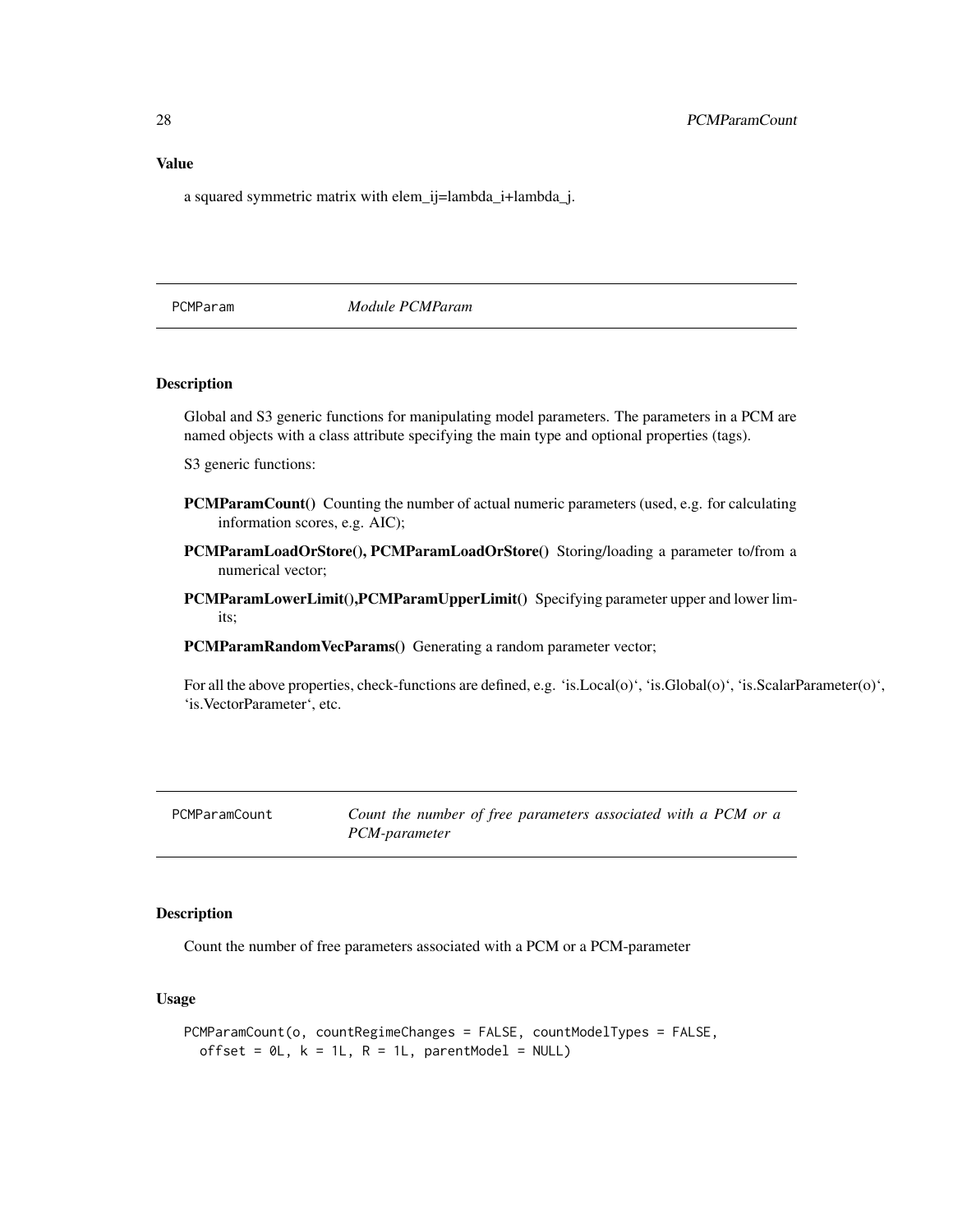### <span id="page-28-0"></span>Arguments

| $\Omega$           | a PCM model object or a parameter of a PCM object                                                                                                                                                                                                                                                                                                                                                                                                               |  |
|--------------------|-----------------------------------------------------------------------------------------------------------------------------------------------------------------------------------------------------------------------------------------------------------------------------------------------------------------------------------------------------------------------------------------------------------------------------------------------------------------|--|
| countRegimeChanges |                                                                                                                                                                                                                                                                                                                                                                                                                                                                 |  |
|                    | logical indicating if regime changes should be counted. If TRUE, the default<br>implementation would add PCMNumRegimes (model) - 1. Default FALSE.                                                                                                                                                                                                                                                                                                              |  |
| countModelTypes    |                                                                                                                                                                                                                                                                                                                                                                                                                                                                 |  |
|                    | logical indicating whether the model type should be counted. If TRUE the de-<br>fault implementation will add $+1$ only if there are more than one modelTypes<br>$\text{length}(\text{attr}(\text{model}, \text{ "modelTypes", exact = TRUE})) > 1, assuming}$<br>that all regimes are regimes of the same model type (e.g. OU). The implemen-<br>tation for MRG models will add $+1$ for every regime if there are more than one<br>modelTypes. Default FALSE. |  |
| offset             | an integer denoting an offset count from which to start counting (internally<br>used). Default: 0.                                                                                                                                                                                                                                                                                                                                                              |  |
| k                  | an integer denoting the number of modeled traits. Default: 1.                                                                                                                                                                                                                                                                                                                                                                                                   |  |
| R                  | an integer denoting the number of regimes in the model. Default: 1.                                                                                                                                                                                                                                                                                                                                                                                             |  |
| parentModel        | NULL or a PCM object. Default: NULL.                                                                                                                                                                                                                                                                                                                                                                                                                            |  |

#### Value

an integer

```
PCMParamGetShortVector
```
*Get a vector of the variable numeric parameters in a model*

### Description

The short vector of the model parameters does not include the nodes in the tree where a regime change occurs, nor the the model types associated with each regime.

### Usage

```
PCMParamGetShortVector(o, k = 1L, R = 1L, ...)
```
### Arguments

| $\Omega$                | a PCM model object or a parameter of a PCM object                   |
|-------------------------|---------------------------------------------------------------------|
| k                       | an integer denoting the number of modeled traits. Default: 1.       |
| R                       | an integer denoting the number of regimes in the model. Default: 1. |
| $\cdot$ $\cdot$ $\cdot$ | other arguments that could be used by implementing methods.         |

### Value

a numeric vector of length equal to 'PCMParamCount(o, FALSE, FALSE, 0L, k, R)'.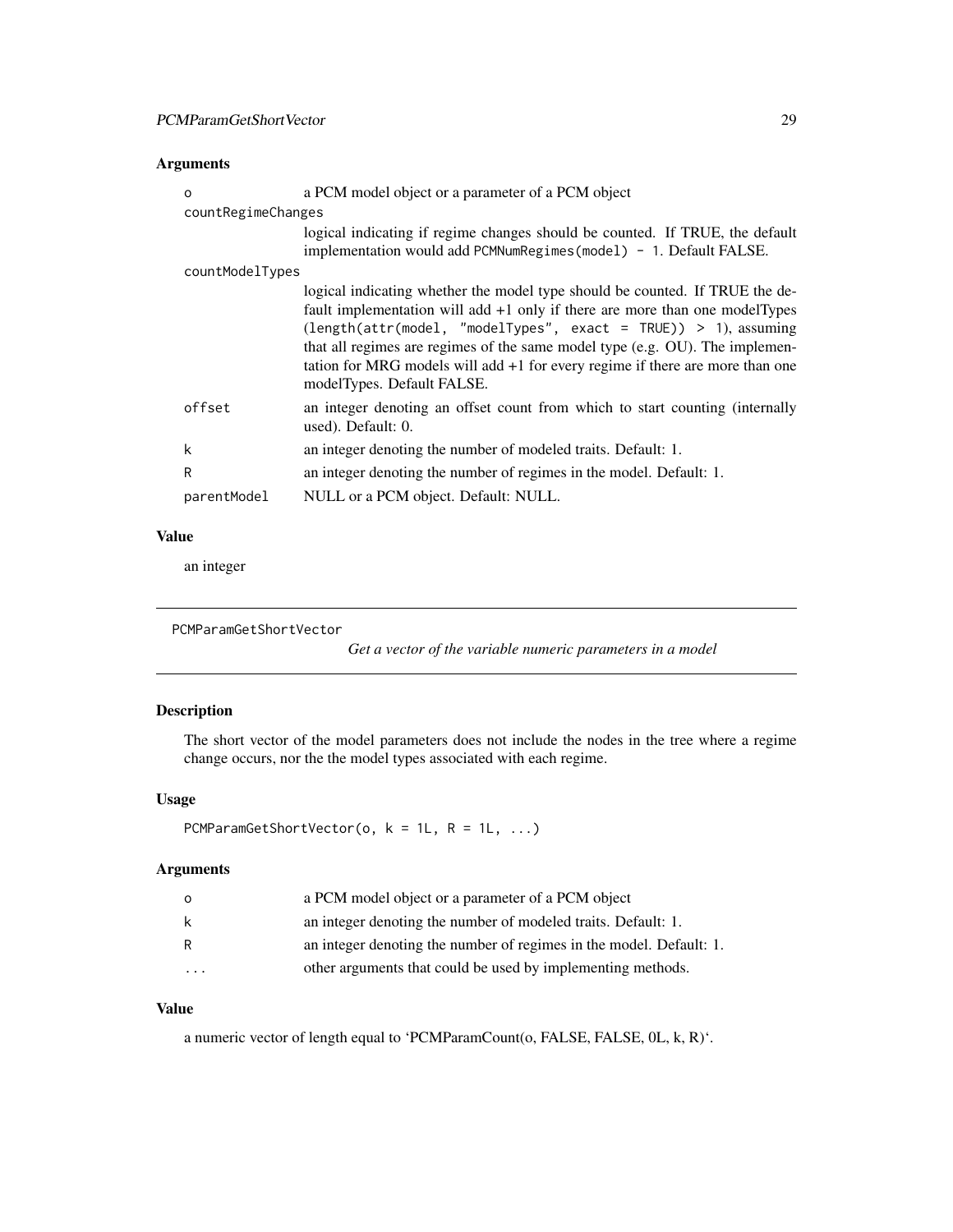<span id="page-29-0"></span>

#### Description

Load (or store) a PCM parameter from (or to) a vector of the variable parameters in a model.

### Usage

PCMParamLoadOrStore(o, vecParams, offset, k, R, load, parentModel = NULL)

#### Arguments

| $\Omega$    | a PCM model object or a parameter of a PCM object                                                                        |
|-------------|--------------------------------------------------------------------------------------------------------------------------|
| vecParams   | a numeric vector.                                                                                                        |
| offset      | an integer denoting an offset count from which to start counting (internally<br>used). Default: 0.                       |
| k           | an integer denoting the number of modeled traits. Default: 1.                                                            |
| R           | an integer denoting the number of regimes in the model. Default: 1.                                                      |
| load        | logical indicating if parameters should be loaded from vecParams into o (TRUE)<br>or stored to vecParams from o (FALSE). |
| parentModel | NULL or a PCM object. Default: NULL.                                                                                     |

#### Details

This S3 generic function has both, a returned value and side effects.

#### Value

an integer equaling the number of elemnents read from vecParams. In the case of type=="custom", the number of indices bigger than offset returned by the function indices(offset, k).

PCMParamLowerLimit *The lower limit for a given model or parameter type*

### Description

This is an S3 generic function.

#### Usage

PCMParamLowerLimit(o, k, R, ...)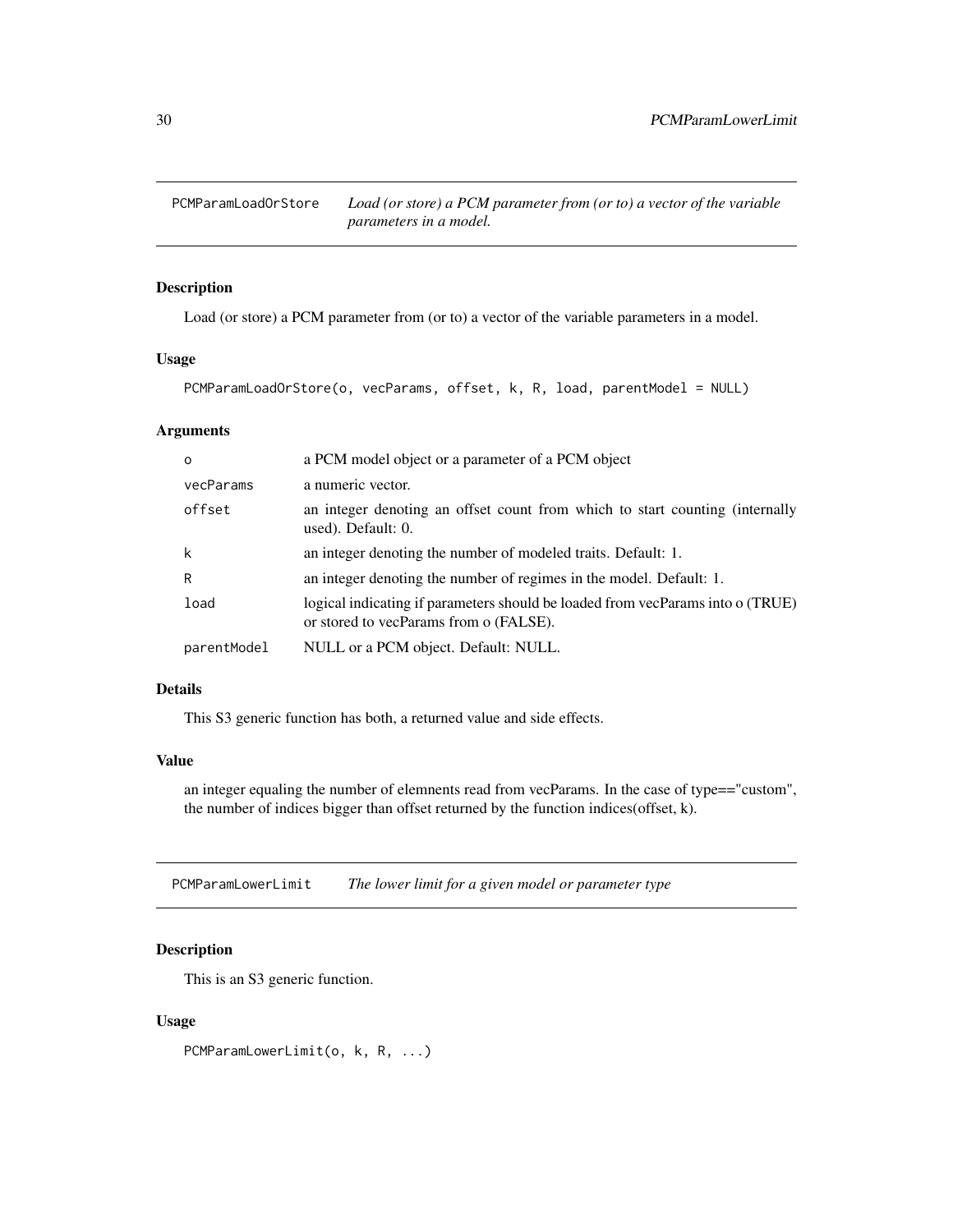### <span id="page-30-0"></span>Arguments

| $\Omega$ | an object such as a VectorParameter a MatrixParameter or a PCM.            |
|----------|----------------------------------------------------------------------------|
| k        | integer denoting the number of traits                                      |
| R        | integer denoting the number of regimes in the model in which o belongs to. |
| $\cdots$ | additional arguments (optional or future use).                             |

### Value

an object of the same S3 class as o representing a lower limit for the class.

PCMParamRandomVecParams

*Generate a random parameter vector for a model using uniform distribution between its lower and upper bounds.*

### Description

Generate a random parameter vector for a model using uniform distribution between its lower and upper bounds.

#### Usage

```
PCMParamRandomVecParams(o, k, R, n = 1L, argsPCMParamLowerLimit = NULL,
  argsPCMParamUpperLimit = NULL)
```
### Arguments

| O | a PCM model object or a parameter                                             |
|---|-------------------------------------------------------------------------------|
| k | integer denoting the number of traits.                                        |
| R | integer denoting the number of regimes.                                       |
| n | an integer specifying the number of random vectors to generate                |
|   | argsPCMParamLowerLimit, argsPCMParamUpperLimit                                |
|   | named lists of arguments passed to PCMParamLowerLimit and PCMParamUpperLimit. |

#### Value

if  $n = 1$ , a numeric vector of length PCMParamCount(o); if  $n > 1$ , a numeric matrix of dimension n x PCMParamCount(o).

### See Also

PCMParamLimits PCMParamGetShortVector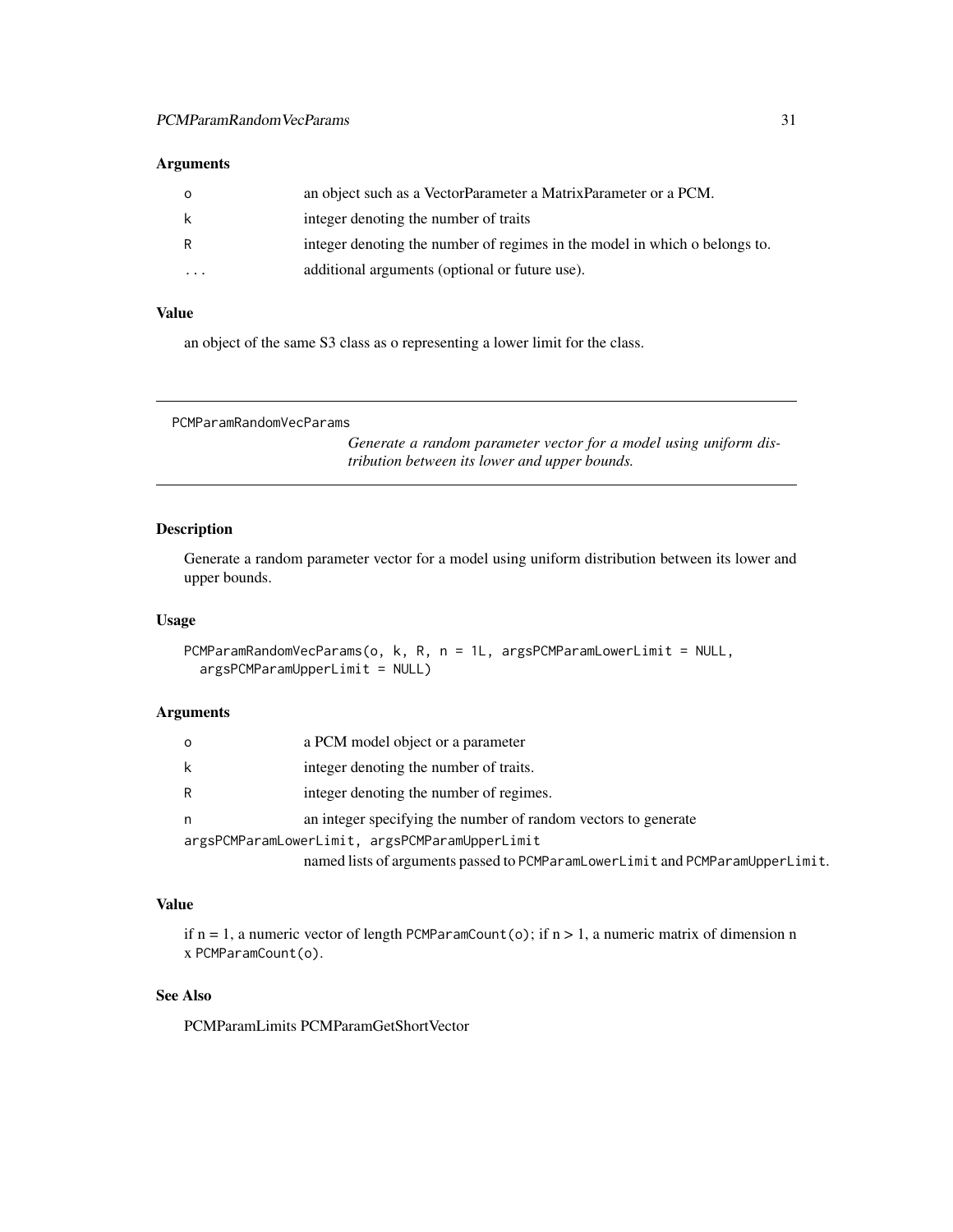<span id="page-31-0"></span>

#### Description

Set model parameters from a named list

#### Usage

```
PCMParamSetByName(model, params, inplace = TRUE,
  replaceWholeParameters = FALSE, ...)
```
#### Arguments

| model                  | a PCM model object                                                                                                                                                                                                  |
|------------------------|---------------------------------------------------------------------------------------------------------------------------------------------------------------------------------------------------------------------|
| params                 | a named list with elements among the names found in model                                                                                                                                                           |
| inplace                | logical indicating if the parameters should be set "inplace" for the model object<br>in the calling environment or a new model object with the parameters set as<br>specified should be returned. Defaults to TRUE. |
| replaceWholeParameters |                                                                                                                                                                                                                     |
|                        | logical, by default set to FALSE. If TRUE, the parameters will be completely<br>replaced, meaning that their attributes (e.g. S3 class) will be replaced as well<br>(dangerous).                                    |
| $\cdot$                | other arguments that can be used by implementing methods.                                                                                                                                                           |

#### Value

If inplace is TRUE, the function only has a side effect of setting the parameters of the model object in the calling environment; otherwise the function returns a modified copy of the model object.

PCMParamType *Parameter types*

#### <span id="page-31-1"></span>Description

The parameter types are divided in the following categories:

- Main type These are the "ScalarParameter", "VectorParameter" and "MatrixParameter" classes. Each model parameter must have a main type.
- Scope/Omission These are the "\_Global" and "\_Omitted" classes. Every parameter can be global for all regimes or local for a single regime. If not specified, local scope is assumed. In some special cases a parameter (e.g. Sigmae can be omitted from a model. This is done by adding "\_Omitted" to its class attribute.

Constancy (optional) These are the "\_Fixed", "\_Ones", "\_Identity" and "\_Zeros" classes.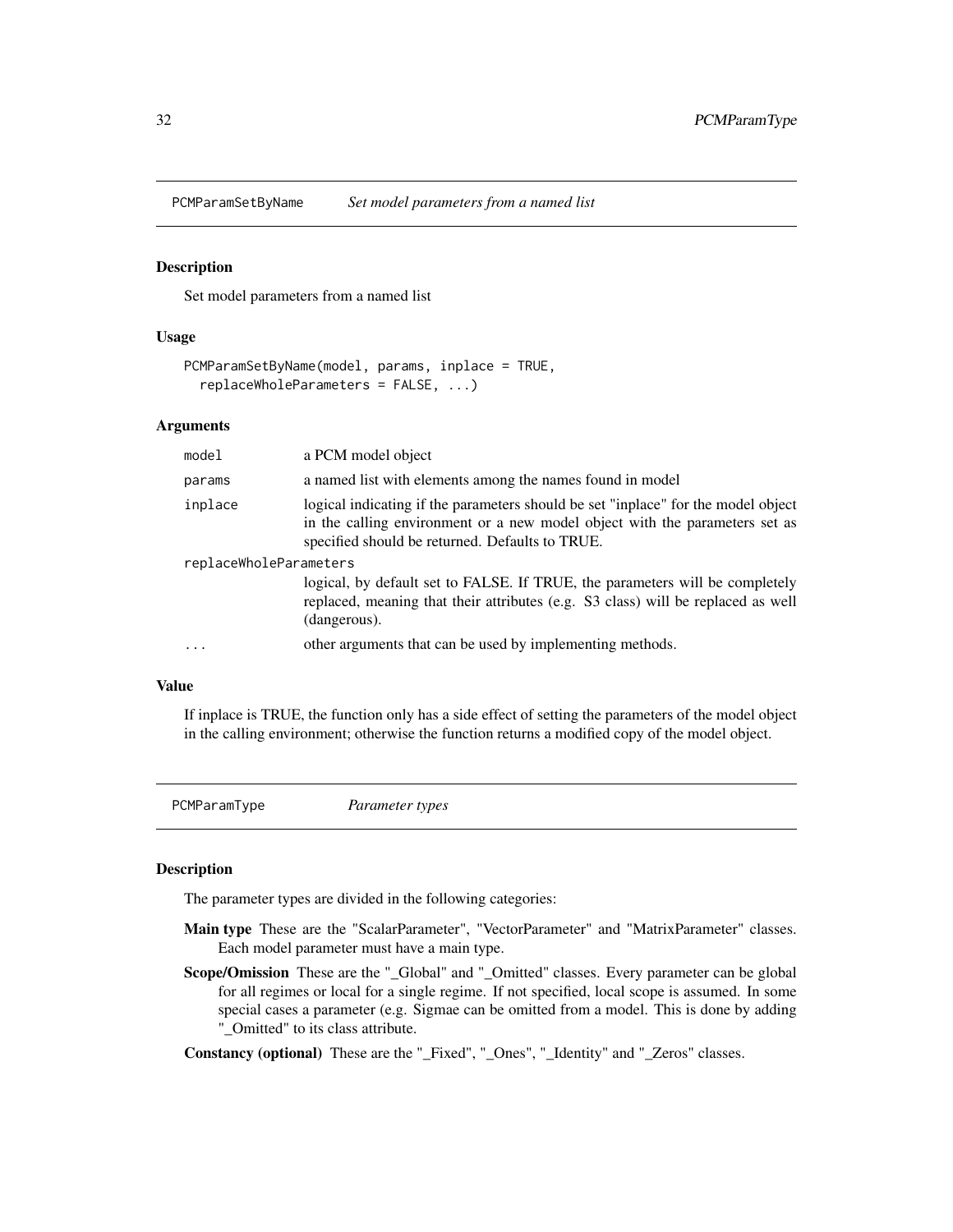### PCMParamType 33

Transformation (optional) These are the "\_Transformable", "\_CholeskiFactor" and "\_Schur" classes.

Other properties (optional) These are the "\_NonNegative", "\_WithNonNegativeDiagonal", "\_LowerTriangular", "\_AllEqual", "\_ScalarDiagonal", "\_Symmetric", "\_UpperTriangular", "\_LowerTriangularWithDiagonal" and "\_UpperTriangularWithDiagonal" classes.

#### Usage

is.Local(o)

- is.Global(o)
- is.ScalarParameter(o)
- is.VectorParameter(o)
- is.MatrixParameter(o)
- is.WithCustomVecParams(o)
- is.Fixed(o)
- is.Zeros(o)
- is.Ones(o)
- is.Identity(o)
- is.AllEqual(o)
- is.NonNegative(o)
- is.Diagonal(o)
- is.ScalarDiagonal(o)
- is.Symmetric(o)
- is.UpperTriangular(o)
- is.UpperTriangularWithDiagonal(o)
- is.WithNonNegativeDiagonal(o)
- is.LowerTriangular(o)
- is.LowerTriangularWithDiagonal(o)

is.Omitted(o)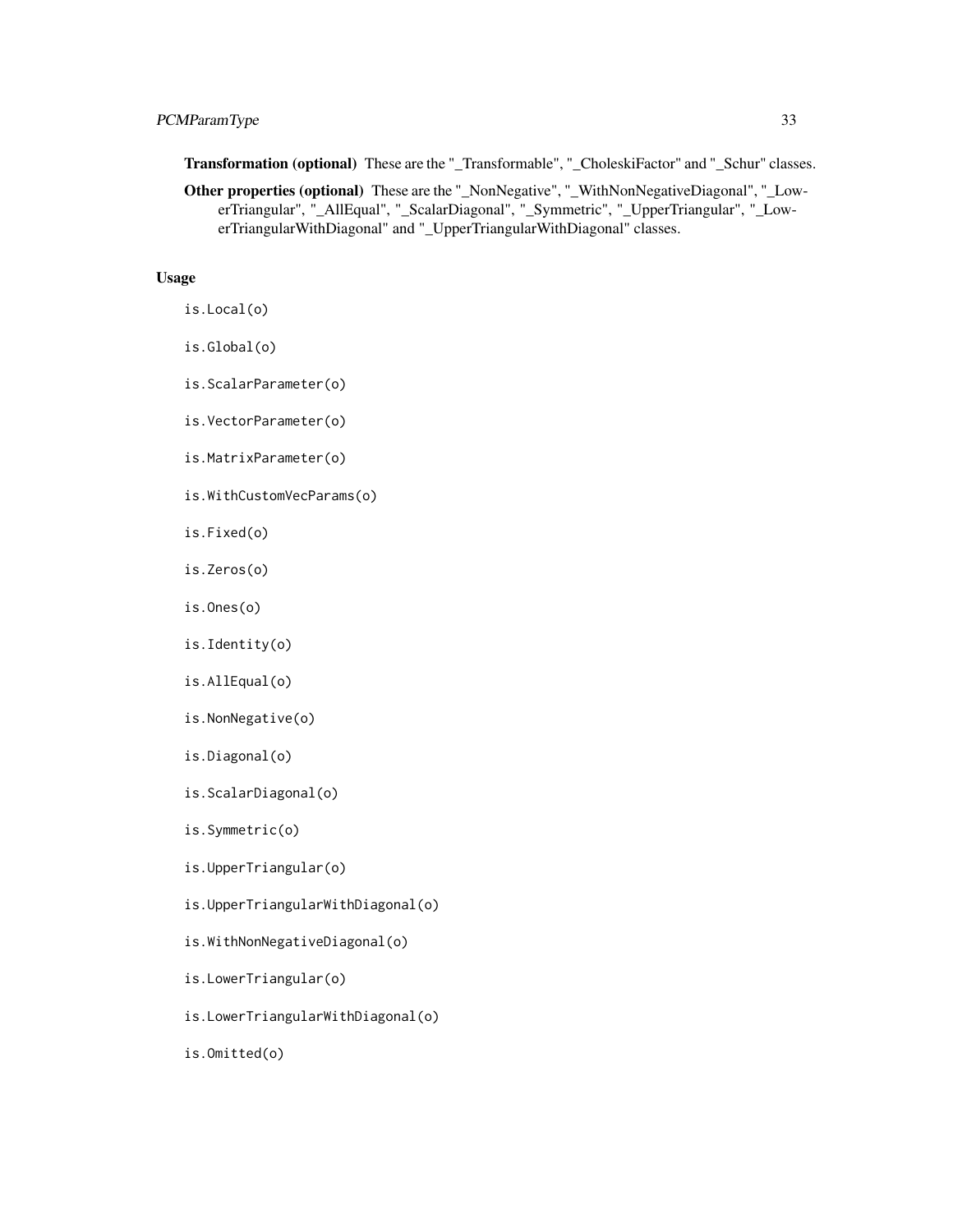```
is.CholeskiFactor(o)
```
is.Schur(o)

is.Transformable(o)

is.Transformed(o)

is.SemiPositiveDefinite(o)

### Arguments

o an object, i.e. a PCM or a parameter object.

### Value

logical indicating if the object passed is from the type appearing in the function-name.

### Functions

- is.Local:
- is.Global:
- is.ScalarParameter:
- is.VectorParameter:
- is.MatrixParameter:
- is.WithCustomVecParams:
- is.Fixed:
- is.Zeros:
- is.Ones:
- is.Identity:
- is.AllEqual:
- is.NonNegative:
- is.Diagonal:
- is.ScalarDiagonal:
- is.Symmetric:
- is.UpperTriangular:
- is.UpperTriangularWithDiagonal:
- is.WithNonNegativeDiagonal:
- is.LowerTriangular:
- is.LowerTriangularWithDiagonal:
- is.Omitted:
- is.CholeskiFactor: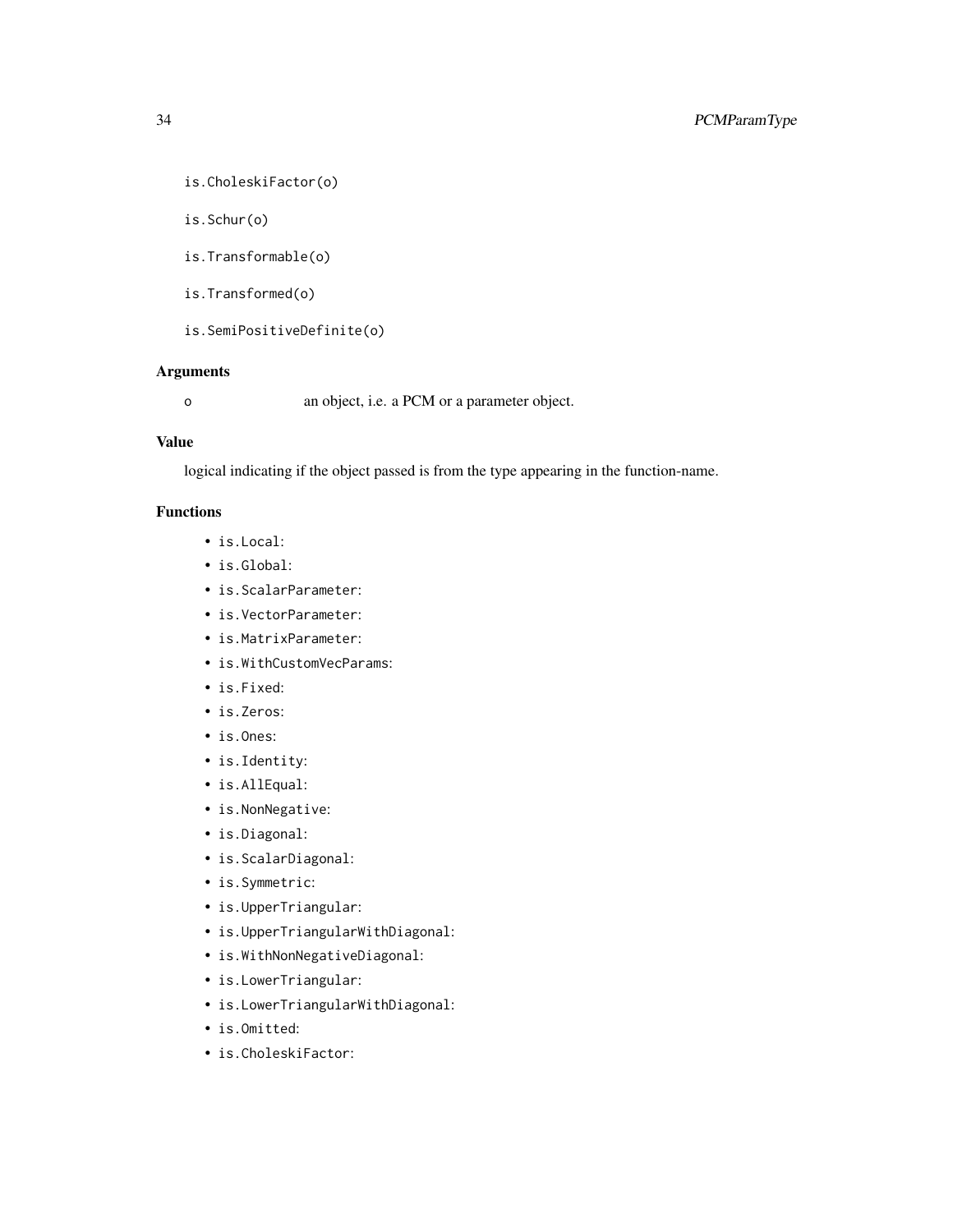- <span id="page-34-0"></span>• is.Schur:
- is.Transformable:
- is.Transformed:
- is.SemiPositiveDefinite:

PCMParamUpperLimit *The upper limit for a given model or parameter type*

### Description

This is an S3 generic function.

#### Usage

```
PCMParamUpperLimit(o, k, R, ...)
```
### Arguments

| $\circ$              | an object such as a VectorParameter a MatrixParameter or a PCM.            |
|----------------------|----------------------------------------------------------------------------|
| -k                   | integer denoting the number of traits                                      |
| -R                   | integer denoting the number of regimes in the model in which o belongs to. |
| $\ddot{\phantom{0}}$ | additional arguments (optional or future use).                             |

### Value

an object of the same S3 class as o representing an upper limit for the class.

PCMParentClasses *Parent S3 classes for a model class*

### Description

Parent S3 classes for a model class

### Usage

```
PCMParentClasses(model)
```
#### Arguments

model an S3 object.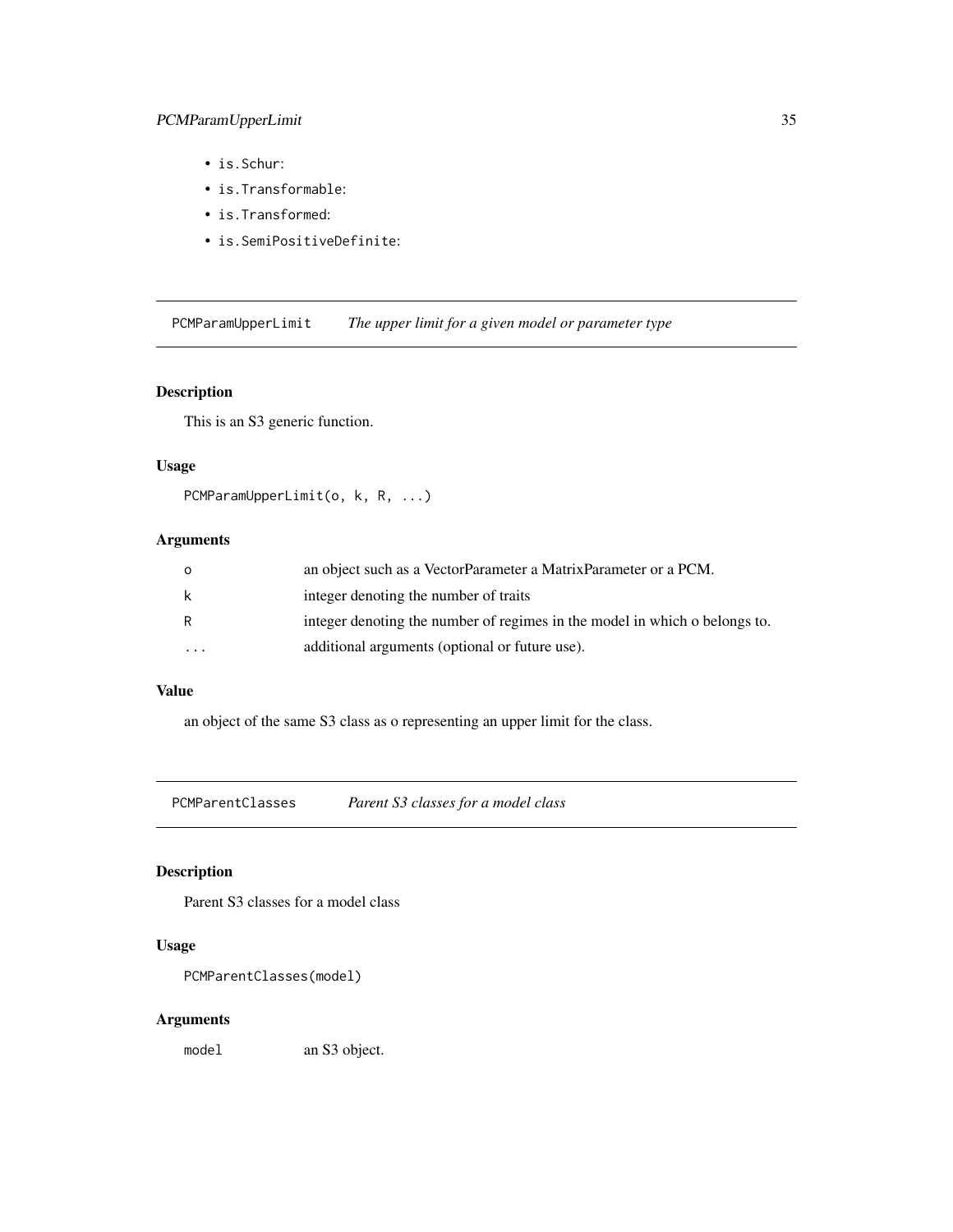### <span id="page-35-0"></span>Details

This S3 generic function is intended to be specified for user models. This function is called by the 'PCM.character' method to determine the parent classes for a given model class.

#### Value

a vector of character string denoting the names of the parent classes

<span id="page-35-1"></span>PCMParseErrorMessage *Extract error information from a formatted error message.*

#### Description

The function searches x for a pattern matching the format 'ERR:5-alphanumeric-character-code:projectname:source-file:error-specifics:'. Specifically it searches for a regular expression pattern "ERR:[0- 9a-zA-Z]+:[^:]+:[^:]+:[^:]+:[^:]\*:".

#### Usage

```
PCMParseErrorMessage(x)
```
#### Arguments

x character string representing the error message.

### Value

a named list with the parsed error information or NULL, if no match was found. The elements of this list are named as follows:

| type    | The type of the error message. Usually this is ERROR, but could be WARNING<br>or anything else. |
|---------|-------------------------------------------------------------------------------------------------|
| icode   | An an alphanumeric code of the error.                                                           |
| project | The name of the project locating the code that raised the error.                                |
| file    | The name of the source-file containing the code that raised the error.                          |
| fun     | The name of the function raising the error                                                      |
| info    | A character string containing additional error-specific information                             |
| msg     | A verbal description of the error.                                                              |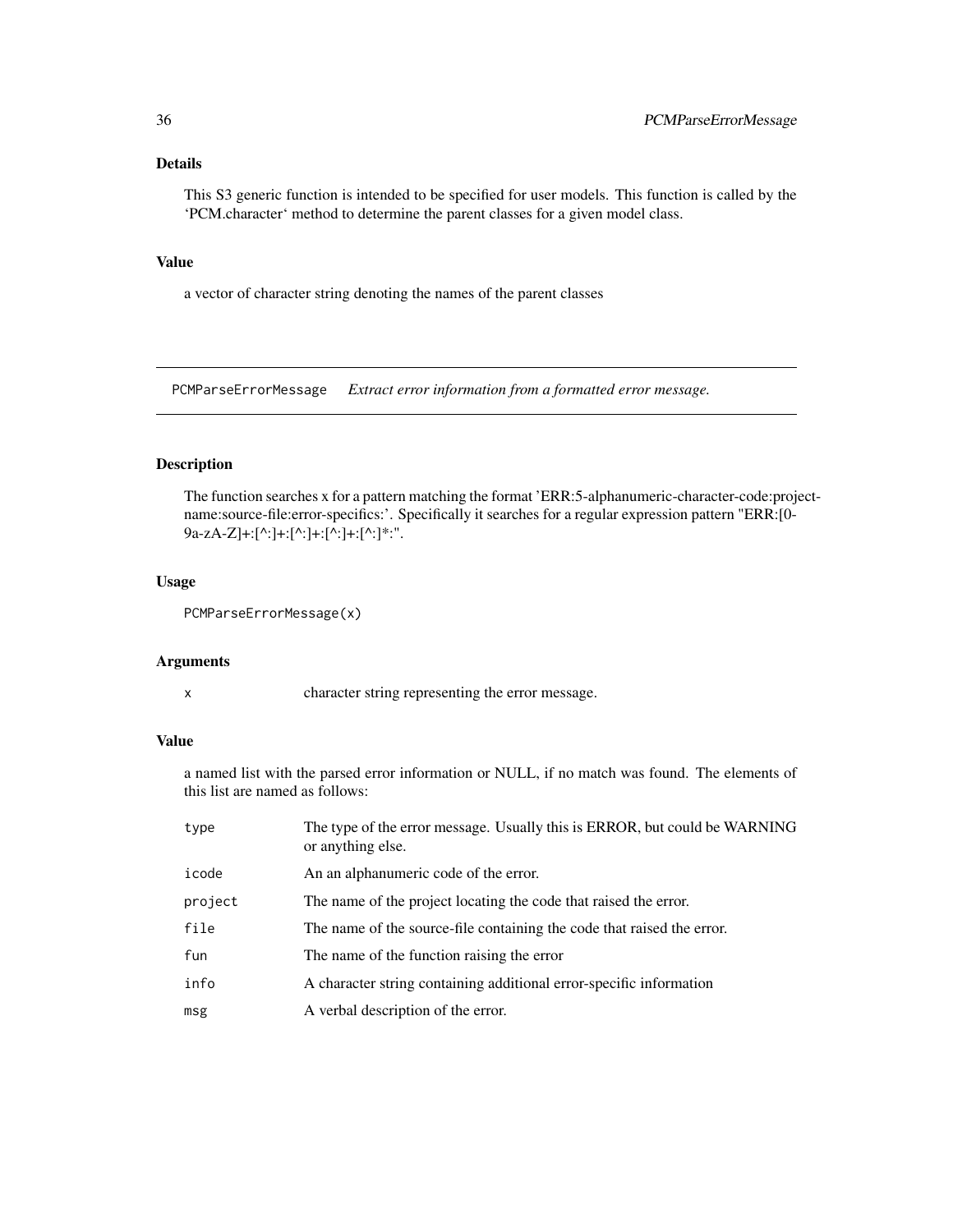<span id="page-36-1"></span><span id="page-36-0"></span>PCMPExpxMeanExp *Create a function of time that calculates (1-exp( lambda\_ij\*time))/lambda\_ij for every element lambda\_ij of the input matrix Lambda\_ij.*

#### Description

Create a function of time that calculates  $(1-exp(-lambda_i)*time))/lambda_i$  if for every element lambda\_ij of the input matrix Lambda\_ij.

#### Usage

```
PCMPExpxMeanExp(Lambda_ij,
  threshold.Lambda_ij = getOption("PCMBase.Threshold.Lambda_ij", 1e-08))
```
#### Arguments

Lambda<sub>l</sub> i a squared numerical matrix of dimension  $k \times k$ 

threshold.Lambda\_ij

a 0-threshold for abs(Lambda\_i + Lambda\_j), where Lambda\_i and Lambda\_j are eigenvalues of the parameter matrix H. This threshold-value is used as a condition to take the limit time of the expression '(1-exp(-Lambda\_ij\*time))/Lambda\_ij' as '(Lambda\_i+Lambda\_j)  $\rightarrow$  0'. You can control this value by the global option "PCMBase.Threshold.Lambda\_ij". The default value (1e-8) is suitable for branch lengths bigger than 1e-6. For smaller branch lengths, you may want to increase the threshold value using, e.g. 'options(PCMBase.Threshold.Lambda\_ij=1e- $6)$ <sup>c</sup>.

#### Details

the function (1-exp(-lambda\_ij\*time))/lambda\_ij corresponds to the product of the CDF of an exponential distribution with rate Lambda\_ij multiplied by its mean value (mean waiting time).

#### Value

a function of time returning a matrix with entries formed from the above function or the limit, time, if |Lambda\_ij|<=trehshold0.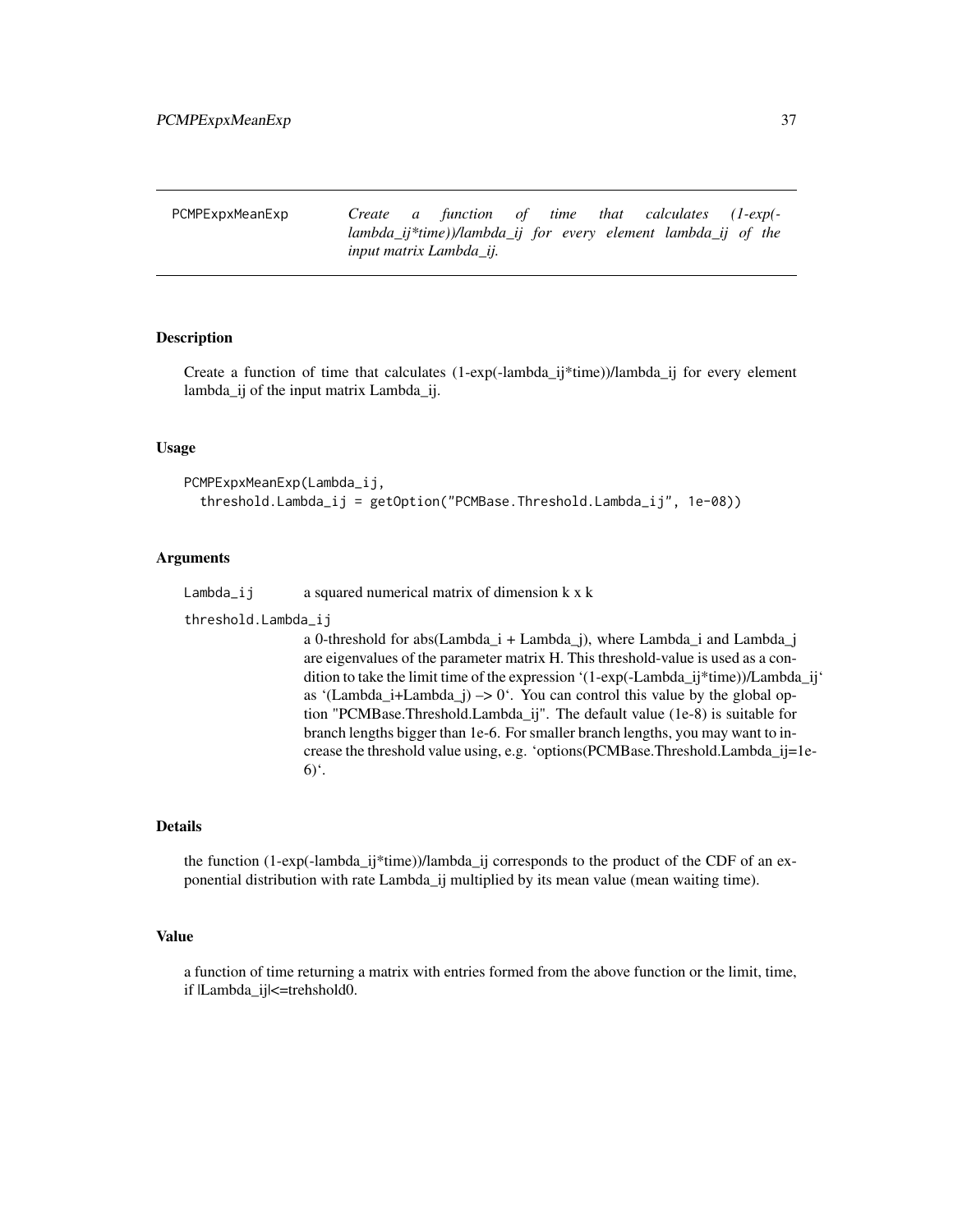<span id="page-37-0"></span>

### Description

Eigen-decomposition of a matrix H

#### Usage

PCMPLambdaP\_1(H)

#### Arguments

H a numeric matrix

### Details

The function fails with an error message if H is defective, that is, if its matrix of eigenvectors is computationally singular. The test for singularity is based on the [rcond](#page-0-0) function.

#### Value

a list with elements as follows:

| lambda | a vector of the eigenvalues of H                                                                          |
|--------|-----------------------------------------------------------------------------------------------------------|
|        | a squared matrix with column vectors, the eigenvectors of H corresponding to<br>the eigenvalues in lambda |
| P 1    | the inverse matrix of P                                                                                   |
|        |                                                                                                           |

PCMPlotGaussianDensityGrid2D

*A 2D Gaussian distribution density grid in the form of a ggplot object*

### Description

A 2D Gaussian distribution density grid in the form of a ggplot object

### Usage

```
PCMPlotGaussianDensityGrid2D(mu, Sigma, xlim, ylim, xNumPoints = 100,
  yNumPoints = 100, ...)
```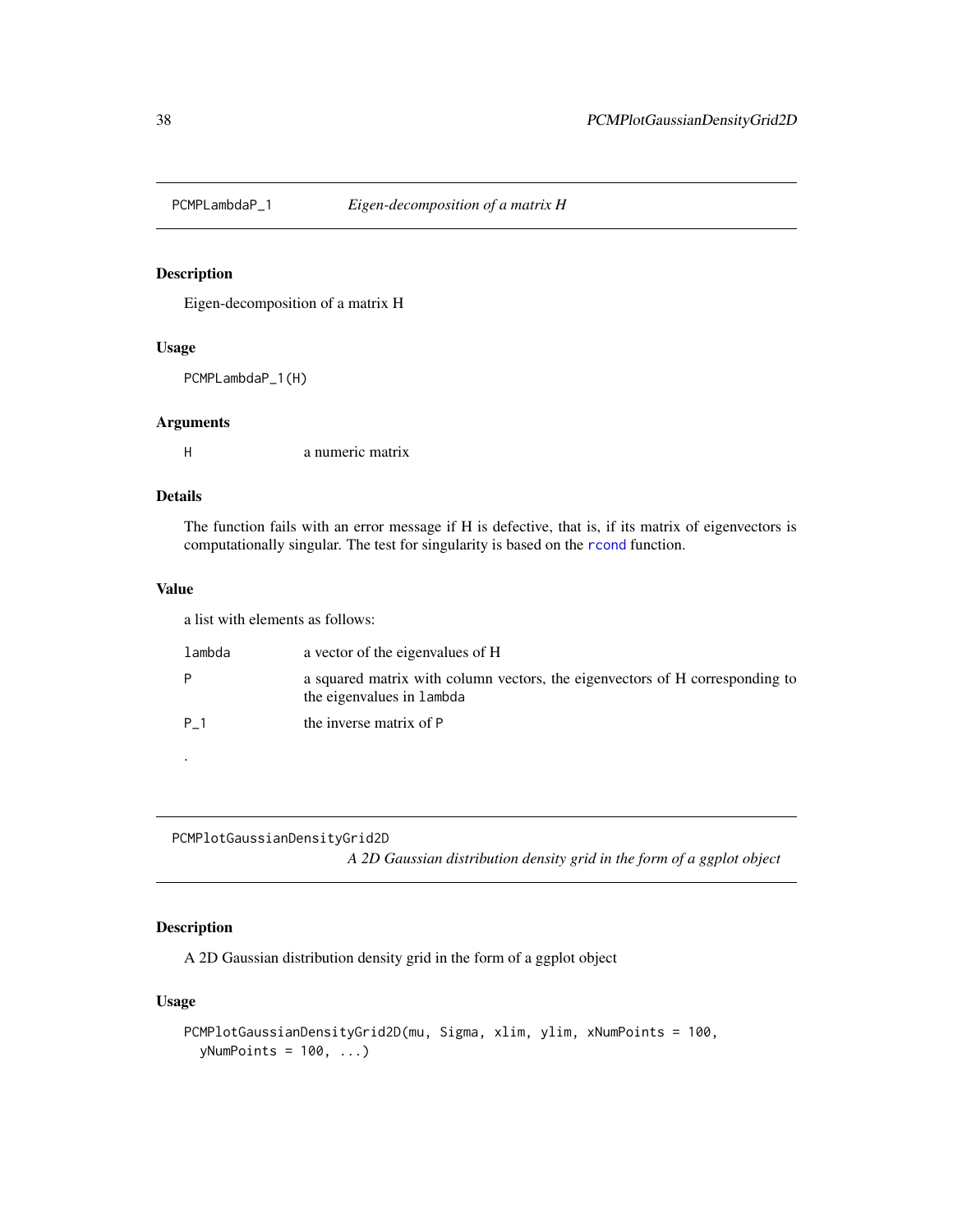#### <span id="page-38-0"></span>Arguments

| mu                     | numerical mean vector of length 2                                        |
|------------------------|--------------------------------------------------------------------------|
| Sigma                  | numerical 2 x 2 covariance matrix                                        |
| xlim, ylim             | numerical vectors of length 2                                            |
| xNumPoints, yNumPoints |                                                                          |
|                        | integers denoting how many points should the grid contain for each axis. |
|                        | additional arguments passed to ggplot                                    |

### Value

a ggplot object

PCMPlotGaussianSample2D

*A 2D sample from Gaussian distribution*

### Description

A 2D sample from Gaussian distribution

### Usage

```
PCMPlotGaussianSample2D(mu, Sigma, numPoints = 1000, ...)
```
### Arguments

| mu        | numerical mean vector of length 2                                             |
|-----------|-------------------------------------------------------------------------------|
| Sigma     | numerical 2 x 2 covariance matrix                                             |
| numPoints | an integer denoting how many points should be randomly sampled (see details). |
| $\cdots$  | additional arguments passed to ggplot.                                        |

#### Details

This function generates a random sample of numPoints 2d points using the function rmvnorm from the mvtnorm R-package. Then it produces a ggplot on the generated points.

### Value

a ggplot object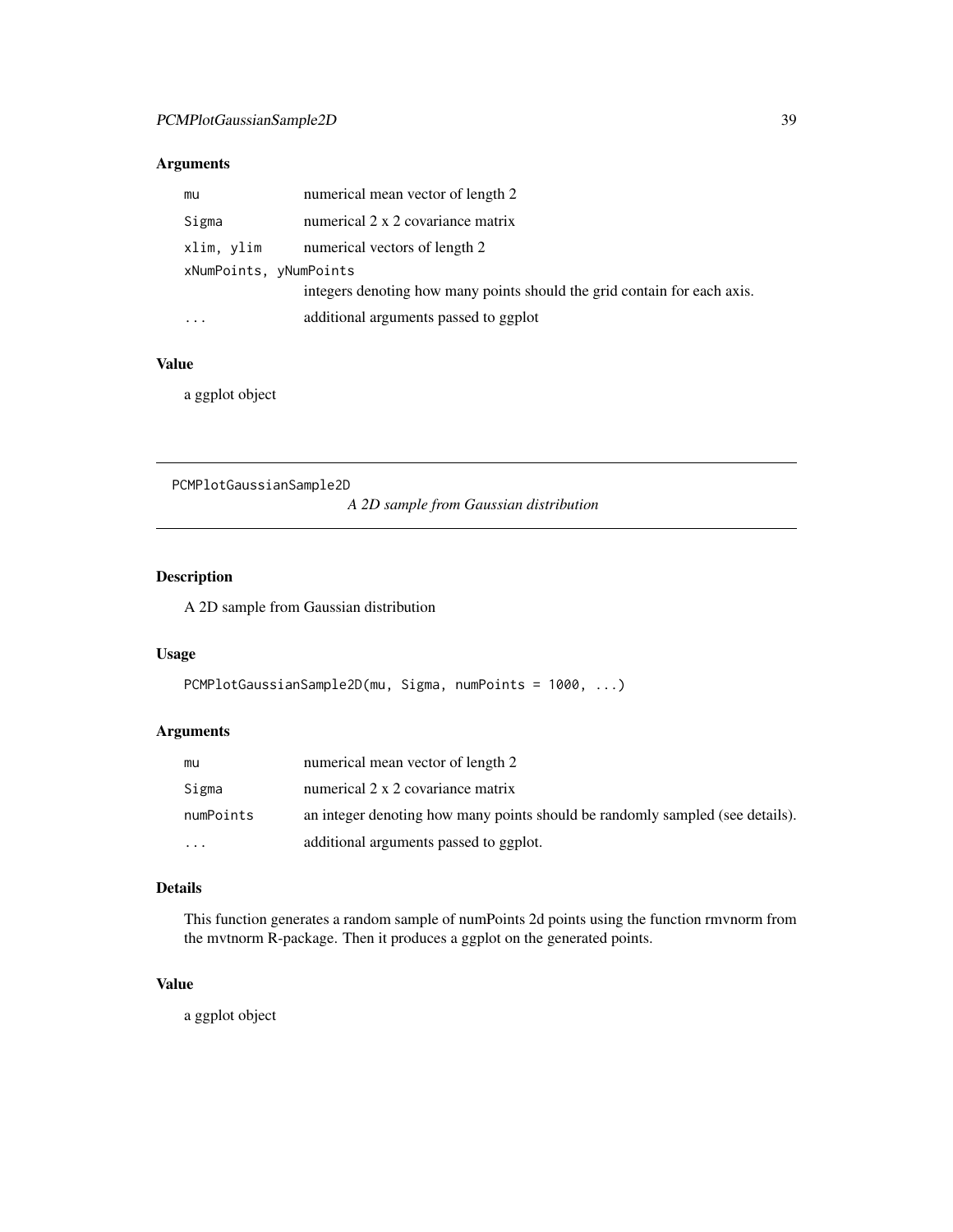<span id="page-39-0"></span>

### Description

This is an S3 generic that produces a plotmath expression for its argument.

### Usage

```
PCMPlotMath(o, roundDigits = 2, transformChol = FALSE)
```
#### Arguments

| റ             | a PCM or a parameter object.                                                  |
|---------------|-------------------------------------------------------------------------------|
| roundDigits   | an integer, default: 2.                                                       |
| transformChol | a logical indicating if Choleski transformation should be applied to Choleski |
|               | factor parameters prior to generating the plotmath expression.                |

#### Value

a character string.

PCMPlotTraitData2D *Scatter plot of 2-dimensional data*

### Description

Scatter plot of 2-dimensional data

### Usage

```
PCMPlotTraitData2D(X, tree, labeledTips = NULL, sizeLabeledTips = 8,
  palette = PCMColorPalette(PCMTreeNumUniqueRegimes(tree),
 PCMTreeUniqueRegimes(tree)), scaleSizeWithTime = !is.ultrametric(tree))
```
### Arguments

| X               | a k x N matrix                                                           |
|-----------------|--------------------------------------------------------------------------|
| tree            | a phylo object                                                           |
| labeledTips     | a vector of tip-numbers to label (NULL by default)                       |
| sizeLabeledTips |                                                                          |
|                 | passed geom_text to specify the size of tip-labels for the trait-points. |
| palette         | a named vector of colors                                                 |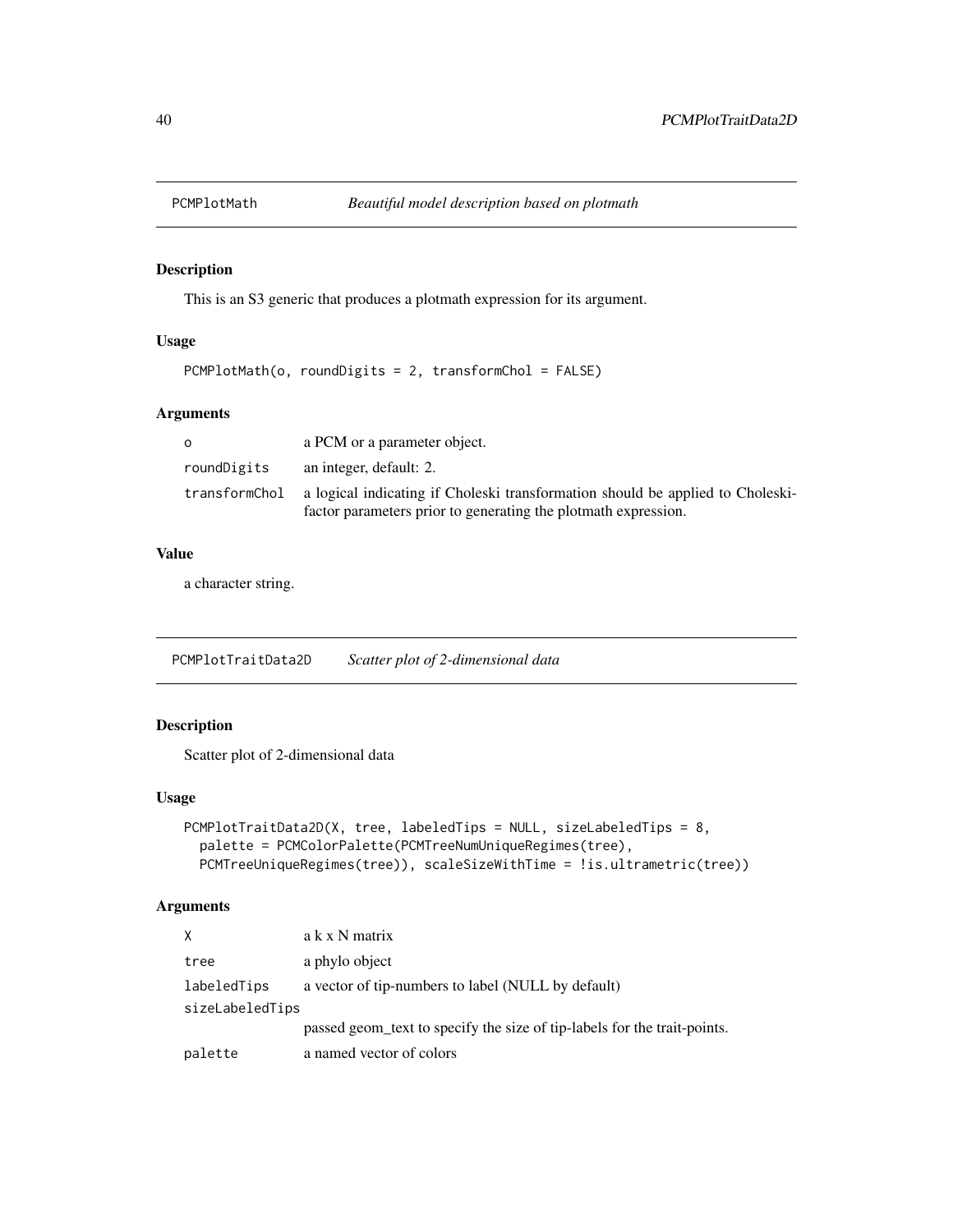#### <span id="page-40-0"></span>scaleSizeWithTime

logical indicating if the size and the transparency of the points should reflect the distance from the present (points that are farther away in time with respect to the present moment, i.e. closer to the root of the tree, are displayed smaller and more transparent.). By default this is set to ! is.ultrametric(tree).

### Value

a ggplot object

<span id="page-40-1"></span>PCMPresentCoordinates *Determine which traits are present (active) on each node of the tree*

#### **Description**

For every node (root, internal or tip) in tree, build a logical vector of length k with TRUE values for every present coordinate. Non-present coordinates arize from NA-values in the trait data. These can occur in two cases:

- Missing measurements for some traits at some tips: the present coordinates are FALSE for the corresponding tip and trait, but are full for all traits at all internal and root nodes.
- non-existent traits for some species: the FALSE present coordinates propagate towards the parent nodes - an internal or root node will have a present coordinate set to FALSE for a given trait, if all of its descendants have this coordinate set to FALSE.

These two cases have different effect on the likelihood calculation: missing measurements (NA) are integrated out at the parent nodes; while non-existent traits (NaN) are treated as reduced dimensionality of the vector at the parent node.

#### Usage

PCMPresentCoordinates(X, tree, metaI)

### Arguments

| X     | numeric k x N matrix of observed values, with possible NA entries. The columns |
|-------|--------------------------------------------------------------------------------|
|       | in X are in the order of treestip. label                                       |
| tree  | a phylo object                                                                 |
| metaI | The result of calling PCMInfo.                                                 |

#### Value

a k x M logical matrix which can be passed as a pc argument to the PCMLik function. The function fails in case when all traits are NAs for some of the tips. In that case an error message is issued "ERR:02001:PCMBase:PCM.R:PCMPresentCoordinates:: Some tips have 0 present coordinates. Consider removing these tips.".

#### See Also

[PCMLik](#page-18-1)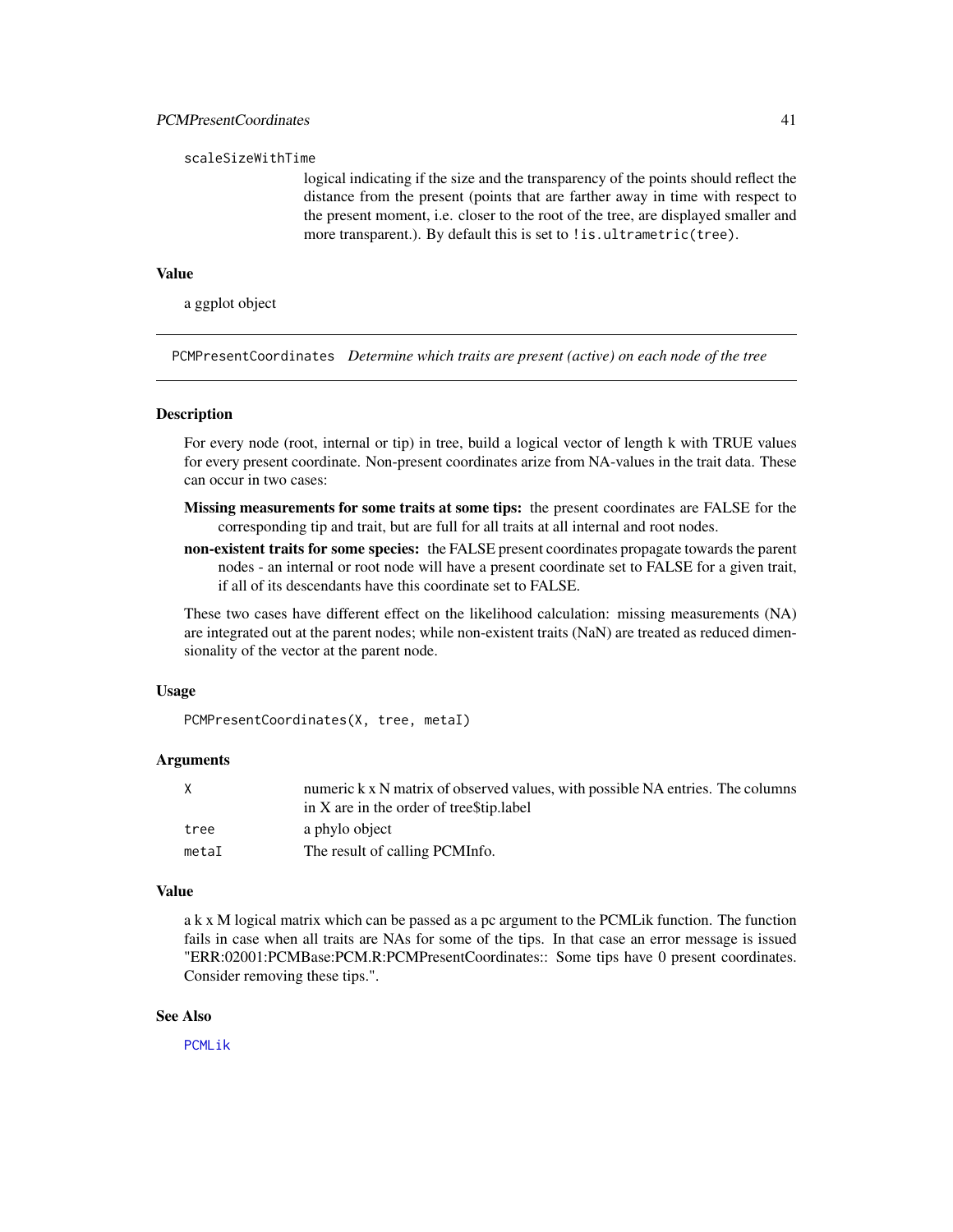<span id="page-41-0"></span>

### Description

Regimes in a model

### Usage

PCMRegimes(model)

### Arguments

model a PCM object

#### Value

a character or an integer vector giving the regime names in the model

<span id="page-41-1"></span>

| PCMSim |
|--------|
|--------|

Simulation of a phylogenetic comparative model on a tree

### **Description**

Generate trait data on a tree according to a multivariate stochastic model with one or several regimes

### Usage

```
PCMSim(tree, model, X0, metal = PCMInfo(X = NULL, tree = tree, model =model, verbose = verbose), verbose = FALSE)
```
#### Arguments

| tree    | a phylo object specifying a rooted tree.                                                                    |
|---------|-------------------------------------------------------------------------------------------------------------|
| model   | an S3 object specifying the model (see Details).                                                            |
| X0      | a numeric vector of length k (the number of traits) specifying the trait values at<br>the root of the tree. |
| metaI   | a named list containg meta-information about the data and the model.                                        |
| verbose | a logical indicating if informative messages should be written during execution.                            |

### Details

Internally, this function uses the [PCMCond](#page-10-1) iimplementation for the given model class.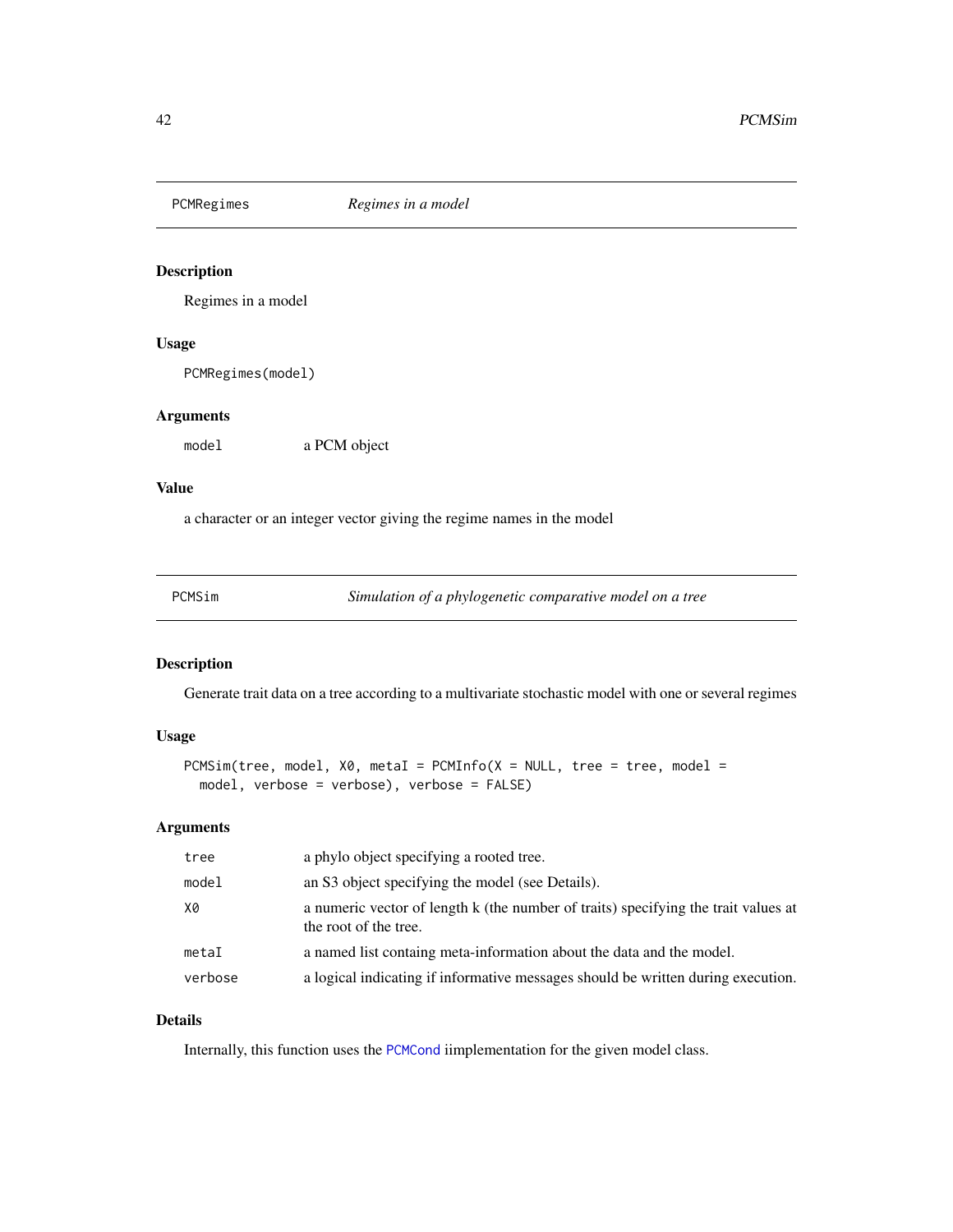### <span id="page-42-0"></span>PCMSpecify 43

#### Value

numeric M x k matrix of values at all nodes of the tree, i.e. root, internal and tip, where M is the number of nodes: M=dim(tree\$edge)[1]+1, with indices from 1 to N=length(tree\$tip.label) corresponding to tips, N+1 corresponding to the root and bigger than N+1 corresponding to internal nodes. The function will fail in case that the length of the argument vector X0 differs from the number of traits specified in metaI\$k. Error message: "ERR:02002:PCMBase:PCM.R:PCMSim:: X0 must be of length ...".

### See Also

[PCMLik](#page-18-1) [PCMInfo](#page-17-1) [PCMCond](#page-10-1)

<span id="page-42-1"></span>PCMSpecify *Parameter specification of PCM model*

#### Description

The parameter specification of a PCM model represents a named list with an entry for each parameter of the model. Each entry in the list is a structure defining the S3 class of the parameter and its verbal description. This is an S3 generic. See 'PCMSpecify.OU' for an example method.

#### Usage

PCMSpecify(model, ...)

#### Arguments

| model    | a PCM model object.                                |
|----------|----------------------------------------------------|
| $\cdots$ | additional arguments used by implementing methods. |

#### Value

a list specifying the paramters of a PCM.

PCMTableParameterizations

*Cartesian product of possible parameterizations for the different parameters of a model*

#### **Description**

This function generates a data.table in which each column corresponds to one parameter of model and each row corresponds to one combination of parameterizations for the model parameters, such that the whole table corresponds to the Cartesian product of the lists found in 'listParameterizations'. Usually, subsets of this table shold be passed to 'PCMGenerateParameterizations'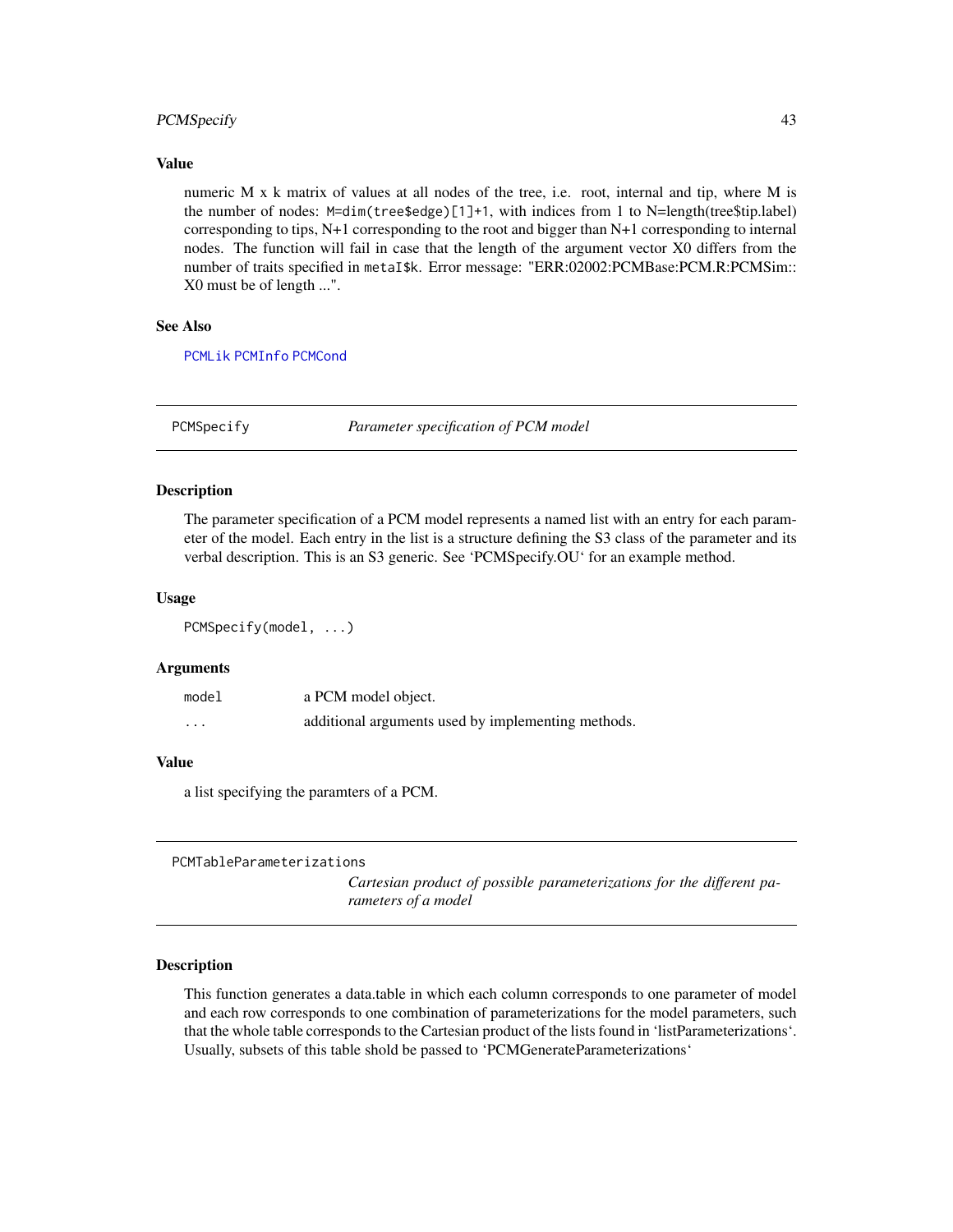### <span id="page-43-0"></span>Usage

```
PCMTableParameterizations(model,
  listParameterizations = PCMListParameterizations(model, ...), ...)
```
### Arguments

| model                 | a PCM object.                                                              |  |
|-----------------------|----------------------------------------------------------------------------|--|
| listParameterizations |                                                                            |  |
|                       | a list returned by a method for 'PCMListParameterizations'. Default: 'PCM- |  |
|                       | ListParameterizations(model, )'.                                           |  |
| .                     | additional arguments passed to 'PCMListParameterizations(model, )'.        |  |
|                       |                                                                            |  |

### Value

a data.table object.

PCMTreeDropClade *Drop a clade from a phylogenetic tree*

### Description

Drop a clade from a phylogenetic tree

### Usage

```
PCMTreeDropClade(tree, cladeRootNode, tableAncestors = NULL, X = NULL,
  returnPhylo = is.null(X), errorOnMissing = FALSE)
```
### Arguments

| tree           | a phylo object                                                                                                                                                                                                                               |
|----------------|----------------------------------------------------------------------------------------------------------------------------------------------------------------------------------------------------------------------------------------------|
| cladeRootNode  | a character string denoting the label or an integer denoting a node in the tree                                                                                                                                                              |
| tableAncestors | an integer matrix returned by a previous call to PCMTreeTableAncestors(tree)<br>or NULL.                                                                                                                                                     |
| X              | an optional $k \times N$ matrix with trait value vectors for each tip in tree.                                                                                                                                                               |
| returnPhylo    | logical indicating if only the phylo object associated with the tree after dropping<br>the clade should be returned. Defaults to $is .null(X)$                                                                                               |
| errorOnMissing | logical indicating if an error should be rased if cladeRootNode is not among the<br>nodes in tree. Default FALSE, meaning that if cladeRootNode is not a node in<br>tree the tree (and X if returnPhylo is FALSE) is/are returned unchanged. |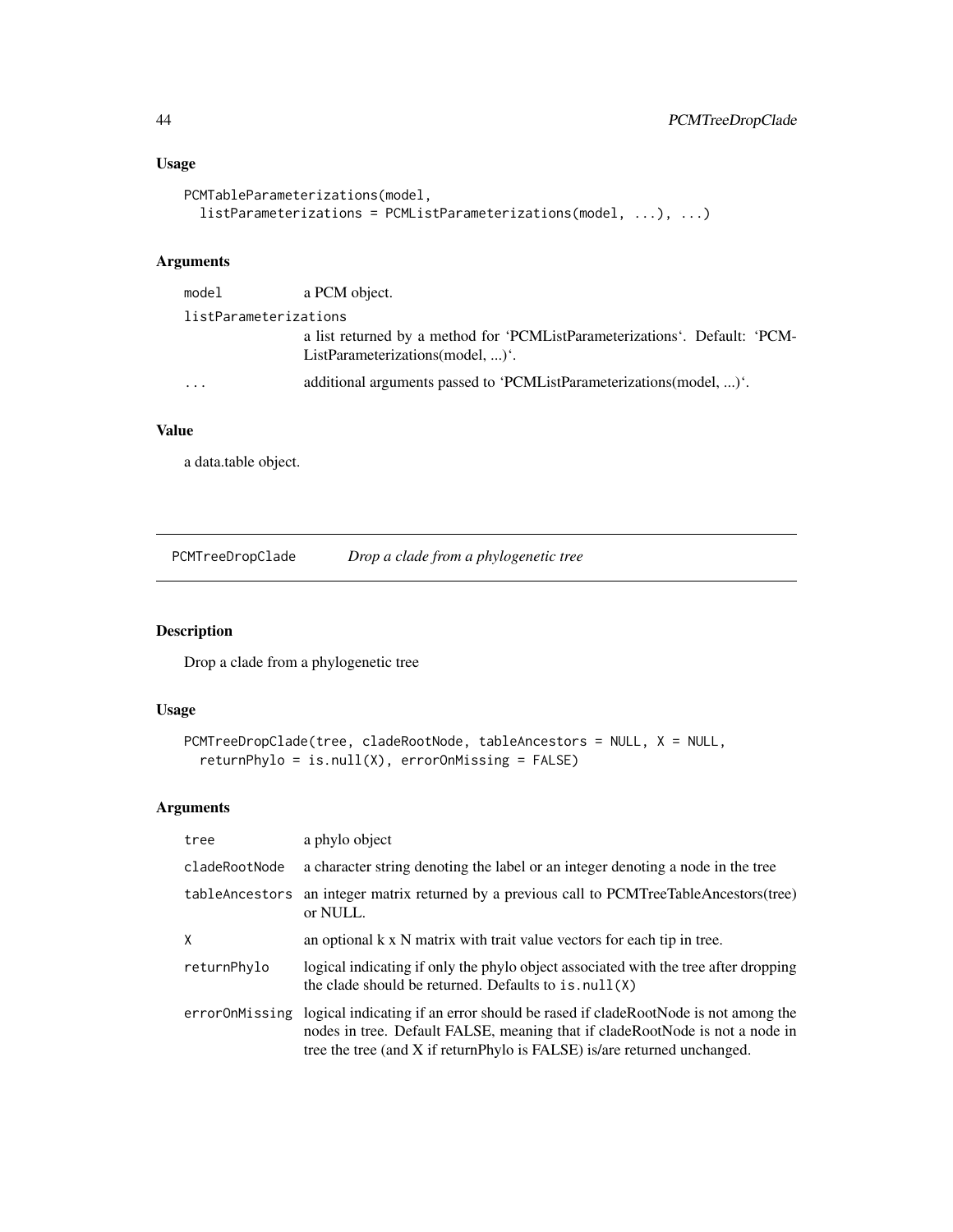### <span id="page-44-0"></span>Value

If returnPhylo is TRUE, a phylo object associated with the remaining tree after dropping the clade, otherise, a list with two named members :

- treethe phylo object associated with the remaining tree after dropping the clade
- Xthe submatrix of X with columns corresponding to the tips in the remaining tree

### See Also

PCMTreeSpliAtNode PCMTreeDropClade

PCMTreeDtNodeRegimes *A data.table of the tips with their assigned regime*

### Description

A data.table of the tips with their assigned regime

#### Usage

```
PCMTreeDtNodeRegimes(tree)
```
#### Arguments

tree a phylo object with node-labels and regimes

<span id="page-44-1"></span>

| PCMTreeEdgeTimes | A matrix with the begin and end time from the root for each edge in |
|------------------|---------------------------------------------------------------------|
|                  | tree                                                                |

#### Description

A matrix with the begin and end time from the root for each edge in tree

#### Usage

```
PCMTreeEdgeTimes(tree)
```
#### Arguments

tree a phylo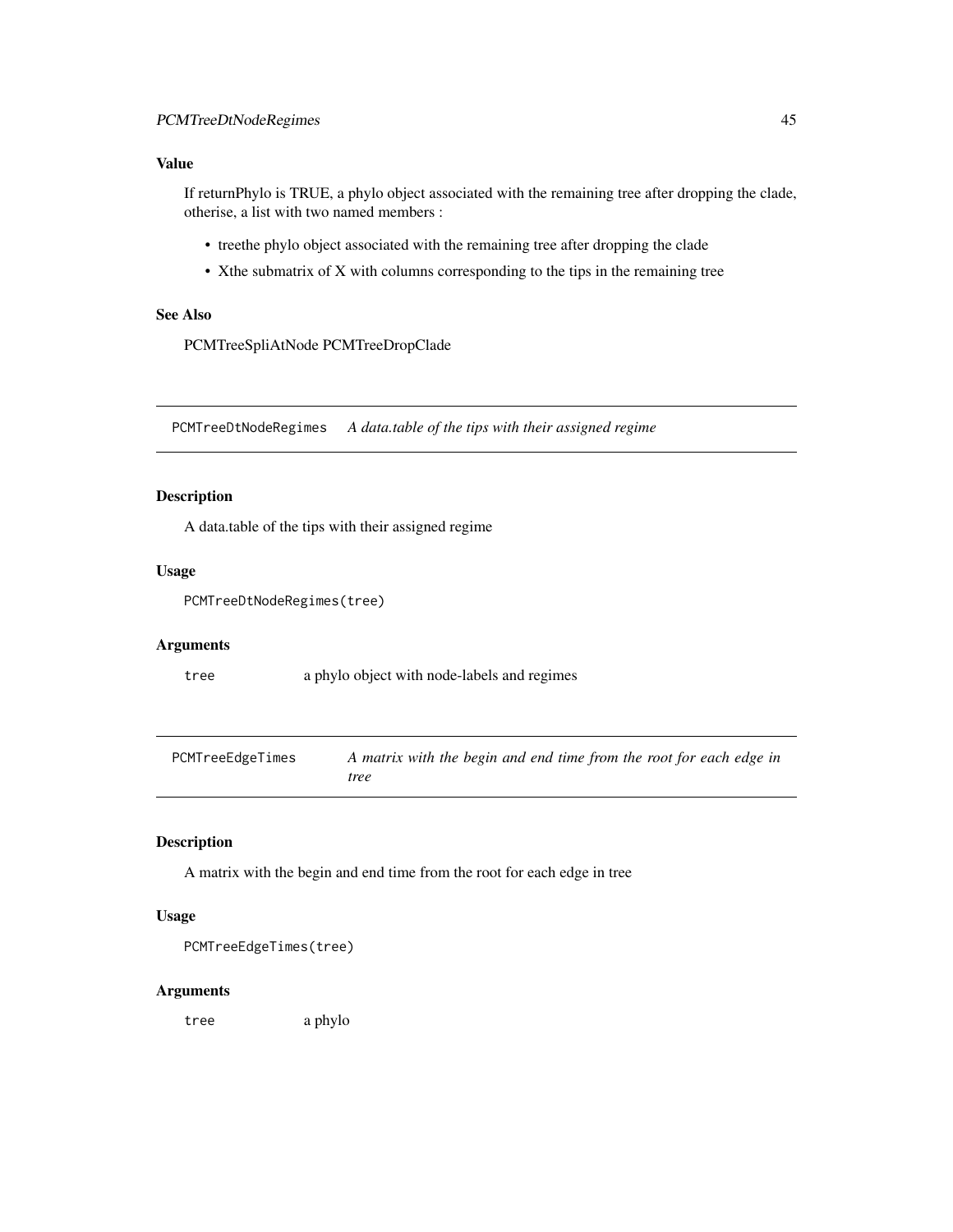```
PCMTreeEvalNestedEDxOnTree
```
*Perfrorm nested extractions or drops of clades from a tree*

### Description

Perfrorm nested extractions or drops of clades from a tree

### Usage

```
PCMTreeEvalNestedEDxOnTree(expr, tree)
```
### Arguments

| expr | a character string representing an R expression of nested calls of functions     |
|------|----------------------------------------------------------------------------------|
|      | $E(x, node)$ denoting extracting the clade rooted at node from the tree x, or    |
|      | $D(x, node)$ , denoting dropping the clade rooted at node from the tree x. These |
|      | calls can be nested, i.e. x can be either the symbol x (corresponding to the     |
|      | original tree passed as argument) or a nested call to d or e.                    |
| tree | a phylo object with named tips and internal nodes                                |

### Value

the resulting phylo object from evaluating expr on tree.

```
PCMTreeExtractBackboneRegimes
```
*Prune the tree leaving one tip for each regime*

### Description

Prune the tree leaving one tip for each regime

### Usage

PCMTreeExtractBackboneRegimes(tree)

#### Arguments

tree a phylo with set node-labels and regimes

### Value

a pruned version of tree

#### See Also

PCMTreeSetLabels PCMTreeSetRegimes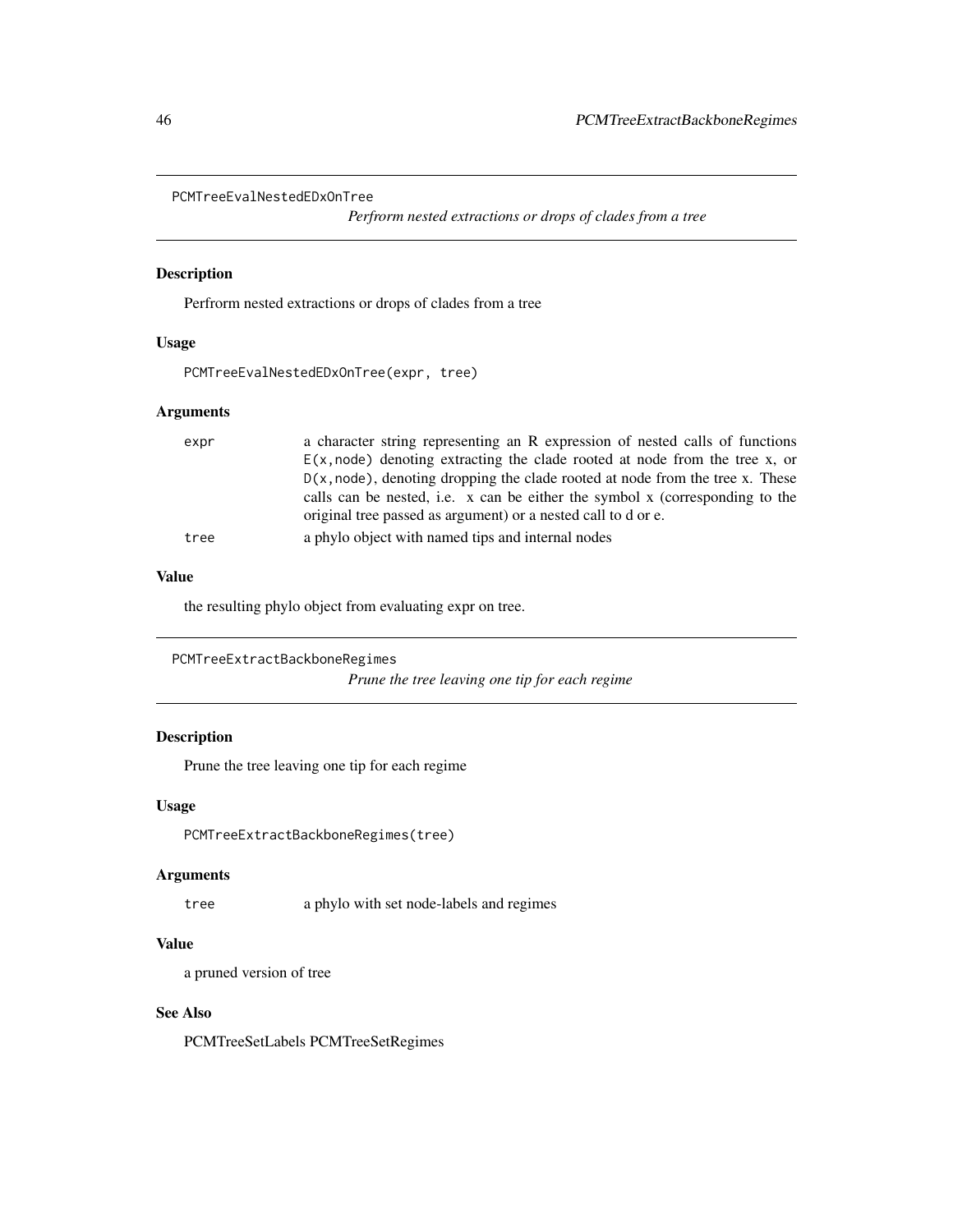<span id="page-46-0"></span>PCMTreeExtractClade *Extract a clade from phylogenetic tree*

### Description

Extract a clade from phylogenetic tree

### Usage

```
PCMTreeExtractClade(tree, cladeRootNode, tableAncestors = NULL,
 X = NULL, returnPhylo = is.null(X))
```
### Arguments

| tree          | a phylo object                                                                                                        |
|---------------|-----------------------------------------------------------------------------------------------------------------------|
| cladeRootNode | a character string denoting the label or an integer denoting a node in the tree.                                      |
|               | tableAncestors an integer matrix returned by a previous call to PCMTreeTableAncestors(tree)<br>or NULL.               |
| X             | an optional k x N matrix with trait value vectors for each tip in tree.                                               |
| returnPhylo   | logical indicating if only the phylo object associated with the clade should be<br>returned. Defaults to $is.null(X)$ |

#### Value

If returnPhylo is TRUE, a phylo object associated with the clade, otherise, a list with two named members :

- treethe phylo object associated with the clade
- Xthe submatrix of X with columns corresponding to the tips in the clade

### See Also

PCMTreeSpliAtNode PCMTreeDropClade

PCMTreeGetBranchLength

*The length of the branch leading to a node*

### Description

The length of the branch leading to a node

#### Usage

PCMTreeGetBranchLength(tree, daughterId)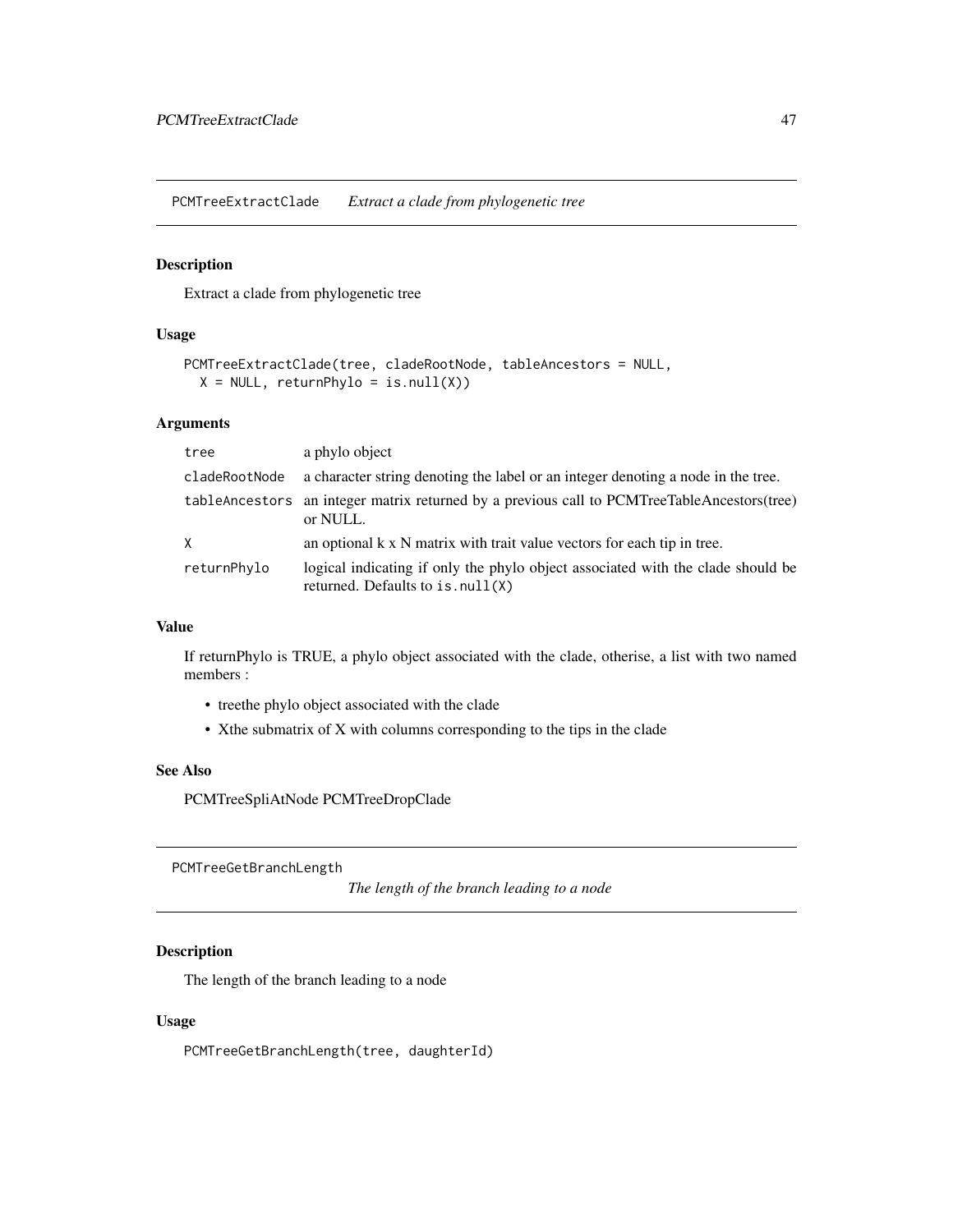#### Arguments

| tree       | a phylo object.                               |
|------------|-----------------------------------------------|
| daughterId | an integer denoting the id of a daughter node |

### Value

a double denoting the length of the branch leading to daughterId

PCMTreeGetDaughters *A vector of the daughter nodes for a given parent node id in a tree*

### Description

A vector of the daughter nodes for a given parent node id in a tree

### Usage

PCMTreeGetDaughters(tree, parentId)

### Arguments

| tree     | a phylo object.                               |
|----------|-----------------------------------------------|
| parentId | an integer denoting the id of the parent node |

#### Value

an integer vector of the direct descendants of parentId

PCMTreeGetLabels *Get a vector of the tip and node labels in a tree*

### Description

Get a vector of the tip and node labels in a tree

#### Usage

PCMTreeGetLabels(tree)

#### Arguments

tree a phylo object

#### Value

a character vector

<span id="page-47-0"></span>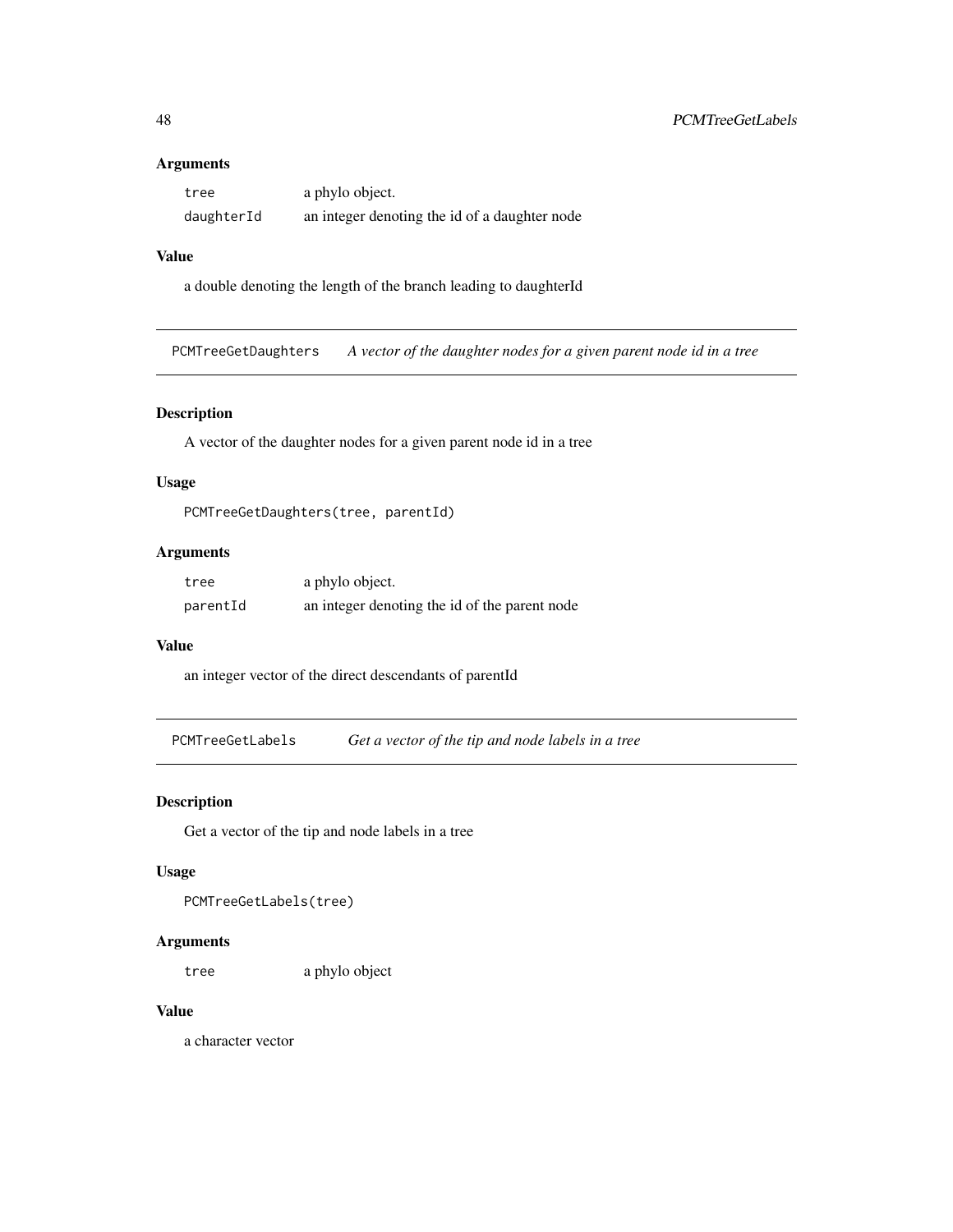<span id="page-48-0"></span>PCMTreeGetParent *The parent node id of a daughter node in a tree*

### Description

The parent node id of a daughter node in a tree

### Usage

```
PCMTreeGetParent(tree, daughterId)
```
### Arguments

| tree       | a phylo object.                                 |
|------------|-------------------------------------------------|
| daughterId | an integer denoting the id of the daughter node |

### Value

an integer denoting the parent of daughterId

```
PCMTreeGetRegimeForNode
```
*Get the regime of the branch leading to a node or a tip*

### Description

Get the regime of the branch leading to a node or a tip

#### Usage

```
PCMTreeGetRegimeForNode(tree, node)
```
### Arguments

| tree | a phylo object with an edge regime member denoting regimes. |
|------|-------------------------------------------------------------|
| node | an integer denoting the node                                |

### Value

a character or an integer denoting the regime of the branch leading to the node, according to tree\$edge.regime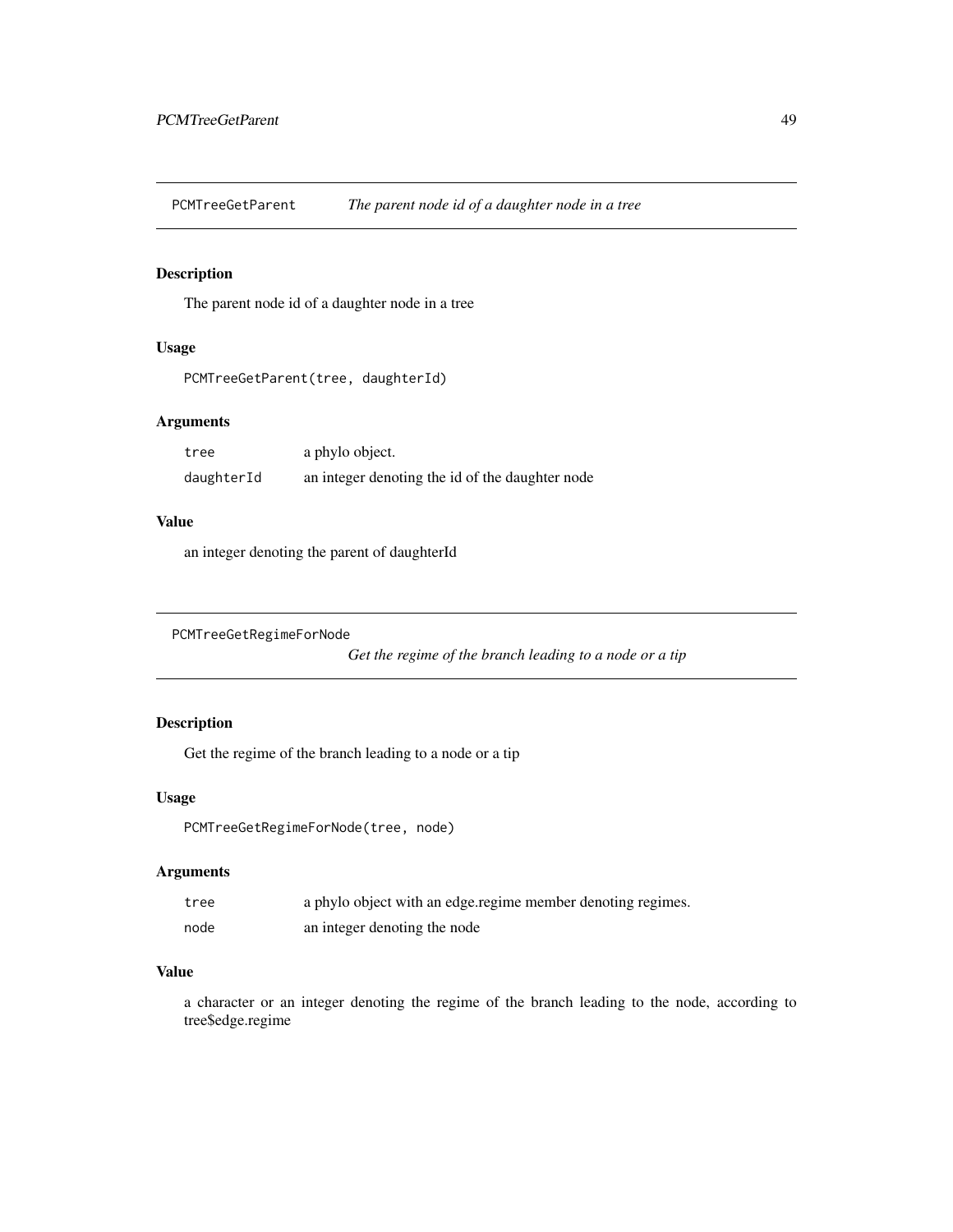<span id="page-49-1"></span><span id="page-49-0"></span>PCMTreeGetStartingNodesRegimes

*Get the starting branch' nodes for each regime on a tree*

### Description

Get the starting branch' nodes for each regime on a tree

#### Usage

```
PCMTreeGetStartingNodesRegimes(tree, preorder = PCMTreePreorder(tree))
```
### Arguments

| tree     | a phylo object with an edge regime member denoting regimes. The function<br>assumes that each regime covers a linked set of branches on the tree.                                                                      |
|----------|------------------------------------------------------------------------------------------------------------------------------------------------------------------------------------------------------------------------|
| preorder | an integer vector of row-indices in tree\$edge as returned by PCMTreePreorder.<br>Defaults to PCMTreePreorder (tree). Specifying this argument may improve<br>performance if PCMTreePreorder had to be called earlier. |

### Details

We call a starting branch the first branch from the root to the tips with a given regime. A starting node is the node at which a starting branch ends.

#### Value

an integer with elements equal to the starting nodes for each regime in regimes.

### See Also

[PCMTreeSetRegimes](#page-61-1)

PCMTreeGetTipsInRegime

*Get the tips belonging to a regime tree*

#### Description

Get the tips belonging to a regime tree

### Usage

PCMTreeGetTipsInRegime(tree, regime)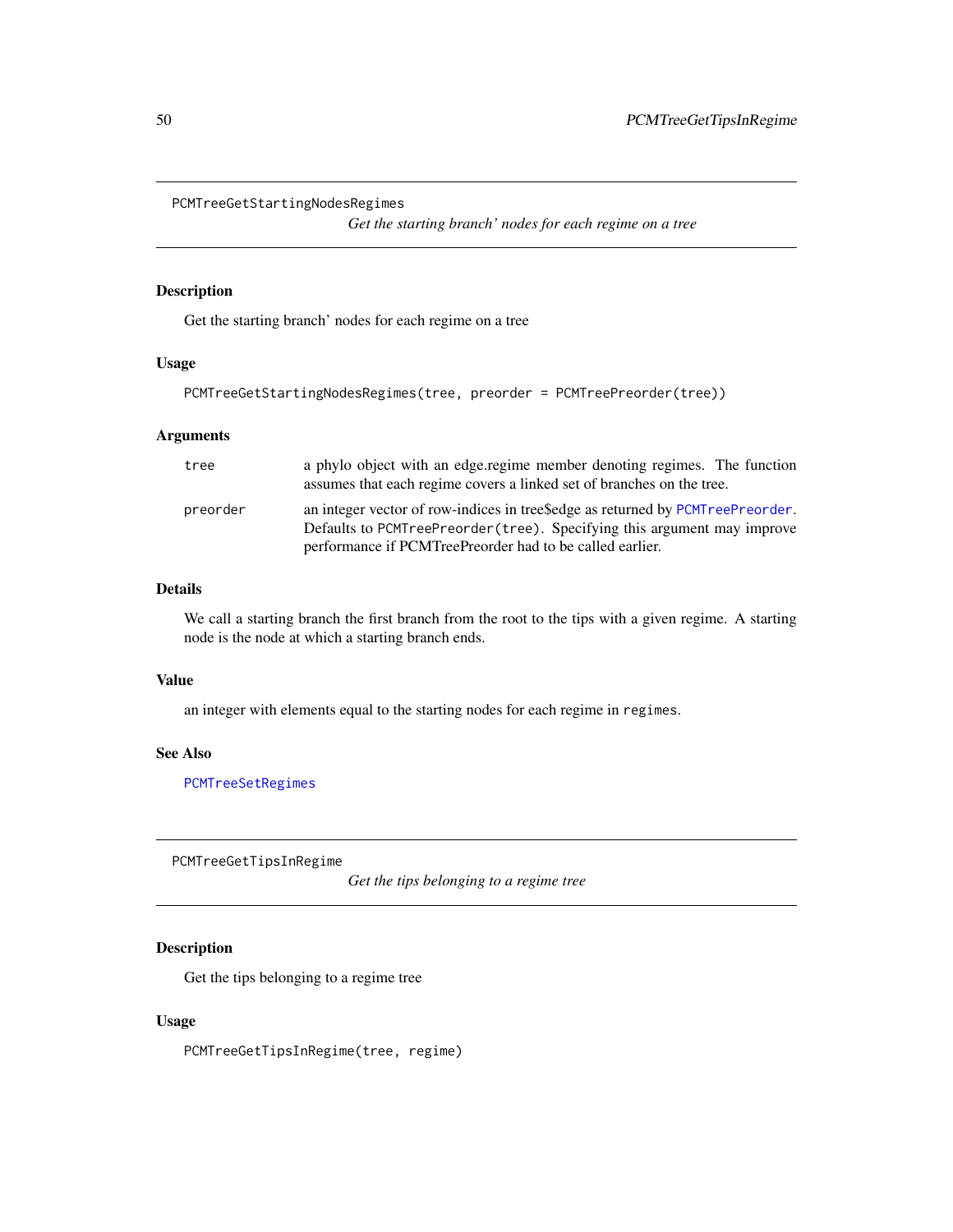### <span id="page-50-0"></span>Arguments

| tree   | a phylo object with an edge regime member             |
|--------|-------------------------------------------------------|
| regime | a character or integer belonging to tree\$edge.regime |

#### Value

an integer vector with the ids of the tips belonging to regime

```
PCMTreeInsertSingletons
```
*Insert singleton nodes on chosen edges*

### Description

Insert singleton nodes on chosen edges

#### Usage

PCMTreeInsertSingletons(tree, nodes, positions)

```
PCMTreeInsertSingletonsAtEpoch(tree, epoch, minLength = 0.1)
```
### Arguments

| tree      | a phylo object                                                                                                                                                                                                                                                                                    |
|-----------|---------------------------------------------------------------------------------------------------------------------------------------------------------------------------------------------------------------------------------------------------------------------------------------------------|
| nodes     | an integer vector denoting the terminating nodes of the edges on which a single-<br>ton node is to be inserted                                                                                                                                                                                    |
| positions | a positive numeric vector of the same length as nodes denoting the root-ward<br>distances from nodes at which the singleton nodes should be inserted.                                                                                                                                             |
| epoch     | a numeric indicating a distance from the root at which a singleton node should<br>be inserted in all lineages that are alive at that time.                                                                                                                                                        |
| minLength | a numeric indicating the minimum allowed branch-length after dividing a branch<br>by insertion of a singleton nodes. No singleton node is inserted if this would<br>result in a branch shorter than 'minLength'. Note that this condition is checked<br>only in 'PCMTreeInsertSingletonsAtEpoch'. |

### Value

a modified version of tree with inserted singleton nodes at the specified locations

### Functions

• PCMTreeInsertSingletonsAtEpoch:

### See Also

[PCMTreeEdgeTimes](#page-44-1) [PCMTreeLocateEpochOnBranches](#page-53-1) [PCMTreeLocateMidpointsOnBranches](#page-54-1)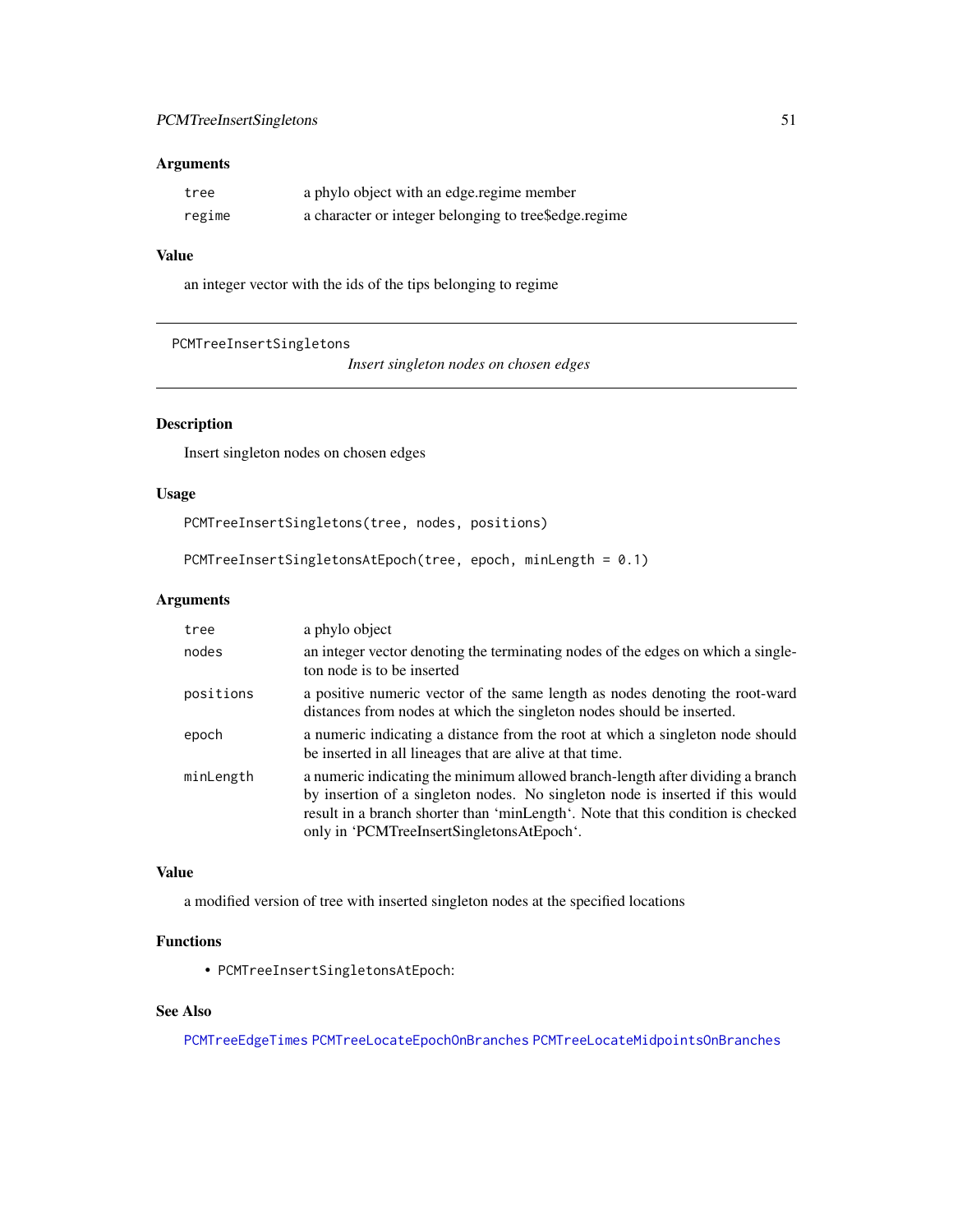<span id="page-51-0"></span>

### Description

Jumps in modeled traits associated with branches in a tree

### Usage

PCMTreeJumps(tree)

### Arguments

tree a phylo object

### Value

an integer vector of 0's and 1's with entries correspondin to the denoting if a jump took place at the beginning of a branch.

```
PCMTreeListCladePartitions
```
*A list of all possible partitions of a tree with a number of splitting nodes*

### Description

A list of all possible partitions of a tree with a number of splitting nodes

### Usage

```
PCMTreeListCladePartitions(tree, nNodes, minCladeSize = 0,
  tableAncestors = NULL, verbose = FALSE)
```
### Arguments

| tree         | a phylo object                                                                                                         |
|--------------|------------------------------------------------------------------------------------------------------------------------|
| nNodes       | an integer giving the number of partitioning nodes. There would be nNodes+1<br>blocks in each partition (see details). |
| minCladeSize | integer indicating the minimum number of tips allowed in a clade.                                                      |
|              | tableAncestors NULL (default) or an integer matrix returned by a previous call to PCMTreeTableAncestors(tree).         |
| verbose      | a logical indicating if informative messages should be printed to the console.                                         |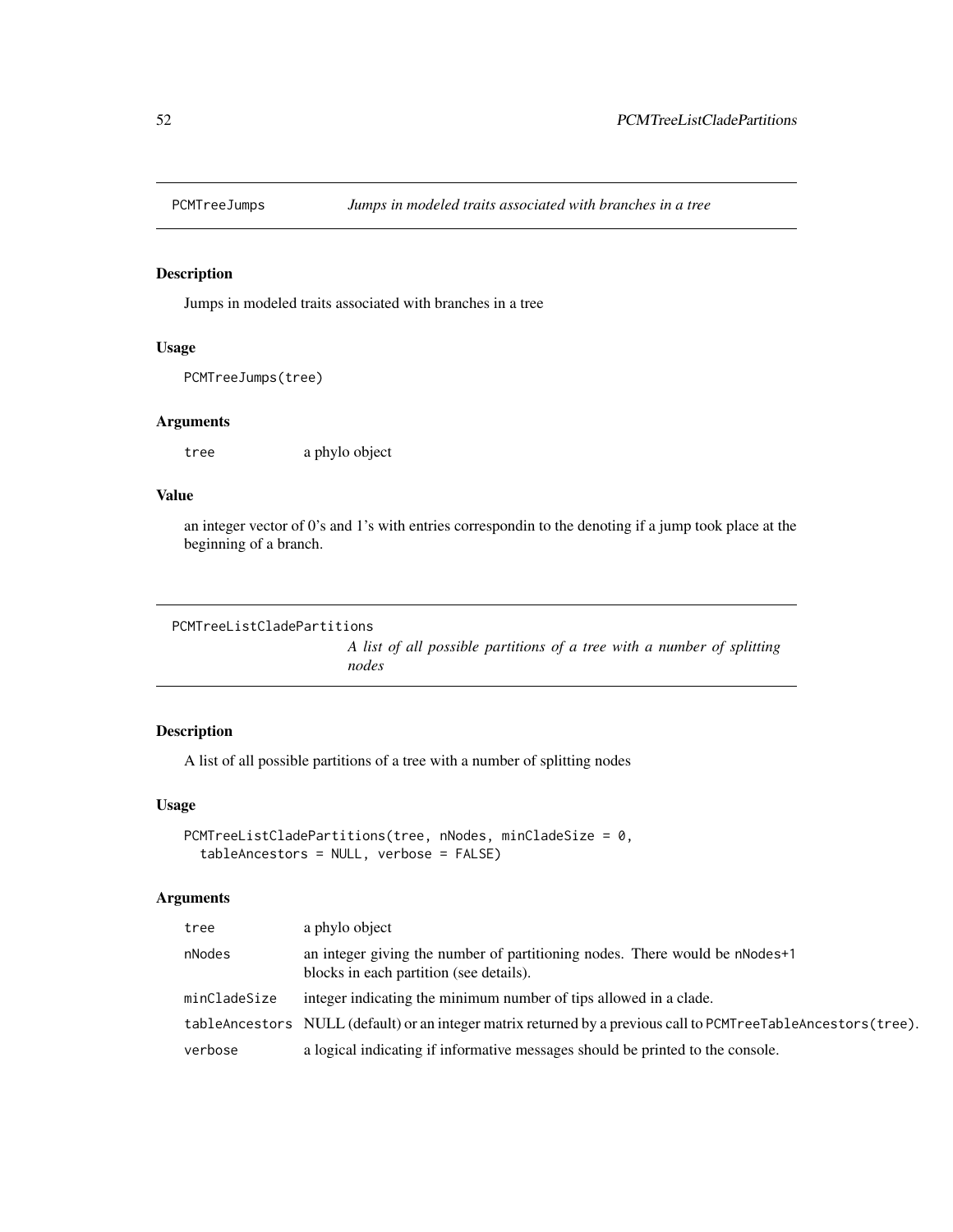### <span id="page-52-0"></span>Details

Each subset of nNodes distinct internal or tip nodes defines a partitioning of the branches of the tree into nNodes+1 blocks. This function generates partitions in which nNode of the blocks are monophyletic complete groups (clades), while the (nNodes+1)'th block is a subtree originating at the root with tips ending at the rooting nodes of the nNode clades, eventually containing a clade of tips.

#### Value

a list of integer nNodes-vectors.

PCMTreeListDescendants

*A list of the descendants for each node in a tree*

### **Description**

A list of the descendants for each node in a tree

#### Usage

```
PCMTreeListDescendants(tree,
  tableAncestors = PCMTreeTableAncestors(tree))
```
#### Arguments

tree a phylo object

tableAncestors an integer matrix resulting from a call to PCMTreeTableAncestors(tree).

#### Details

This function has time and memory complexity  $O(M^2)$ , where M is the number of nodes in the tree. It can take several minutes and gigabytes of memory on trees of more than 10000 tips.

### Value

a list with unnamed elements in the order of nodes in the tree. Each element is an integer vector containing the descendant nodes (in increasing order) of the node identified by its index-number in the list.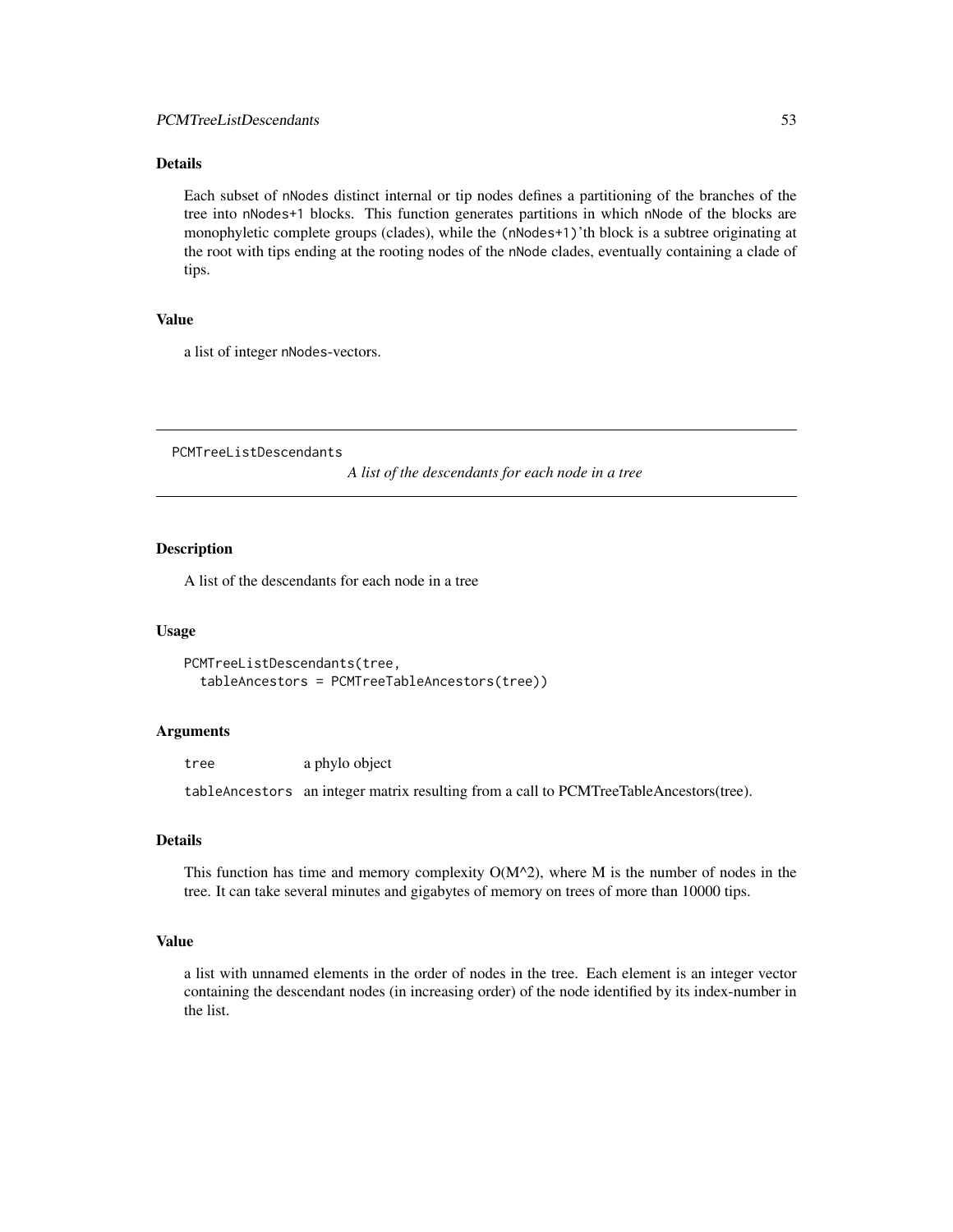<span id="page-53-0"></span>PCMTreeListRootPaths *A list of the path to the root from each node in a tree*

### Description

A list of the path to the root from each node in a tree

#### Usage

```
PCMTreeListRootPaths(tree, tableAncestors = PCMTreeTableAncestors(tree))
```
### Arguments

tree a phylo object

tableAncestors an integer matrix resulting from a call to PCMTreeTableAncestors(tree).

### Details

This function has time and memory complexity  $O(M^2)$ , where M is the number of nodes in the tree. It can take several minutes and gigabytes of memory on trees of more than 10000 tips.

#### Value

a list with unnamed elements in the order of nodes in the tree. Each element is an integer vector containing the ancestors nodes on the path from the node (i) to the root of the tree in that order (the first element in the vector is the parent node of i and so on).

<span id="page-53-1"></span>PCMTreeLocateEpochOnBranches

*Find the crossing points of an epoch-time with each lineage of a tree*

### Description

Find the crossing points of an epoch-time with each lineage of a tree

#### Usage

PCMTreeLocateEpochOnBranches(tree, epoch)

#### Arguments

| tree  | a phylo                                                |
|-------|--------------------------------------------------------|
| epoch | a positive numeric ing tip-ward distance from the root |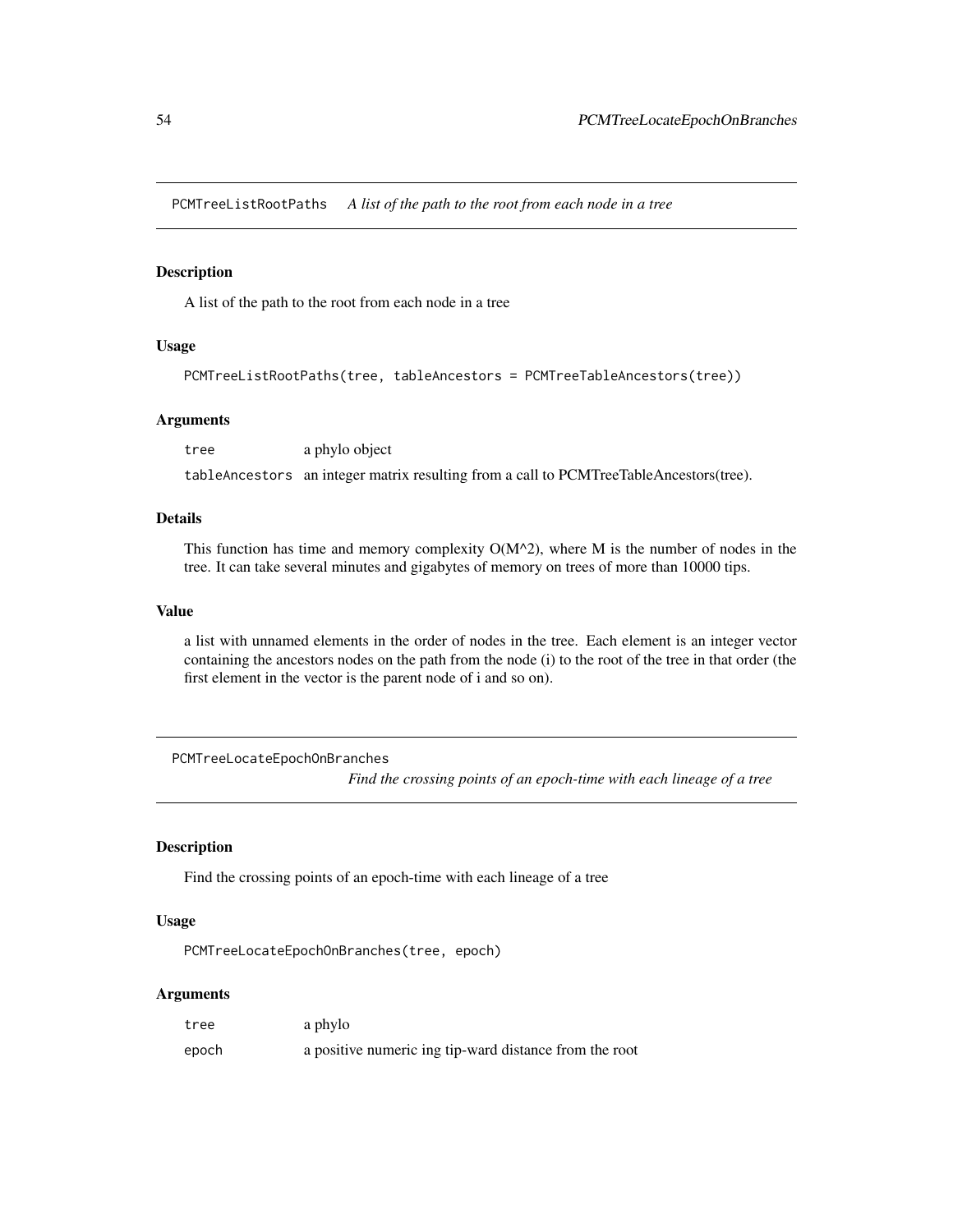#### <span id="page-54-0"></span>Value

a named list with an integer vector element "nodes" denoting the ending nodes for each branch crossing epoch and numeric vector element "positions" denoting the root-ward offset from each node in nodes.

<span id="page-54-1"></span>PCMTreeLocateMidpointsOnBranches

*Find the middle point of each branch longer than a threshold*

#### Description

Find the middle point of each branch longer than a threshold

#### Usage

PCMTreeLocateMidpointsOnBranches(tree, threshold = 0)

#### Arguments

| tree      | a phylo                                                                           |
|-----------|-----------------------------------------------------------------------------------|
| threshold | a positive numeric; only branches longer than threshold will be returned; Default |

### Value

a named list with an integer vector element "nodes" denoting the ending nodes for each branch crossing epoch and numeric vector element "positions" denoting the root-ward offset from each node in nodes.

PCMTreeMatchLabels *Get the node numbers associated with tip- or node-labels in a tree*

#### **Description**

Get the node numbers associated with tip- or node-labels in a tree

#### Usage

```
PCMTreeMatchLabels(tree, labels)
```
#### Arguments

| tree   | a phylo object                                             |
|--------|------------------------------------------------------------|
| labels | a character vector with valid tip or node labels from tree |

#### Value

an integer vector giving the tip- or node- integer indices corresponding to labels.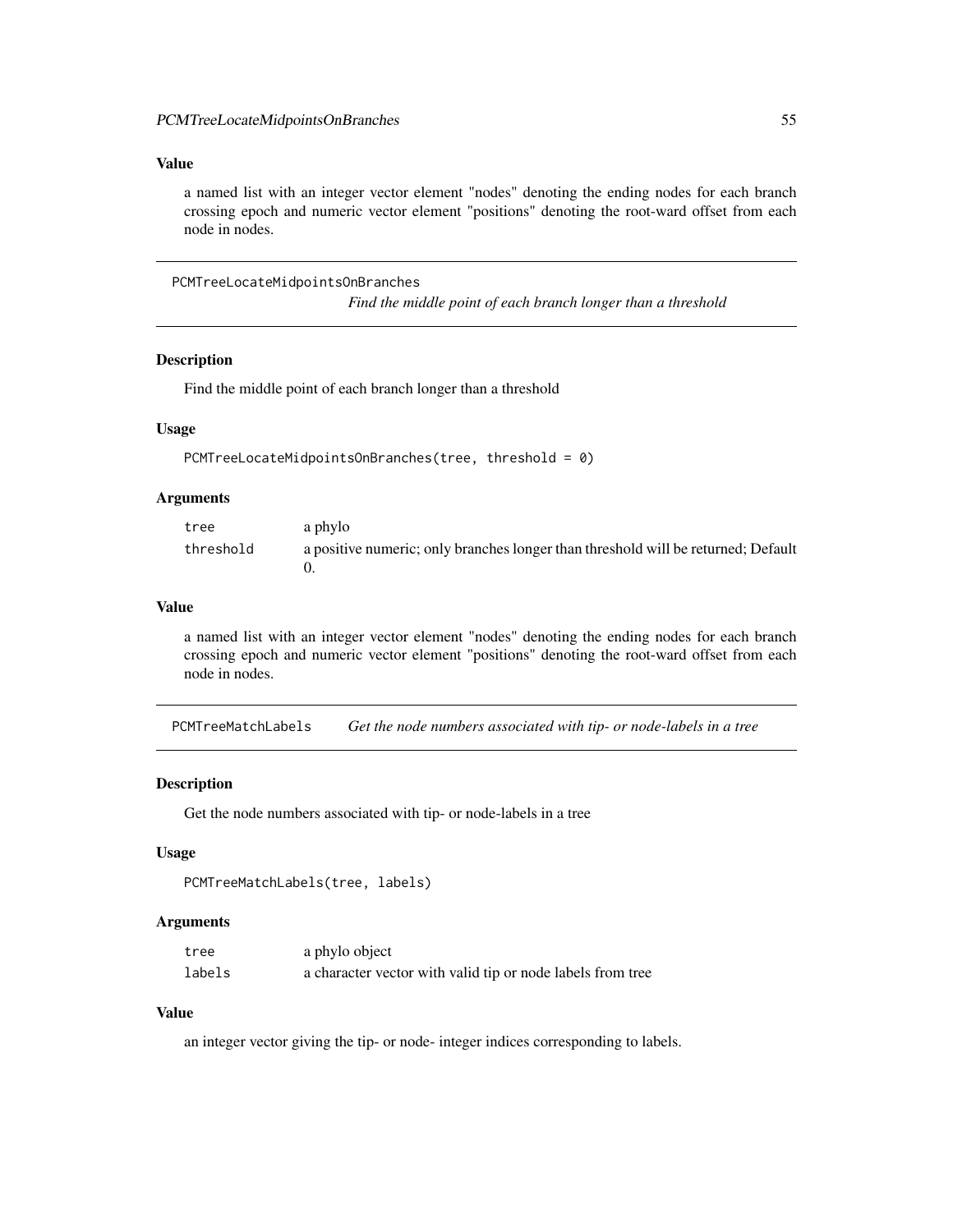<span id="page-55-0"></span>PCMTreeMatchRegimesWithModel

*Regimes associated with branches in a tree*

#### Description

Regimes associated with branches in a tree

#### Usage

```
PCMTreeMatchRegimesWithModel(tree, model,
 preorder = PCMTreePreorder(tree))
```
#### Arguments

| tree     | a phylo object                                                                                                                                                |
|----------|---------------------------------------------------------------------------------------------------------------------------------------------------------------|
| model    | a PCM object                                                                                                                                                  |
| preorder | an integer vector of row-indices in tree\$edge matrix as returned by PCMTreeP-<br>reorder. This can be given for performance speed-up when several operations |
|          | needing preorder are executed on the tree. Default: PCMTreePreorder (tree).                                                                                   |

#### Value

an integer vector with entries corresponding to the rows in tree\$edge denoting the regime on each branch in the tree as an index in PCMRegimes(model).

```
PCMTreeMatrixNodesInSameRegime
```
*Which nodes in a tree belong to the same regime?*

### Description

Which nodes in a tree belong to the same regime?

#### Usage

```
PCMTreeMatrixNodesInSameRegime(tree, upperTriangle = TRUE,
  returnVector = TRUE)
```
### Arguments

| tree          | a phylo object with an existing edge regime                                                                                                                                |
|---------------|----------------------------------------------------------------------------------------------------------------------------------------------------------------------------|
| upperTriangle | logical indicating if all duplicated entries and diagonal entries sould be set to<br>NA (by default TRUE).                                                                 |
| returnVector  | logical indicating if a vector instead of a matrix should be returned (correspond-<br>ing to calling as vector on the resulting matrix and removing NAs). Default:<br>TRUE |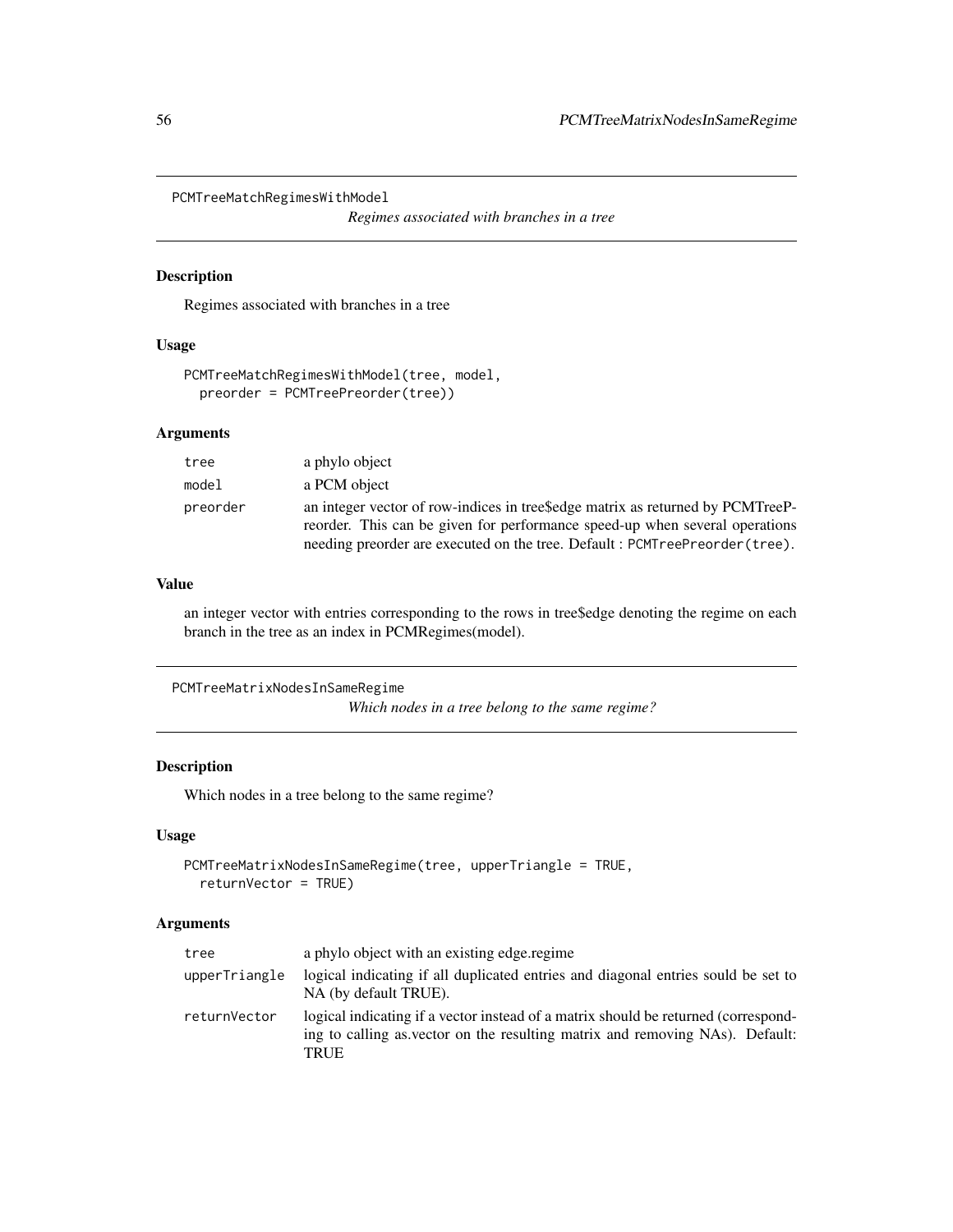#### <span id="page-56-0"></span>Value

a M x M logical matrix with TRUE on the diagonal and for each couple of tips that belong to the same dagonal. if returnVector is TRUE (default) only a vector of the non-NA entries will be returned.

PCMTreeMatrixTipsInSameRegime

*Which tips in a tree belong to the same regime?*

#### Description

Which tips in a tree belong to the same regime?

#### Usage

```
PCMTreeMatrixTipsInSameRegime(tree, upperTriangle = TRUE,
  returnVector = TRUE)
```
#### Arguments

| tree          | a phylo object with an existing edge regime                                                                                                                                |
|---------------|----------------------------------------------------------------------------------------------------------------------------------------------------------------------------|
| upperTriangle | logical indicating if all duplicated entries and diagonal entries sould be set to<br>NA (by default TRUE).                                                                 |
| returnVector  | logical indicating if a vector instead of a matrix should be returned (correspond-<br>ing to calling as vector on the resulting matrix and removing NAs). Default:<br>TRUE |

#### Value

a N x N logical matrix with TRUE on the diagonal and for each couple of tips that belong to the same dagonal. if returnVector is TRUE (default) only a vector of the non-NA entries will be returned.

PCMTreeNearestNodesToEpoch

*Find the nearest node to a given time from the root (epoch) on each lineage crossing this epoch*

### Description

Find the nearest node to a given time from the root (epoch) on each lineage crossing this epoch

#### Usage

PCMTreeNearestNodesToEpoch(tree, epoch)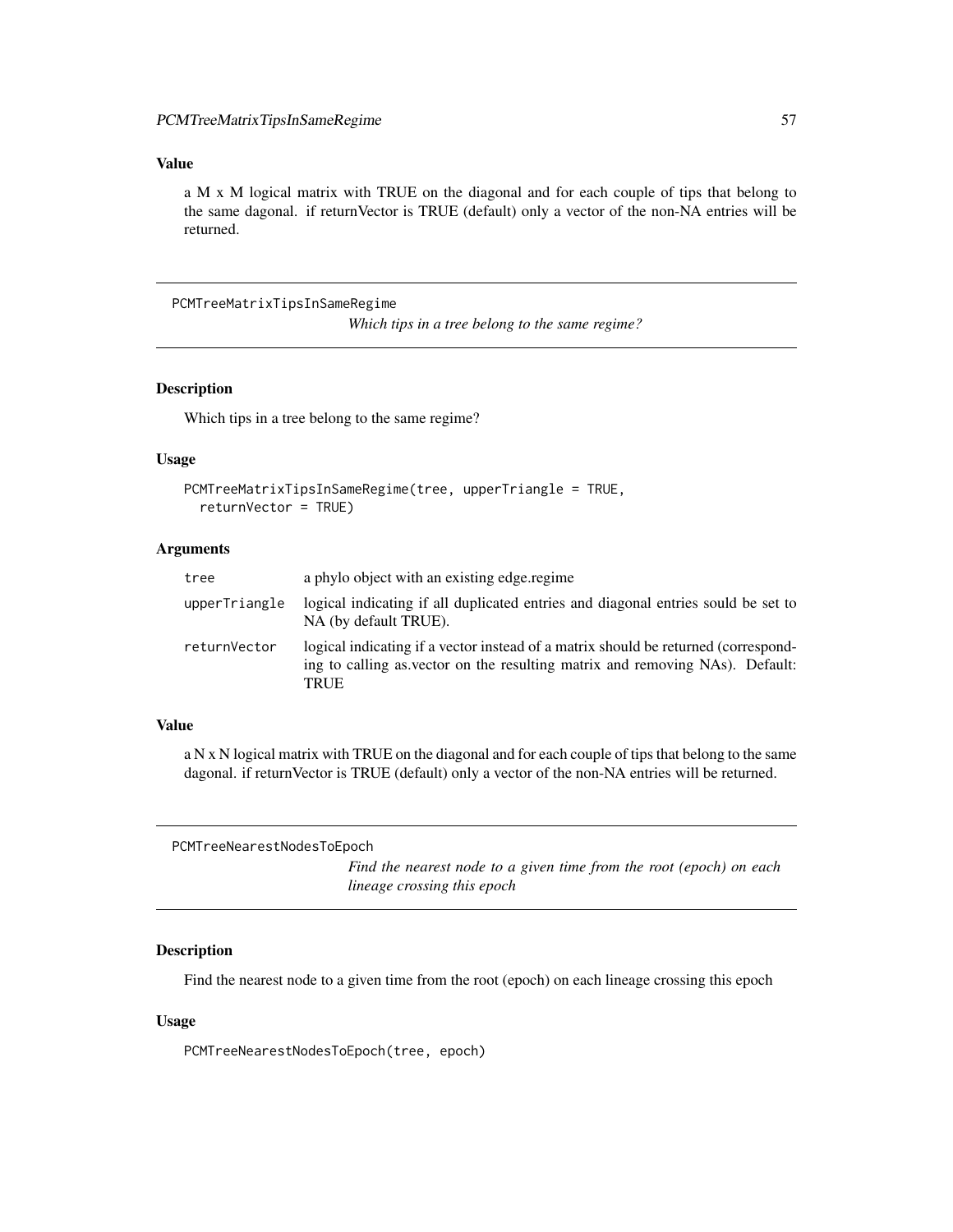#### Arguments

| tree  | a phylo            |
|-------|--------------------|
| epoch | a positive numeric |

### Value

an integer vector

PCMTreeNodeTimes *Calculate the time from the root to each node of the tree*

### Description

Calculate the time from the root to each node of the tree

### Usage

```
PCMTreeNodeTimes(tree, tipsOnly = FALSE)
```
### Arguments

| tree     | an object of class phylo                                                                             |
|----------|------------------------------------------------------------------------------------------------------|
| tips0nly | Logical indicating whether the returned results should be truncated only to the<br>tips of the tree. |

### Value

A vector of size the number of nodes in the tree (tips, root, internal) containing the time from the root to the corresponding node in the tree.

PCMTreeNumNodes *Number of all nodes in a tree*

### Description

Number of all nodes in a tree

### Usage

PCMTreeNumNodes(tree)

#### Arguments

tree a phylo object

<span id="page-57-0"></span>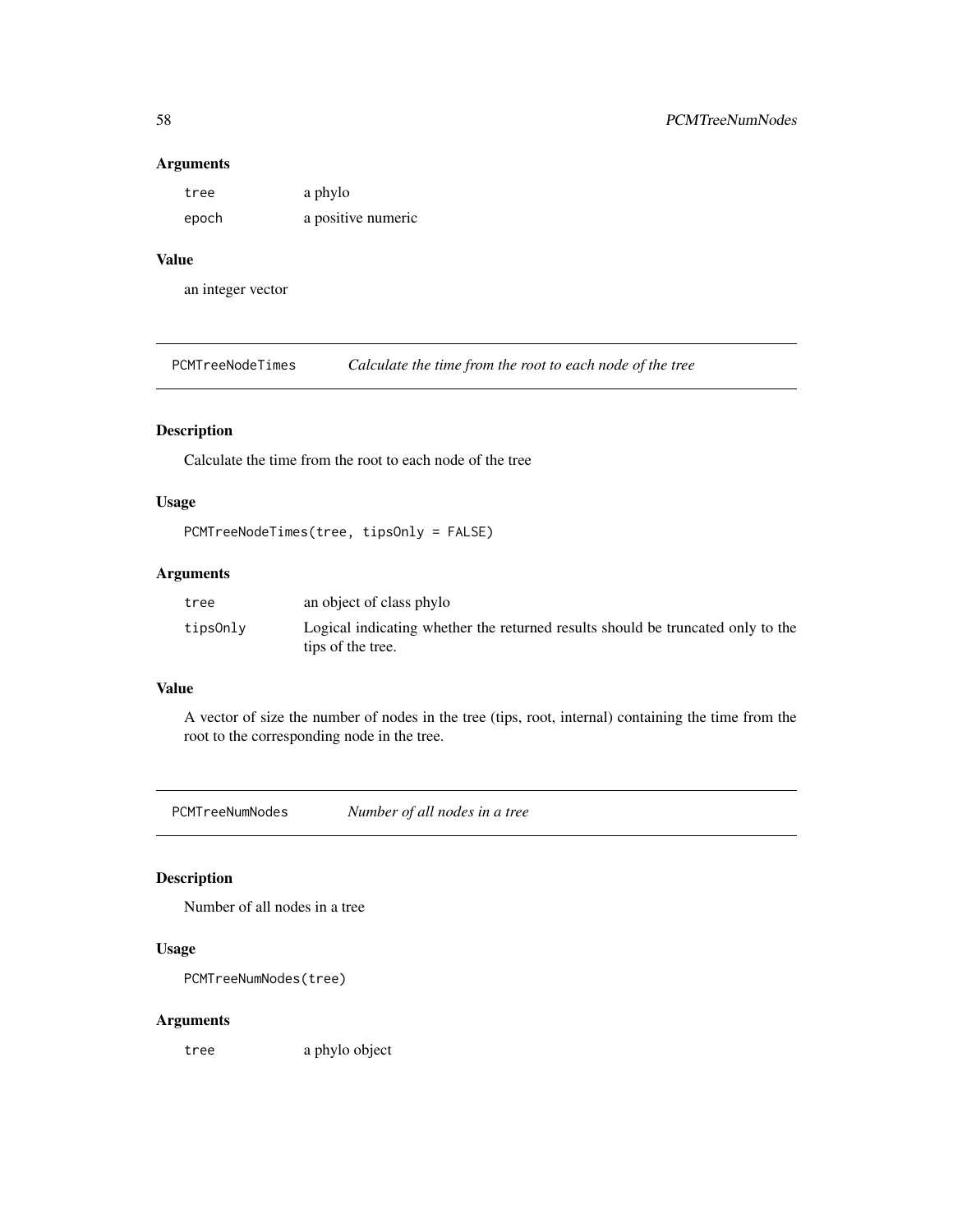### <span id="page-58-0"></span>PCMTreeNumTips 59

### Details

Wrapper for nrow(tree\$edge) + 1

### Value

the number of nodes in tree including root, internal and tips.

PCMTreeNumTips *Wrapper for length(tree\$tip.label)*

### Description

Wrapper for length(tree\$tip.label)

#### Usage

PCMTreeNumTips(tree)

### Arguments

tree a phylo object

### Value

the number of tips in tree

PCMTreeNumUniqueRegimes

*Number of unique regimes on a tree*

### Description

Number of unique regimes on a tree

### Usage

```
PCMTreeNumUniqueRegimes(tree)
```
#### Arguments

tree a phylo object

### Value

the number of different regimes encountered on the tree branches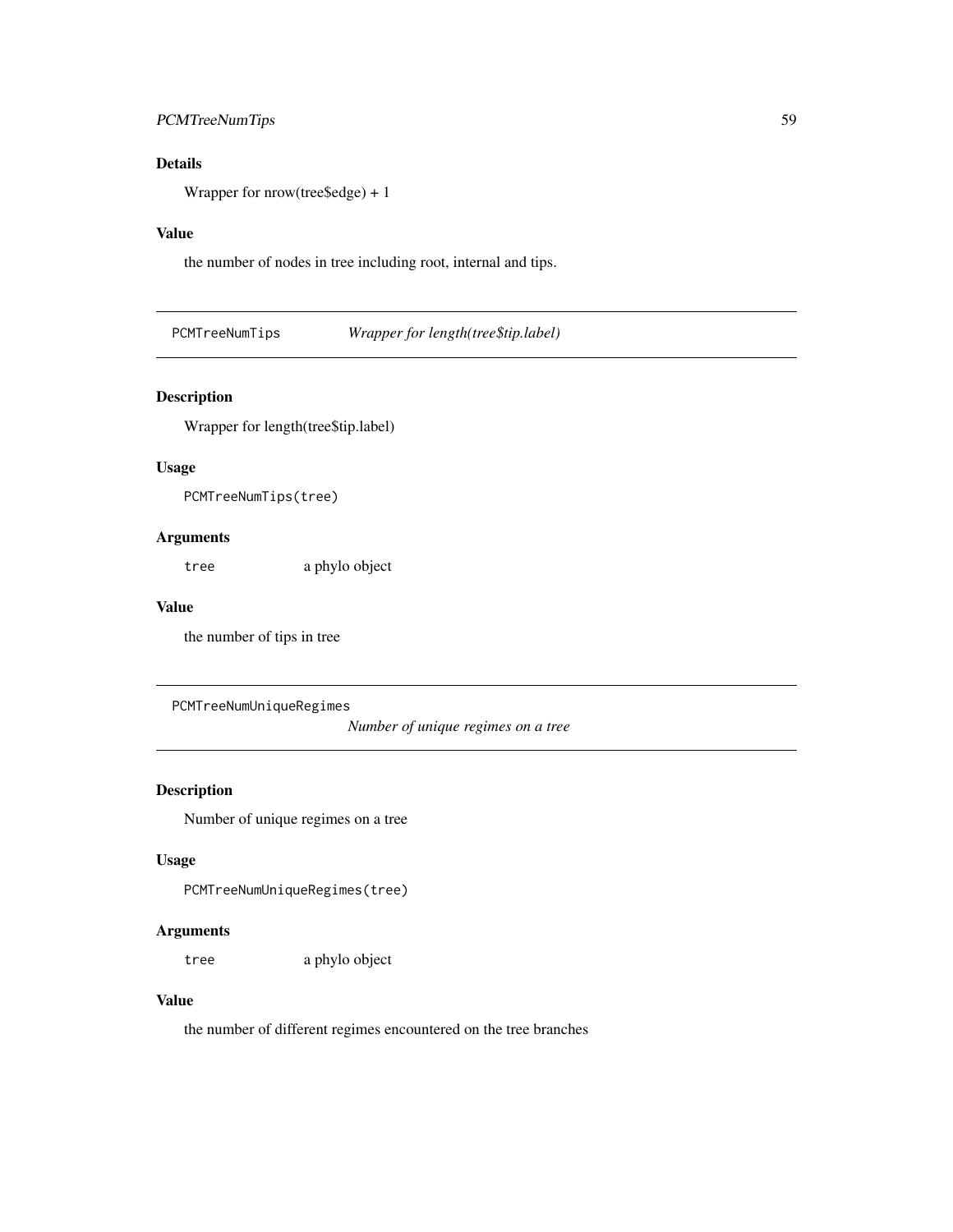<span id="page-59-0"></span>

### Description

Plot a tree with regimes

### Usage

```
PCMTreePlot(tree,
 palette = PCMColorPalette(PCMTreeNumUniqueRegimes(tree),
 PCMTreeUniqueRegimes(tree)), ...)
```
#### Arguments

| tree     | a phylo with set labels and regimes                                                |
|----------|------------------------------------------------------------------------------------|
| palette  | a named vector of colors corresponding to the regimes in tree                      |
| $\cdots$ | Arguments passed to ggtree, e.g. layout = $\text{tan}$ , open.angle = 8, size=.25. |

### Note

Currently, the ggtree package is not on CRAN and therefore it is not explicitly imported by PCM-Base.

PCMTreePostorder *Post-order tree traversal*

### Description

Post-order tree traversal

#### Usage

PCMTreePostorder(tree)

### Arguments

tree a phylo object with possible singleton nodes (i.e. internal nodes with one daughter node)

### Value

a vector of indices of edges in tree\$edge in post-order.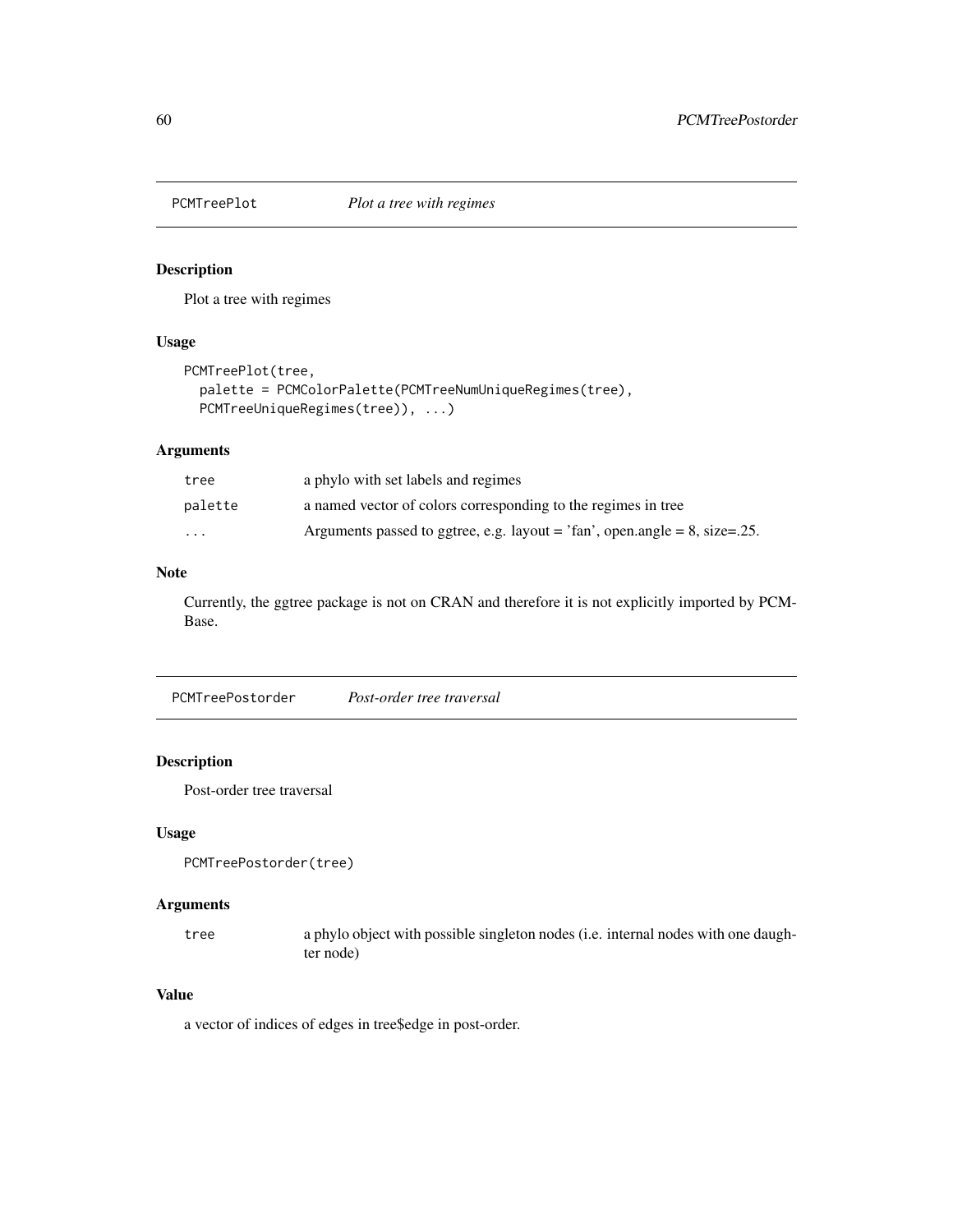<span id="page-60-1"></span><span id="page-60-0"></span>PCMTreePreorder *Pre-order tree traversal*

#### Description

Pre-order tree traversal

### Usage

PCMTreePreorder(tree)

#### Arguments

tree a phylo object with possible singleton nodes (i.e. internal nodes with one daughter node)

#### Value

a vector of indices of edges in tree\$edge in pre-order.

```
PCMTreeSetDefaultRegime
```
*Set a default edge.regime member ot the passed tree object*

### Description

This function sets or overwrites the current member edge.regime in tree with one of the following:

- rep(regime[1], length(tree\$edge.length))if regime is a character or an integer
- rep(PCMRegimes(regime)[1], length(tree\$edge.length))if regime is a PCM model

Note that the function modifies the passed tree object inplace.

#### Usage

```
PCMTreeSetDefaultRegime(tree, regime)
```
#### Arguments

| tree   | a phylo object                              |
|--------|---------------------------------------------|
| regime | a character, an integer or PCM model object |

### Value

This function does not return a value but has a side effect on the passed tree object.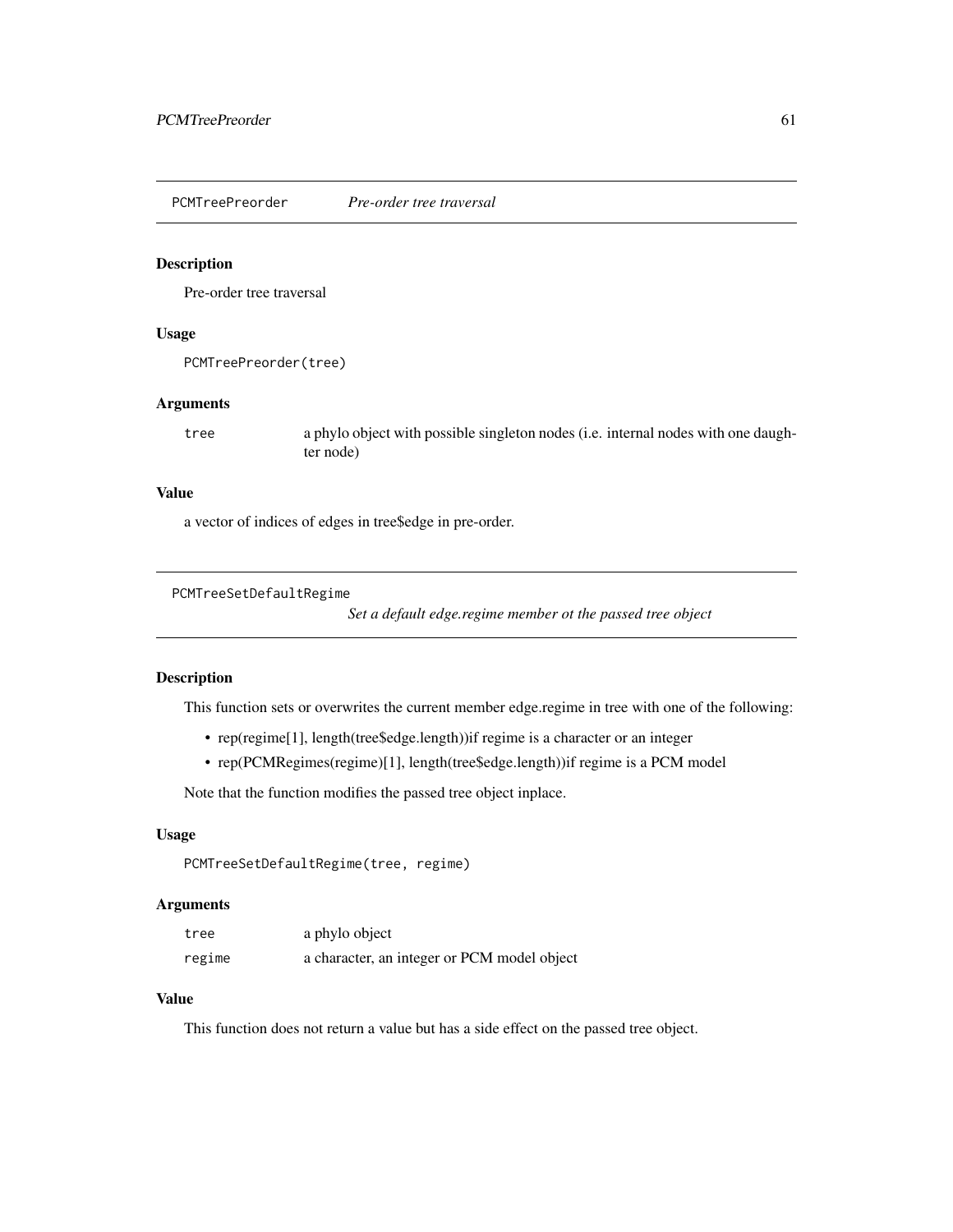<span id="page-61-0"></span>PCMTreeSetLabels *Set tip and internal node labels in a tree*

### Description

Set tip and internal node labels in a tree

#### Usage

```
PCMTreeSetLabels(tree, labels = as.character(1:PCMTreeNumNodes(tree)),
  inplace = TRUE)
```
### Arguments

| tree    | a phylo object                                                                                                                                                                                                           |
|---------|--------------------------------------------------------------------------------------------------------------------------------------------------------------------------------------------------------------------------|
| labels  | a character vector in the order 1:PCMTreeNumNodes(tree) as denoted in the<br>tree Sedge matrix.                                                                                                                          |
| inplace | a logical indicating if the change should be done in place on the object in the<br>calling environment (in this case tree must not be a temporary object, e.g. re-<br>turned by another function call). Default is TRUE. |

### Value

if inplace = FALSE, a copy of tree with set or modified tree\$tip.label and tree\$node.label, otherwise nothing.

<span id="page-61-1"></span>PCMTreeSetRegimes *Assign regimes on a tree given a set of starting branches*

### Description

Assign regimes on a tree given a set of starting branches

### Usage

```
PCMTreeSetRegimes(tree, nodes, regimes = as.integer(1:(length(nodes) +
  1)), inplace = TRUE)
```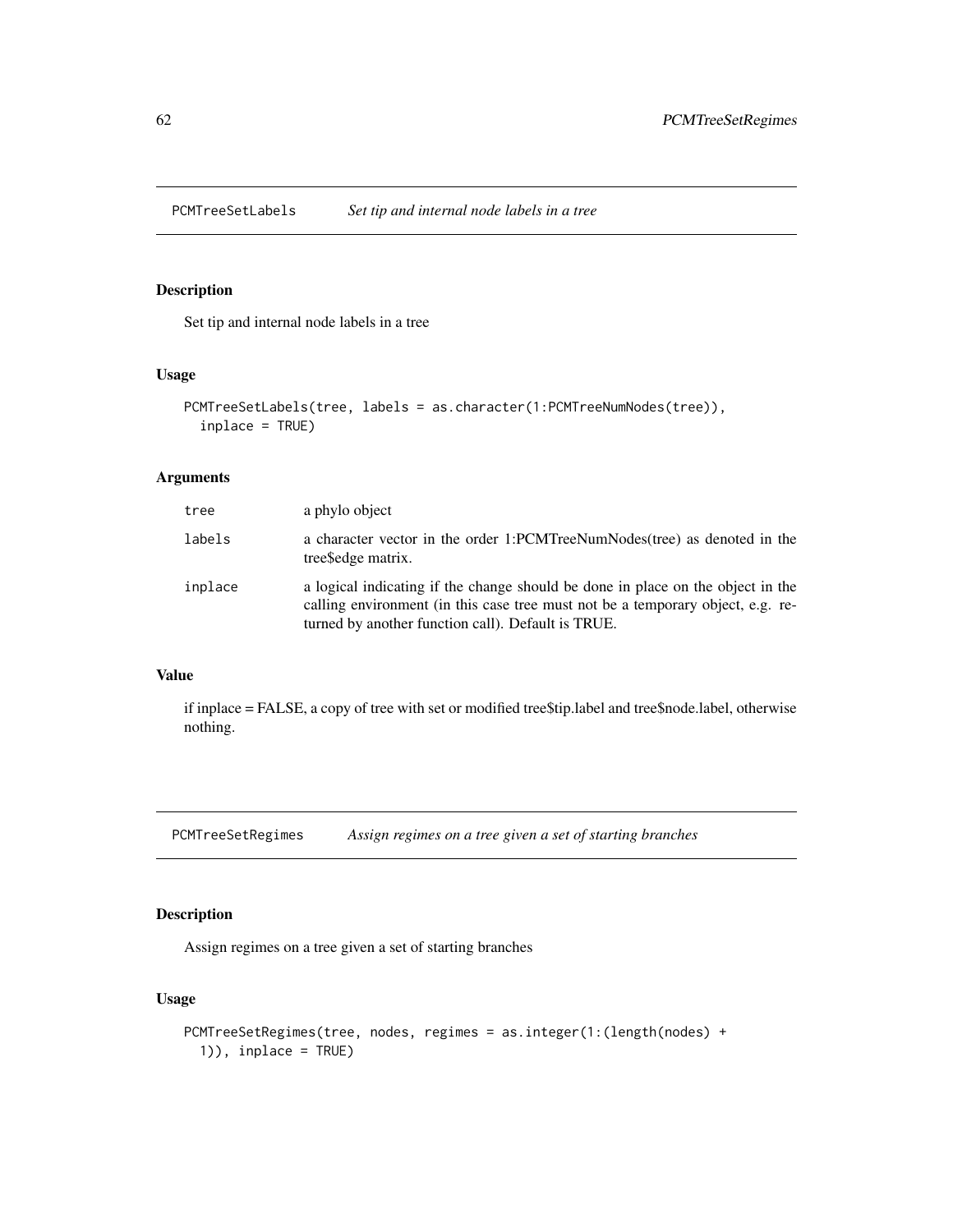### <span id="page-62-0"></span>Arguments

| tree    | a phylo object                                                                                                                                                                                                |
|---------|---------------------------------------------------------------------------------------------------------------------------------------------------------------------------------------------------------------|
| nodes   | a character vector containing tip or node labels or an integer vector denoting tip<br>or internal nodes in tree - the regimes change at the start of the branches leading<br>to these nodes.                  |
| regimes | an integer or character vector of length equal to length $(nodes) + 1$ containing the<br>regime-names to be assigned for each regime. If NULL the regime names will<br>be the integers 1:(length(nodes) + 1). |
| inplace | a logical indicating if the change should be done to the tree in the calling envi-<br>ronment (TRUE) or a copy of the tree with set edge regime member should be<br>returned (FALSE). Default is TRUE.        |

### Details

It is assumed that each regime "paints" a linked subset of branches on a tree. Thus, each regime is fully described by its starting branch. The descendant branches inherit this regime until reaching a tip or a node that is present in the nodes parameter.

### Value

If inplace is TRUE nothing, otherwise a copy of the tree with set edge.regime member.

#### See Also

[PCMTreeGetStartingNodesRegimes](#page-49-1)

| PCMTreeSplitAtNode | Slit a tree at a given internal node into a clade rooted at this node and |
|--------------------|---------------------------------------------------------------------------|
|                    | the remaining tree after dropping this clade                              |

### Description

Slit a tree at a given internal node into a clade rooted at this node and the remaining tree after dropping this clade

### Usage

```
PCMTreeSplitAtNode(tree, node,
  tableAncestors = PCMTreeTableAncestors(tree), X = NULL)
```
#### Arguments

| tree         | a phylo object                                                                                          |
|--------------|---------------------------------------------------------------------------------------------------------|
| node         | an integer or character indicating a root, internal or tip node                                         |
|              | tableAncestors an integer matrix returned by a previous call to PCMTreeTableAncestors(tree)<br>or NULL. |
| $\mathsf{X}$ | an optional $k \times N$ matrix with trait value vectors for each tip in tree.                          |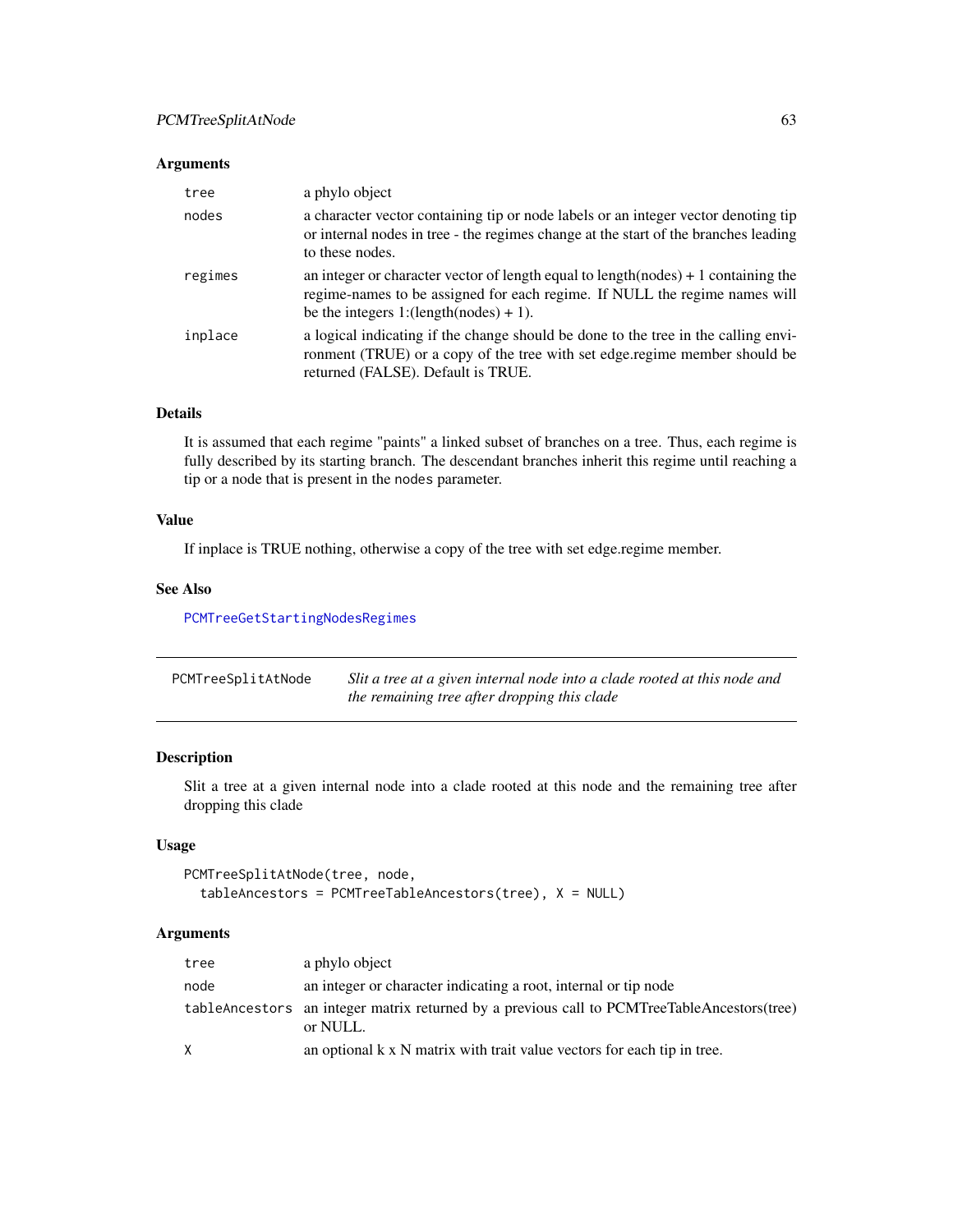#### <span id="page-63-0"></span>Details

In the current implementation, the edge.jump and edge.regime members of the tree will be discarded and not present in the clade.

TODO: preserveRegimes and preserve regimes

### Value

A list containing two named phylo objects:

- clade The subtree (clade) starting at node.
- Xclade The portion of X attributable to the tips in clade; NULL if X is NULL.
- rest The tree resulting after dropping all tips in the clade.
- Xrest The portion of X attributable to the tips in rest; NULL if X is NULL.

PCMTreeTableAncestors *A matrix (table) of ancestors/descendants for each node in a tree*

#### Description

A matrix (table) of ancestors/descendants for each node in a tree

#### Usage

```
PCMTreeTableAncestors(tree, preorder = PCMTreePreorder(tree))
```
### Arguments

| tree     | a phylo object                                                               |
|----------|------------------------------------------------------------------------------|
| preorder | an integer vector returned by a previous call to PCMTreePreorder (tree). De- |
|          | fault PCMTreePreorder(tree).                                                 |

#### Details

This function has time and memory complexity  $O(M^2)$ , where M is the number of nodes in the tree. It can take several minutes and gigabytes of memory on trees of more than 10000 tips.

#### Value

an integer square matrix of size  $M \times M$  where  $M$  is the number of nodes in the tree. Element j on row i is 0 if j is not an ancestor of i or a positive integer equal to the position of j on the path from the root to i if j is an ancestor of i.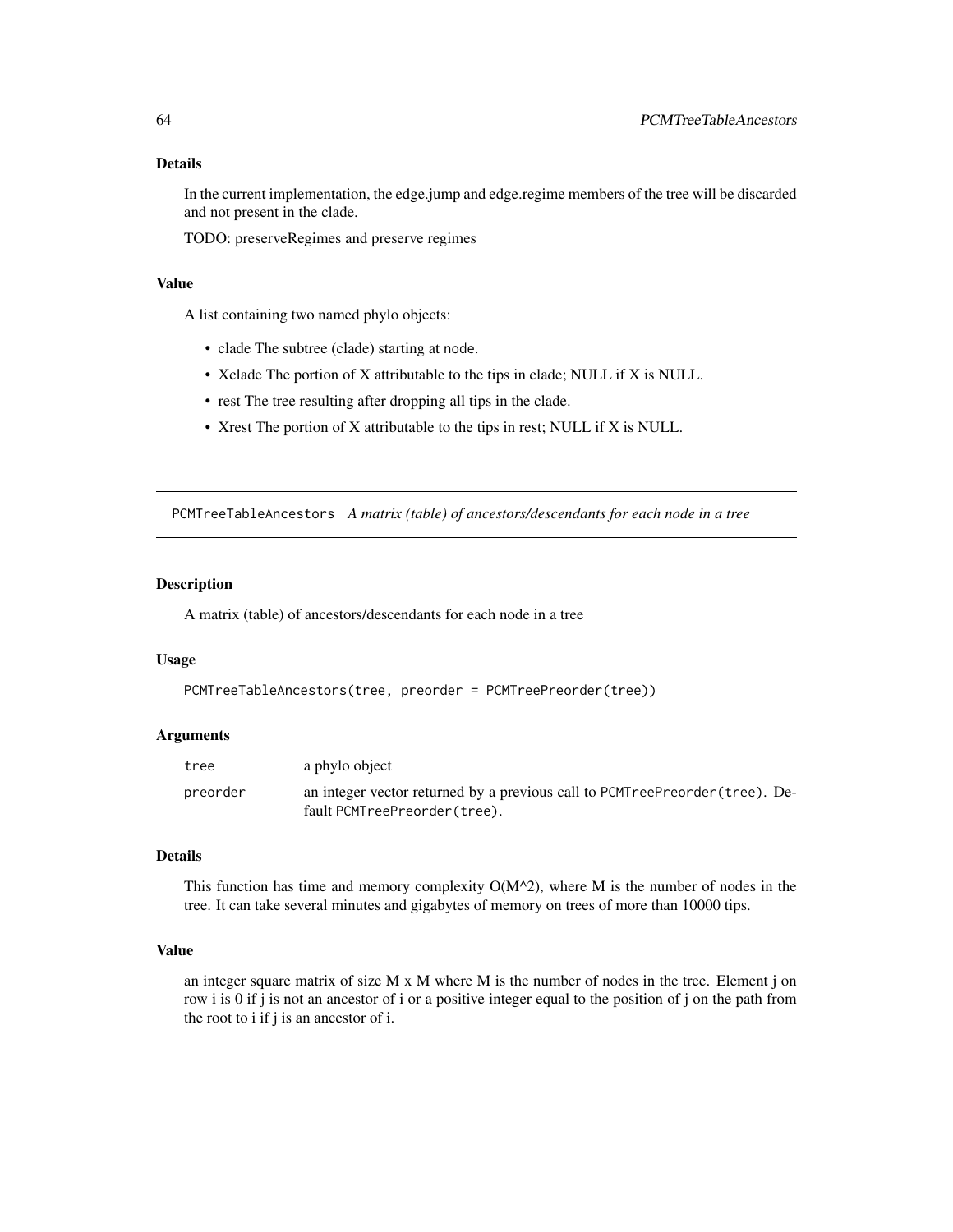<span id="page-64-0"></span>PCMTreeToString *A character representation of a phylo object.*

#### Description

A character representation of a phylo object.

#### Usage

```
PCMTreeToString(tree, includeLengths = FALSE,
  includeStartingNodesRegimes = FALSE)
```
### Arguments

tree a phylo object. includeLengths logical. Default: FALSE. includeStartingNodesRegimes logical. Default: FALSE.

#### Value

a character string.

<span id="page-64-1"></span>PCMTreeUniqueRegimes *Unique regimes on a tree in the order of occurrence from the root to the tips (preorder)*

#### Description

Unique regimes on a tree in the order of occurrence from the root to the tips (preorder)

#### Usage

```
PCMTreeUniqueRegimes(tree, preorder = PCMTreePreorder(tree))
```
### Arguments

| tree     | a phylo object with an additional member edge regime which should be a char-<br>acter or an integer vector of length equal to the number of branches.                                                                                       |
|----------|---------------------------------------------------------------------------------------------------------------------------------------------------------------------------------------------------------------------------------------------|
| preorder | an integer vector of row-indices in treesedge matrix as returned by PCMTreeP-<br>reorder. This can be given for performance speed-up when several operations<br>needing preorder are executed on the tree. Default: PCMTreePreorder (tree). |

#### Value

a character or an integer vector depending on tree\$edge.regime.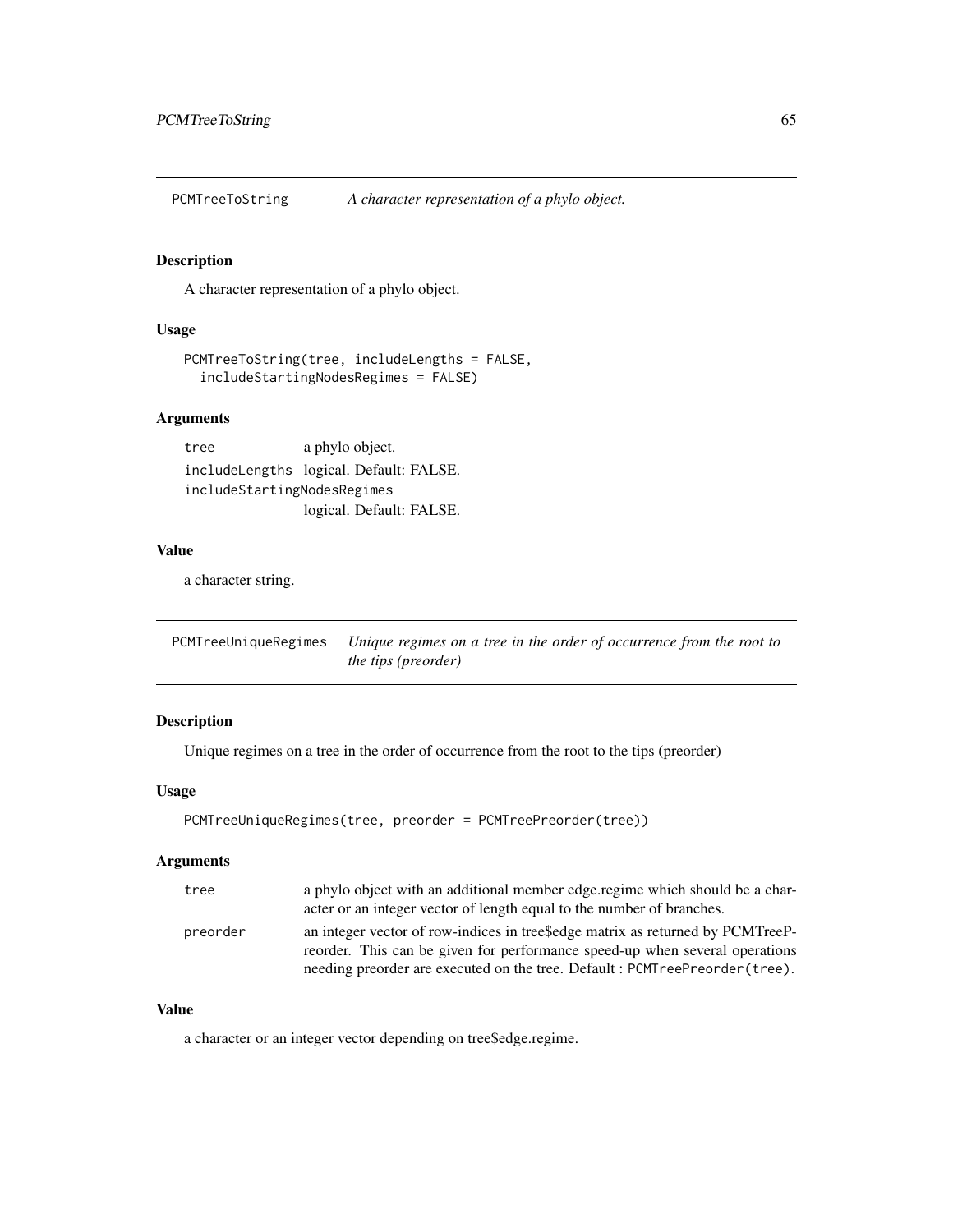<span id="page-65-0"></span>PCMUnfixParameter *Unfix a parameter in a PCM model*

### Description

Unfix a parameter in a PCM model

#### Usage

PCMUnfixParameter(model, name)

#### Arguments

| model | a PCM object       |
|-------|--------------------|
| name  | a character string |

#### Value

a copy of the model with removed class '\_Fixed' from the class of the parameter name

PCMVar *Expected variance-covariance matrix for each couple of tips (i,j)*

### Description

Expected variance-covariance matrix for each couple of tips (i,j)

#### Usage

```
PCMVar(tree, model, W0 = matrix(0, PCMNumTraits(model),
 PCMNumTraits(model)), metaI = PCMInfo(NULL, tree, model, verbose),
  internal = FALSE, verbose = FALSE)
```
#### Arguments

| tree     | a phylo object with N tips.                                                                                                                                                          |
|----------|--------------------------------------------------------------------------------------------------------------------------------------------------------------------------------------|
| model    | an S3 object specifying both, the model type (class, e.g. "OU") as well as the<br>concrete model parameter values at which the likelihood is to be calculated (see<br>also Details). |
| WØ       | a numeric matrix denoting the initial k x k variance covariance matrix at the root<br>(default is the k x k zero matrix).                                                            |
| metaI    | a list returned from a call to PCMInfo(X, tree, model), containing meta-data<br>such as N, M and k.                                                                                  |
| internal | a logical indicating if the per-node variance-covariances matrices for the internal<br>nodes should be returned (see Value). Default FALSE.                                          |
| verbose  | logical indicating if some debug-messages should printed.                                                                                                                            |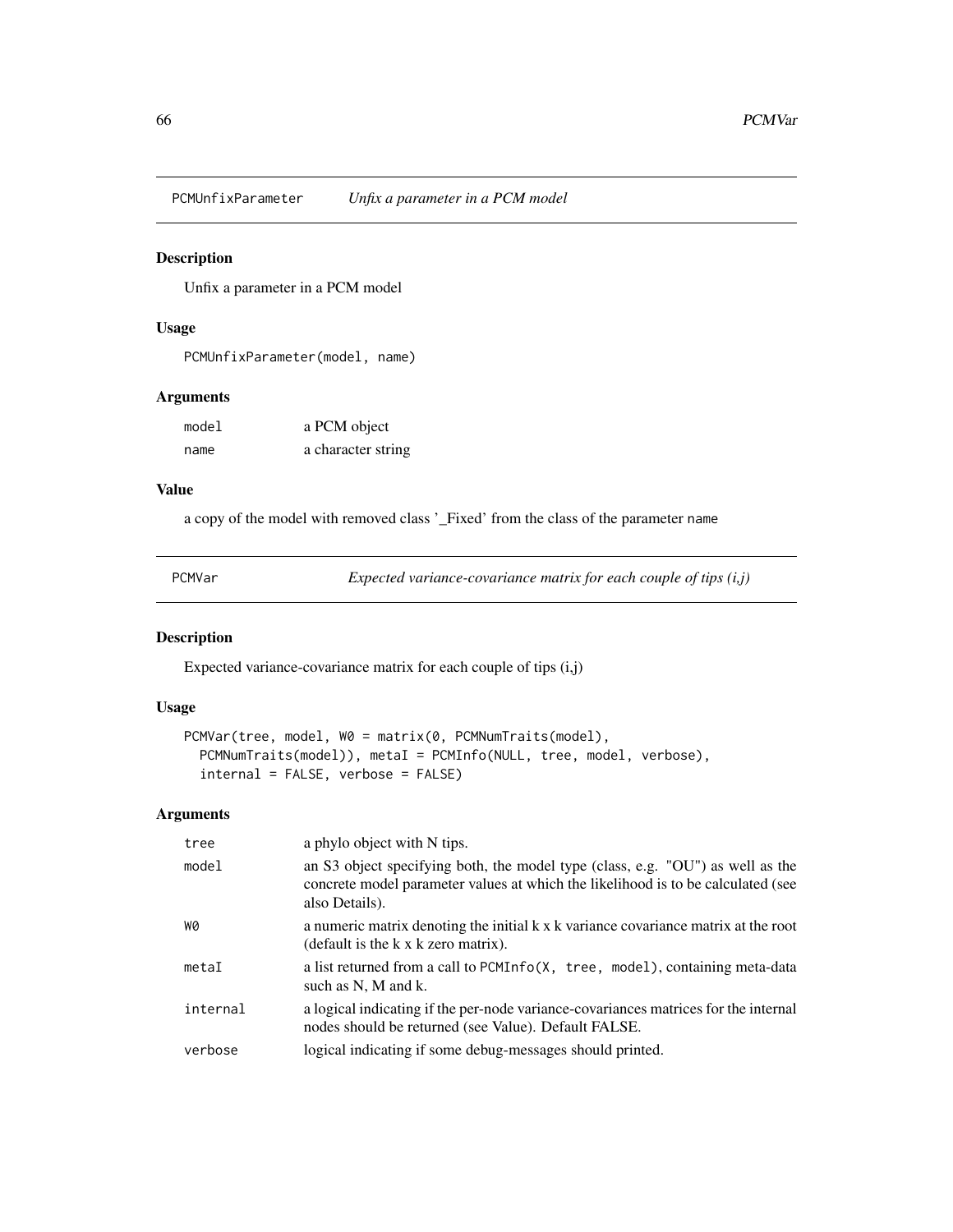### <span id="page-66-0"></span>PCMVarAtTime 67

#### Value

If internal is FALSE, a  $(k \times N)$  x  $(k \times N)$  matrix W, such that k x k block  $W[(1-1)*k)+(1:k)$ ,  $((1-1)*k)+(1:k)$ equals the expected covariance matrix between tips i and j. Otherwise, a list with an element 'W' as described above and a k x M matrix element 'Wii' containing the per-node variance covariance matrix for each node: The k x k block  $Wii[$ ,  $(i-1)*k + (1:k)$ ] represents the variance covariance matrix for node i.

### Examples

```
# a Brownian motion model with one regime
modelBM < - PCM(model1 = "BM", k = 2)# print the model
modelBM
# assign the model parameters at random: this will use uniform distribution
# with boundaries specified by PCMParamLowerLimit and PCMParamUpperLimit
# We do this in two steps:
# 1. First we generate a random vector. Note the length of the vector equals PCMParamCount(modelBM)
randomParams <- PCMParamRandomVecParams(modelBM, PCMNumTraits(modelBM), PCMNumRegimes(modelBM))
randomParams
# 2. Then we load this random vector into the model.
PCMParamLoadOrStore(modelBM, randomParams, 0, PCMNumTraits(modelBM), PCMNumRegimes(modelBM), TRUE)
# create a random tree of 10 tips
tree <- ape::rtree(10)
covMat <- PCMVar(tree, modelBM)
```
PCMVarAtTime *Calculate the variance covariance k x k matrix at time t, under a PCM model*

#### **Description**

Calculate the variance covariance k x k matrix at time t, under a PCM model

#### Usage

```
PCMVarAtTime(t, model, W0 = matrix(0, PCMNumTraits(model),
 PCMNumTraits(model)), regime = 1L, verbose = FALSE)
```
#### Arguments

| t.      | positive numeric denoting time                                                                                                                      |
|---------|-----------------------------------------------------------------------------------------------------------------------------------------------------|
| model   | a PCM model object                                                                                                                                  |
| WØ      | a numeric matrix denoting the initial k x k variance covariance matrix at the root<br>(default is the k x k zero matrix).                           |
| regime  | an integer or a character denoting the regime in model for which to do the cal-<br>culation; (Defaults to 1L meaning the first regime in the model) |
| verbose | a logical indicating if (debug) messages should be written on the console (De-<br>faults to FALSE).                                                 |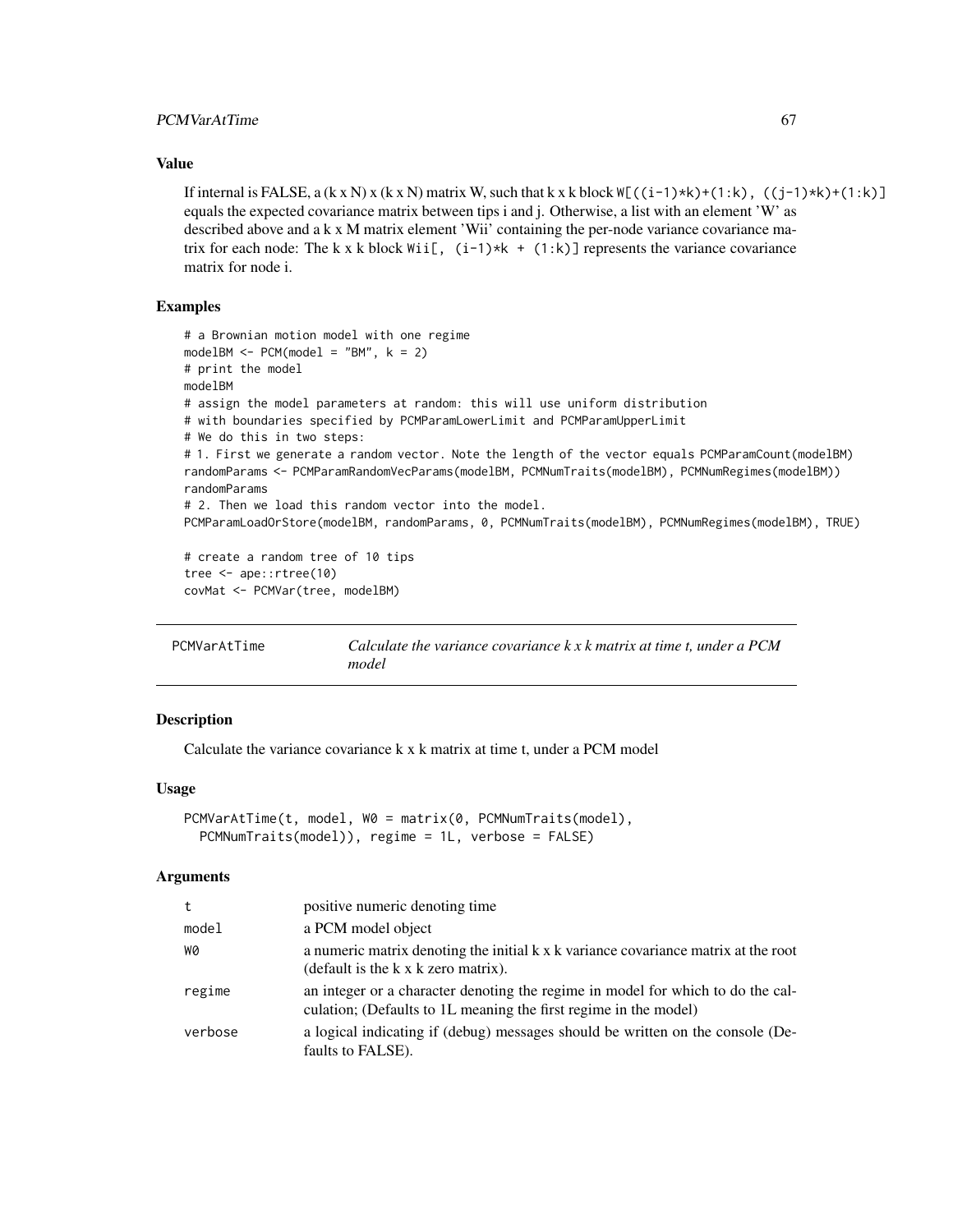68 White

#### Value

A numeric k x k matrix

#### Examples

```
# a Brownian motion model with one regime
modelBM \leq PCM(model = "BM", k = 2)
# print the model
modelBM
# assign the model parameters at random: this will use uniform distribution
# with boundaries specified by PCMParamLowerLimit and PCMParamUpperLimit
# We do this in two steps:
# 1. First we generate a random vector. Note the length of the vector equals PCMParamCount(modelBM)
randomParams <- PCMParamRandomVecParams(modelBM, PCMNumTraits(modelBM), PCMNumRegimes(modelBM))
randomParams
# 2. Then we load this random vector into the model.
PCMParamLoadOrStore(modelBM, randomParams, 0, PCMNumTraits(modelBM), PCMNumRegimes(modelBM), TRUE)
# PCMVarAtTime(1, modelBM)
# note that the variance at time 0 is not the 0 matrix because the model has a non-zero
# environmental deviation
```
PCMVarAtTime(0, modelBM)

White *White Gaussian PCM ignoring phylogenetic history*

#### Description

White model ignoring phylogenetic history, treating trait values as independent samples from a k-variate Gaussian.

#### Details

Calculating likelihoods for this model does not work if the global option PCMBase.Singular.Skip is set to FALSE.

<span id="page-67-0"></span>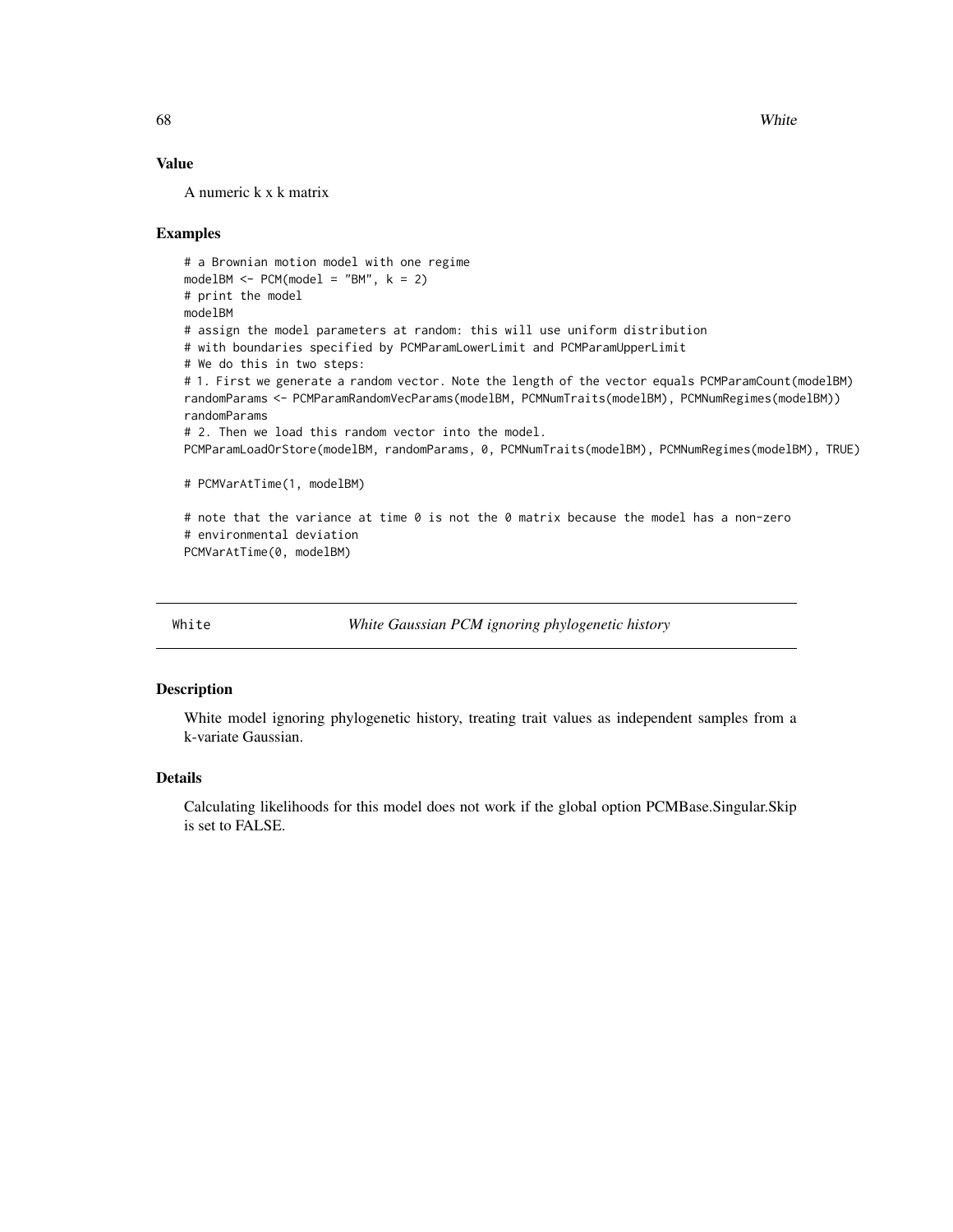# <span id="page-68-0"></span>**Index**

is.AllEqual *(*PCMParamType*)*, [32](#page-31-0) is.CholeskiFactor *(*PCMParamType*)*, [32](#page-31-0) is.Diagonal *(*PCMParamType*)*, [32](#page-31-0) is.Fixed *(*PCMParamType*)*, [32](#page-31-0) is.Global *(*PCMParamType*)*, [32](#page-31-0) is.Identity *(*PCMParamType*)*, [32](#page-31-0) is.Local *(*PCMParamType*)*, [32](#page-31-0) is.LowerTriangular *(*PCMParamType*)*, [32](#page-31-0) is.LowerTriangularWithDiagonal *(*PCMParamType*)*, [32](#page-31-0) is.MatrixParameter *(*PCMParamType*)*, [32](#page-31-0) is.MixedGaussian, [4](#page-3-0) is.NonNegative *(*PCMParamType*)*, [32](#page-31-0) is.Omitted *(*PCMParamType*)*, [32](#page-31-0) is.Ones *(*PCMParamType*)*, [32](#page-31-0) is.PCM, [5](#page-4-0) is.ScalarDiagonal *(*PCMParamType*)*, [32](#page-31-0) is.ScalarParameter *(*PCMParamType*)*, [32](#page-31-0) is.Schur *(*PCMParamType*)*, [32](#page-31-0) is.SemiPositiveDefinite *(*PCMParamType*)*, [32](#page-31-0) is.Symmetric *(*PCMParamType*)*, [32](#page-31-0) is.Transformable, *[10](#page-9-0)* is.Transformable *(*PCMParamType*)*, [32](#page-31-0) is.Transformed *(*PCMParamType*)*, [32](#page-31-0) is.UpperTriangular *(*PCMParamType*)*, [32](#page-31-0) is.UpperTriangularWithDiagonal *(*PCMParamType*)*, [32](#page-31-0) is.VectorParameter *(*PCMParamType*)*, [32](#page-31-0) is.WithCustomVecParams *(*PCMParamType*)*, [32](#page-31-0) is.WithNonNegativeDiagonal *(*PCMParamType*)*, [32](#page-31-0) is.Zeros *(*PCMParamType*)*, [32](#page-31-0) isSymmetric, *[27](#page-26-0)* methods, *[25](#page-24-0)* MixedGaussian, [5,](#page-4-0) *[6,](#page-5-0) [7](#page-6-0)*

PCM, [6](#page-5-0)

PCMAbCdEf, [9,](#page-8-0) *[20](#page-19-0)* PCMApplyTransformation, [9](#page-8-0) PCMBaseIsADevRelease, [10](#page-9-0) PCMColorPalette, [11](#page-10-0) PCMCond, [11,](#page-10-0) *[20](#page-19-0)*, *[42,](#page-41-0) [43](#page-42-0)* PCMCond.GaussianPCM, [12](#page-11-0) PCMCondVOU, [12](#page-11-0) PCMCreateLikelihood, [13](#page-12-0) PCMDefaultObject, [14](#page-13-0) PCMDescribe, [15](#page-14-0) PCMDescribeParameters, [15](#page-14-0) PCMFixParameter, [16](#page-15-0) PCMGenerateParameterizations, [16](#page-15-0) PCMGetVecParamsRegimesAndModels, [17](#page-16-0) PCMInfo, *[14](#page-13-0)*, [18,](#page-17-0) *[20](#page-19-0)*, *[43](#page-42-0)* PCMLik, *[9](#page-8-0)*, *[19](#page-18-0)*, [19,](#page-18-0) *[41](#page-40-0)*, *[43](#page-42-0)* PCMListParameterizations, [20](#page-19-0) PCMLmr, *[20](#page-19-0)*, [21](#page-20-0) PCMMapModelTypesToRegimes, [22](#page-21-0) PCMMean, [23](#page-22-0) PCMMeanAtTime, [24](#page-23-0) PCMModels, *[5,](#page-4-0) [6](#page-5-0)*, [25](#page-24-0) PCMNumRegimes, [25](#page-24-0) PCMNumTraits, [26](#page-25-0) PCMOptions, [26](#page-25-0) PCMPairSums, [27](#page-26-0) PCMParam, [28](#page-27-0) PCMParamCount, [28](#page-27-0) PCMParamGetShortVector, [29](#page-28-0) PCMParamLoadOrStore, [30](#page-29-0) PCMParamLowerLimit, [30](#page-29-0) PCMParamRandomVecParams, [31](#page-30-0) PCMParamSetByName, [32](#page-31-0) PCMParamType, [32](#page-31-0) PCMParamUpperLimit, [35](#page-34-0) PCMParentClasses, [35](#page-34-0) PCMParseErrorMessage, *[20](#page-19-0)*, [36](#page-35-0) PCMPExpxMeanExp, *[26](#page-25-0)*, [37](#page-36-0) PCMPLambdaP\_1, [38](#page-37-0)